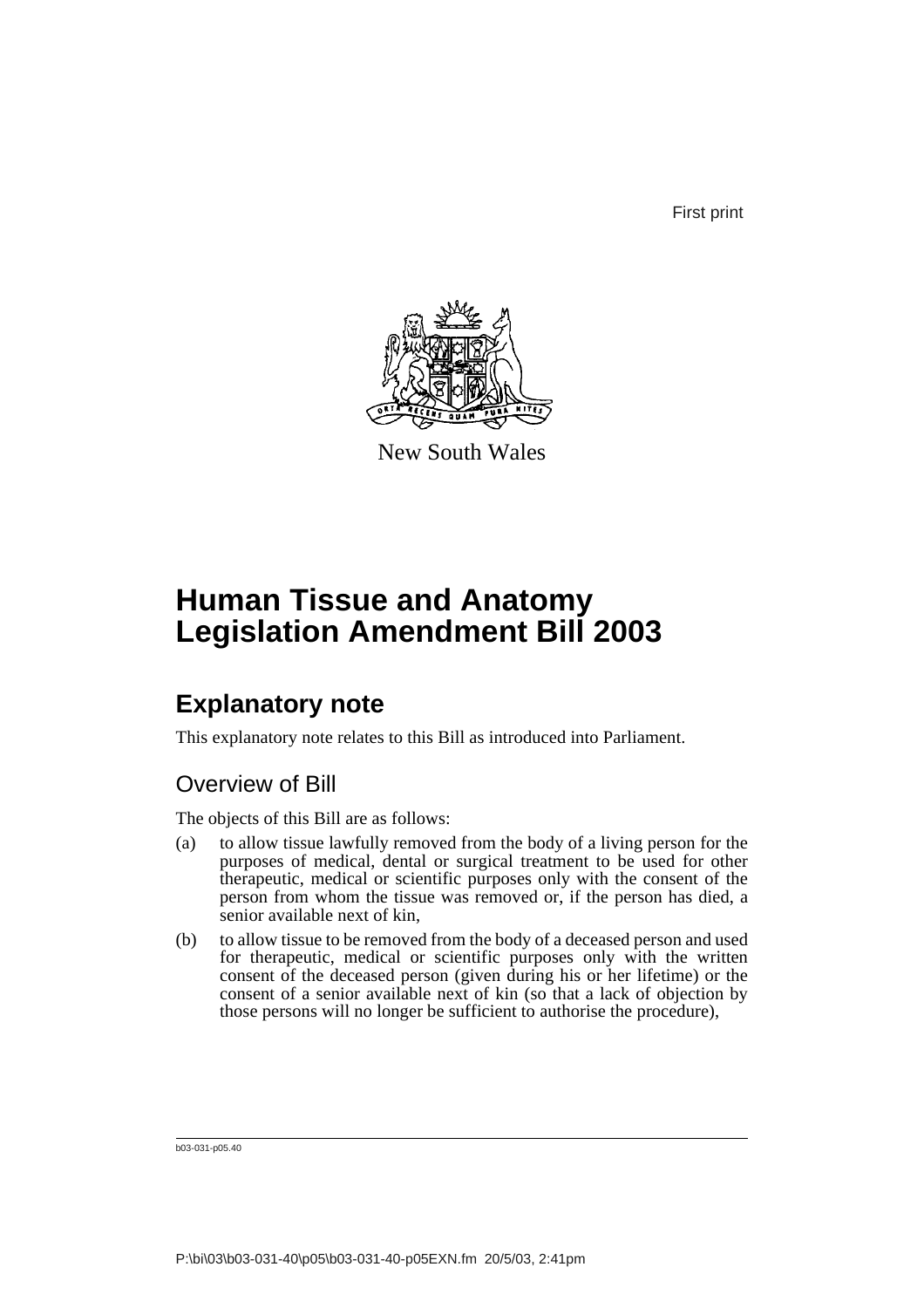Explanatory note

- (c) to allow a post-mortem examination of a deceased person to be conducted, in non-coronial cases, only with the written consent of the deceased person (given during his or her lifetime) or a senior available next of kin (so that a lack of objection by those persons will no longer be sufficient to authorise the procedure),
- (d) to allow tissue removed from the body of a deceased person for the purposes of a post-mortem examination to be used for other therapeutic, medical or scientific purposes only with the written consent of the deceased person (given during his or her lifetime) or a senior available next of kin,
- (e) to make further provision with respect to the prohibition against entering into certain contracts or arrangements relating to the sale or supply of human tissue,
- (f) to make it clear that anatomical examination includes any use of any human body for scientific or medical purposes, or educational purposes connected with medicine or science, and to require any such anatomical examination to be conducted only by a licence holder under the *Anatomy Act 1977*,
- (g) to allow the anatomical examination of the body of a deceased person to be conducted only with the written consent of the person (given during his or her lifetime) or of a senior available next of kin (so that a lack of objection by those persons will no longer be sufficient to authorise the procedure),
- (h) to make it an offence to conduct an anatomical examination of a human body except with the appropriate authority under the *Anatomy Act 1977*,
- (i) to prohibit a person consenting to or authorising the removal of tissue from the body of a deceased child who was in the care of the State, or the postmortem examination or anatomical examination of such a deceased child,
- (j) to require regard to be had to the dignity of a deceased person in the conduct of all post-mortem examinations and anatomical examinations,
- (k) to make further provision with respect to transfer and disposal of bodies that are retained for anatomical examination,
- (l) to authorise the retention or use of human tissue removed from the body of a deceased person, without explicit authority from the deceased person or a next of kin, in certain specific circumstances (such as where a small sample of tissue is retained in the form of a tissue block or tissue slide),
- (m) to confer more substantial enforcement powers in connection with the provisions of the *Human Tissue Act 1983*,
- (n) to confer additional regulation-making powers under the *Human Tissue Act 1983* and the *Anatomy Act 1977*,

Explanatory note page 2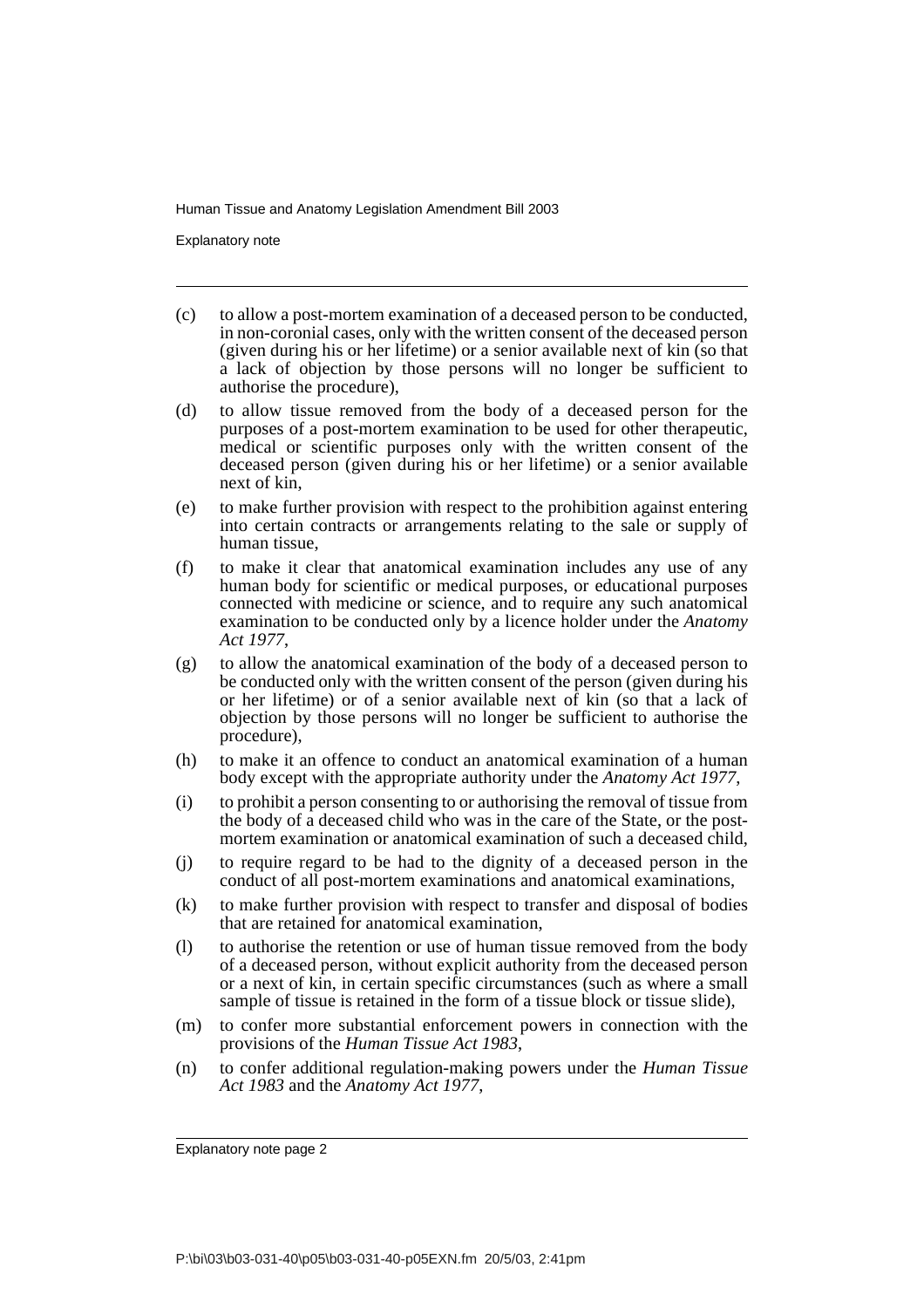Explanatory note

(o) to make other miscellaneous and consequential amendments and amendments of an ancillary nature.

## Outline of provisions

**Clause 1** sets out the name (also called the short title) of the proposed Act.

**Clause 2** provides for the commencement of the proposed Act.

**Clause 3** is a formal provision giving effect to the amendments to the *Anatomy Act 1977* set out in Schedule 1.

**Clause 4** is a formal provision giving effect to the amendments to the *Human Tissue Act 1983* set out in Schedule 2.

**Clause 5** is a formal provision giving effect to the amendments to the Acts referred to in Schedule 3.

# **Schedule 1 Amendment of Anatomy Act 1977**

#### **Meaning of "anatomical examination"—extension of activities for which a licence is required**

The amendments make it clear that the expression *anatomical examination* of a dead human body extends to the use of a body for medical or scientific purposes, including carrying out any procedure on the body, or subjecting the body to any experiment, process or research for medical or scientific purposes (or educational purposes associated with medicine or science). Accordingly, anyone who proposes to use dead human bodies for such purposes will require a licence under the *Anatomy Act 1977*. See **Schedule 1 [1]**, **[2]**, **[5]**–**[8]**, **[12]**, **[16]**, **[17] and [24]**. **Schedule 1 [23]** includes a savings provision.

An anatomical examination will not include a post mortem examination that is required or directed by a competent legal authority or authorised under the *Human Tissue Act 1983*. A licence will not be required in order to conduct such an examination. See **Schedule 1 [4]**.

#### **Authority to conduct anatomical examination**

At present, a designated officer for a hospital may authorise the anatomical examination of the body of a deceased person if it appears that the deceased person had (during his or her lifetime) consented to that action or it appears that the deceased person had not (during his or her lifetime) expressed an objection to that action and a senior available next of kin has not objected to that action.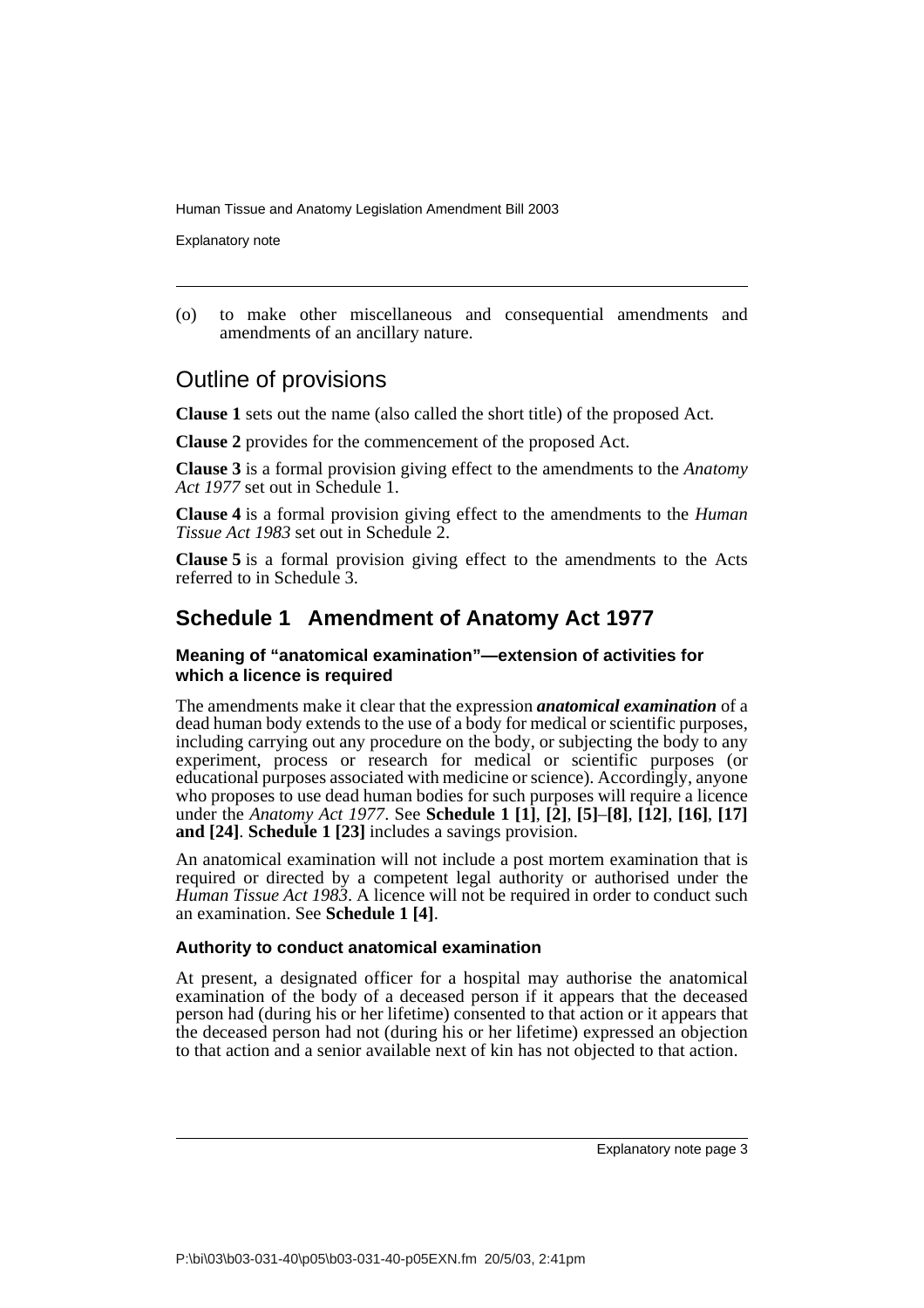Explanatory note

Under the amendments, a designated officer will be permitted to give such an authority only if the deceased person (during his or her lifetime), or a senior available next of kin, consents in writing to the anatomical examination.

The amendments will also allow a designated officer for a forensic institution to give such an authority in the same circumstances.

Any anatomical examination must be conducted in accordance with the relevant authority.

See **Schedule 1 [9]**–**[11]**. **Schedule 1 [1]** includes consequential amendments.

### **Conduct of anatomical examinations**

The offences in the Act are revised so as to make it clear that:

- (a) anatomical examinations must be conducted at licensed premises, and
- (b) anatomical examinations must be conducted by licence holders or persons authorised by licensed holders, and
- (c) anatomical examinations must be conducted in accordance with an authority that, under the Act, is sufficient to authorise the conduct of the anatomical examination.

Anything authorised by or under the *Coroners Act 1980*, the *Human Tissue Act 1983* or any other law is excluded from the above offences. See **Schedule 1 [17] and [18]**.

In addition, it will be an offence to give an authority under the Act without having made the inquiries that the person is required by the Act to have made. See **Schedule 1 [17]**.

The amendments also make it clear that anatomical examinations are to be conducted having regard to the dignity of the deceased person. See **Schedule 1 [20]**.

### **Transfer of human tissue**

The amendments allow a licence holder to transfer human tissue (that is, an organ or other part of a dead human body) to another licence holder, an authorised officer for a hospital or interstate hospital or any other person approved by the Director-General of the Department of Health. Details of the transfer must be registered, and arrangements must be made for the return and disposal of the human tissue. See **Schedule 1 [13]**.

Explanatory note page 4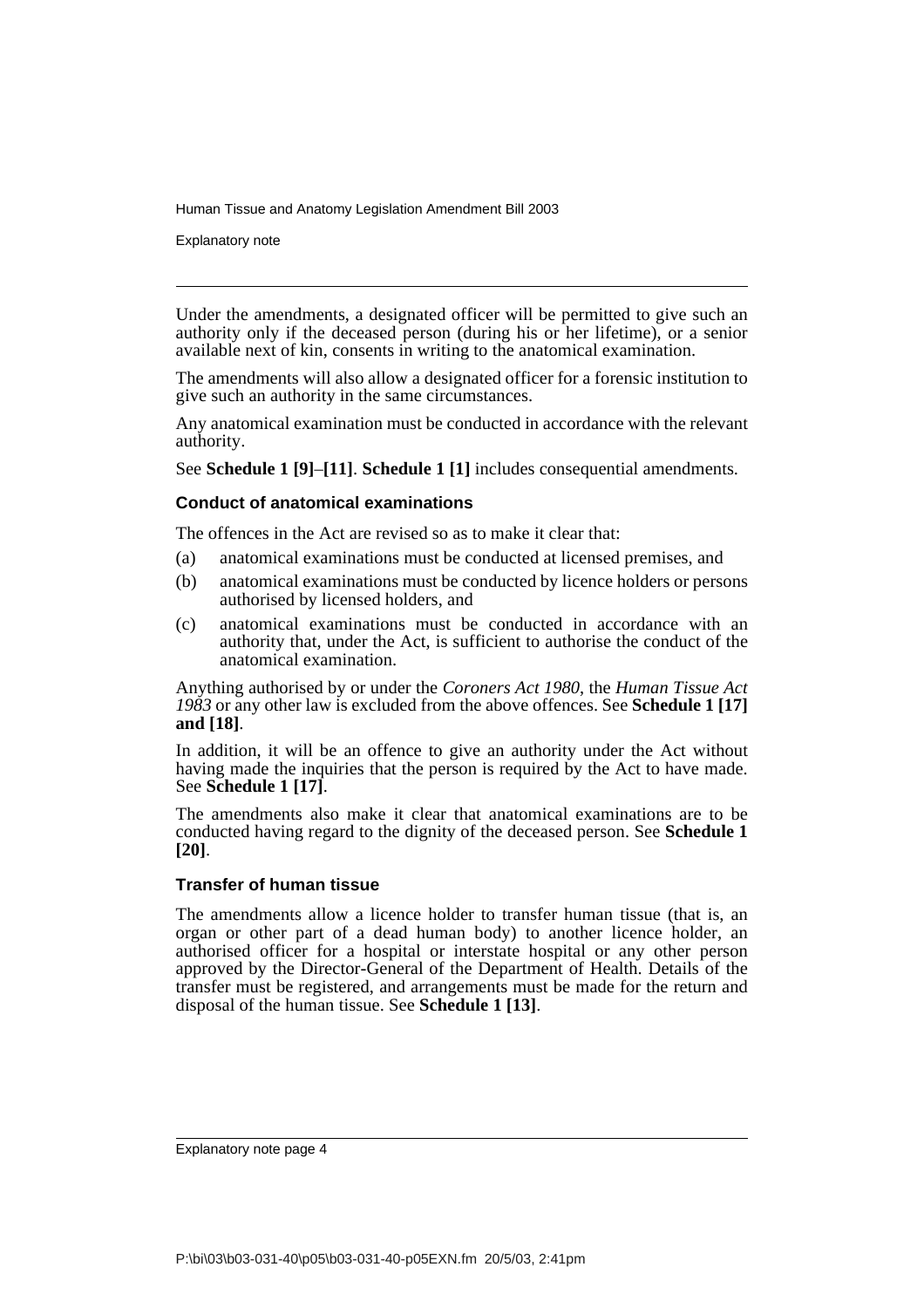Explanatory note

#### **Disposal of bodies**

At present, the *Anatomy Act 1977* requires a body of a deceased person that is retained for anatomical examination to be disposed of within 4 years after the death of the person. However, an inspector may authorise the retention of a body for a longer period.

The amendments will limit the discretion of an inspector to grant such an authorisation. In particular, an inspector will not be able to authorise the retention of a human body, or a part of the body, for more than 8 years after the death of the person.

The amendments also extend the disposal requirements to any human tissue that is removed from the body, unless an authority has been given for the permanent retention of the tissue. Small samples of tissue retained in the form of tissue blocks or tissue slides are excluded from the disposal requirements.

See **Schedule 1 [14] and [15]**. **Schedule 1 [23]** includes a transitional provision.

#### **Children in the care of the State**

It will be an offence for a person to authorise the anatomical examination of a child who was, immediately before his or her death, in the care of the State. See **Schedule 1 [19]**.

#### **Regulation-making powers**

The amendments provide for more extensive regulation-making powers. Regulations may be made with respect to the standards to be complied with in connection with any actions that are authorised under the Act. See **Schedule 1 [21]**.

**Schedule 1 [22] and [23]** allow savings and transitional regulations to be made.

#### **Miscellaneous**

**Schedule 1 [3]** provides that notes in the Act do not form part of the Act. It also allows a next of kin to delegate his or her functions under the Act to another person. A consequential amendment in **Schedule 1 [1]** makes it clear that a function includes an authority or duty.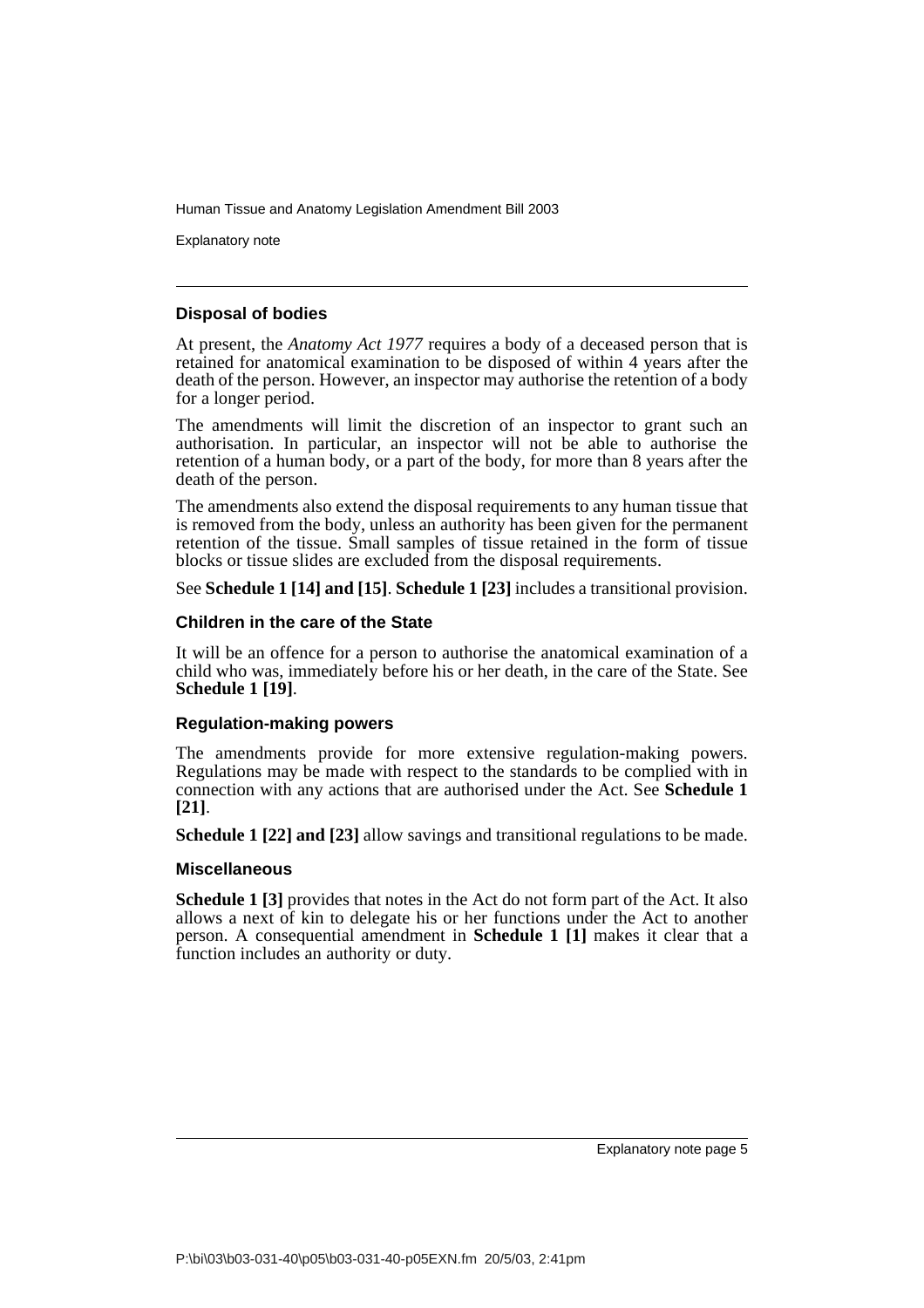Explanatory note

## **Schedule 2 Amendment of Human Tissue Act 1983**

#### **Authority to use tissue removed from living person during medical, dental or surgical treatment**

The amendments will regulate the use of tissue lawfully removed from the body of a living person during medical, dental or surgical treatment performed in the interests of the health of the person. This includes tissue expelled from the body in the course of such treatment (for example, blood).

As a result of the amendments, the use of such tissue for therapeutic, medical or scientific purposes (other than the purposes of the treatment itself) will be permitted only if the patient or, if the patient has died, a senior available next of kin, has given his or her consent in writing to the use of the tissue for that purpose. In cases where the patient is a child or is under guardianship, an authority to use the tissue may be given by the senior available next of kin or guardian of the patient.

All tissue must be used in accordance with the relevant consent.

See **Schedule 2 [12]**, **[23]**, **[24] and [27]**. **Schedule 2 [2]**, **[4]–[6] and [15]** are consequential amendments.

#### **Authority to remove and use of tissue from body of deceased person**

At present, a designated officer for a hospital may authorise the removal of tissue from the body of a deceased person, and its use for transplantation or for other therapeutic, medical or scientific purposes, if it appears that the deceased person had (during his or her lifetime) consented to that action or it appears that the deceased person had not (during his or her lifetime) expressed an objection to that action and a senior available next of kin has not objected to that action.

Under the amendments, a designated officer will be permitted to give such an authority only if:

- (a) the deceased person (during his or her lifetime) consents in writing to the removal and use of the tissue, or
- (b) a senior available next of kin consents in writing or in another manner prescribed by the regulations to the removal and use of the tissue.

See **Schedule 2 [13]**.

Explanatory note page 6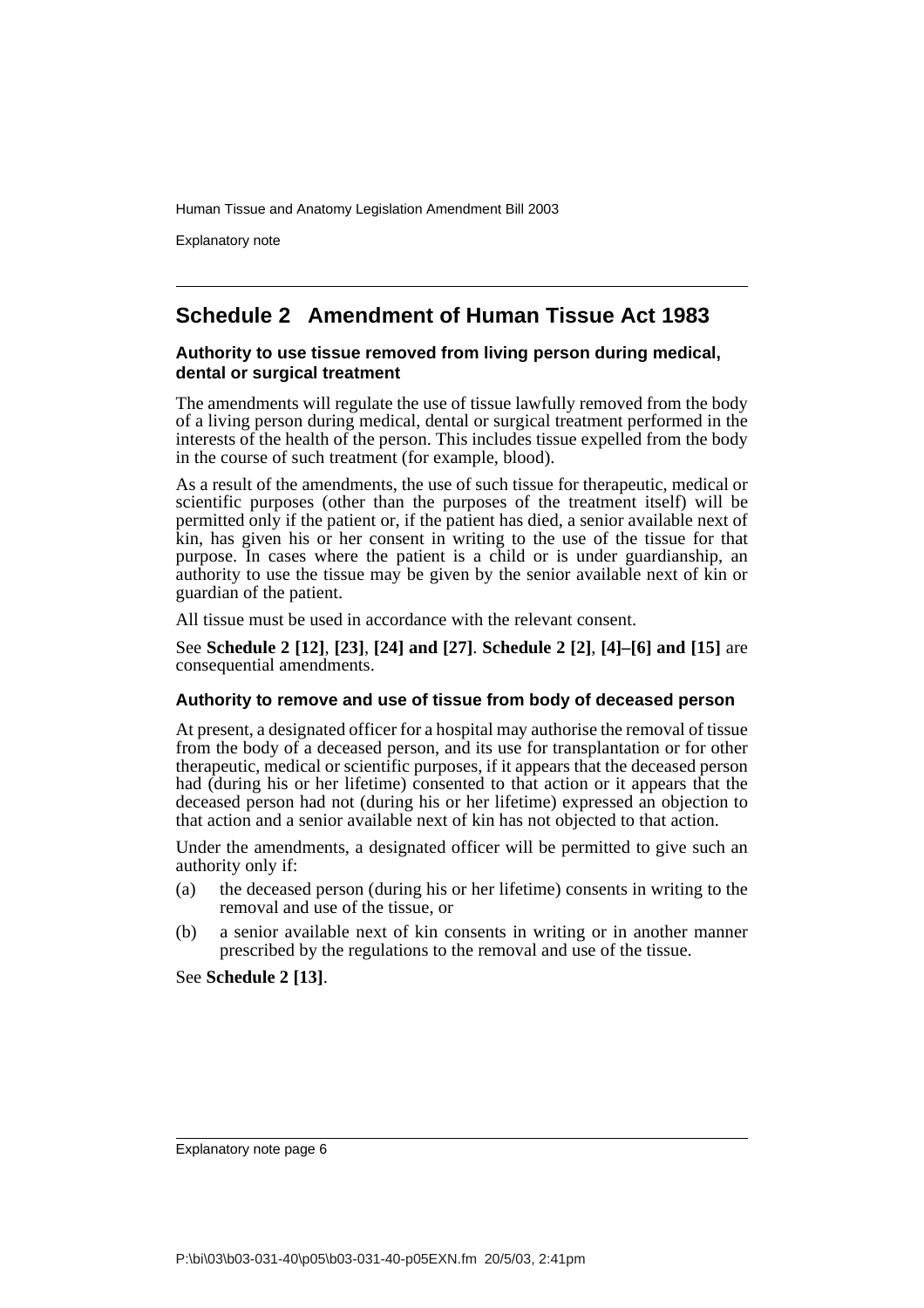Explanatory note

#### **Authority to conduct post-mortem examination**

At present, a designated officer for a hospital may authorise a post-mortem examination of the body of a deceased person if it appears that the deceased person had (during his or her lifetime) consented to a post-mortem examination or it appears that the deceased person had not (during his or her lifetime) expressed an objection to a post-mortem examination and a senior available next of kin has not objected to the post-mortem examination.

Under the amendments, a designated officer will be permitted to give such an authority only if the deceased person (during his or her lifetime), or a senior available next of kin, consents in writing to the post-mortem examination.

The amendments do not affect the power of a coroner to order a post-mortem examination.

See **Schedule 2 [16]**. **Schedule 2 [15]** is a consequential amendment.

#### **Authority to use tissue removed during post-mortem examination**

At present, the *Human Tissue Act 1983* provides that tissue removed from the body of a deceased person for the purposes of a post-mortem examination may be used for any therapeutic, medical or scientific purposes.

The amendments provide that tissue may be used for therapeutic, medical or scientific purposes only with the consent in writing of the deceased person (given during his or her lifetime) or a senior available next of kin.

All tissue must be used in accordance with the relevant consent.

See **Schedule 2 [18]**, **[19]** (proposed Division 2 of Part 5) **and [28]**. **Schedule 2 [1]**, **[2]**, **[3]**, **[8]**, **[14] and [17]** include consequential amendments.

#### **Persons who may give authority**

The amendments allow a designated officer for a forensic institution (an institution at which post-mortem examinations are carried out) to give authorities under the Act in appropriate circumstances. See **Schedule 2 [1], [2], [3], [8], [16] and [19]**.

#### **Prohibited trading in tissue**

The amendments extend the prohibition against entering into a contract or arrangement for the sale or supply of human tissue to the act of offering to enter into such a contract or arrangement. See **Schedule 2 [20]**.

Explanatory note page 7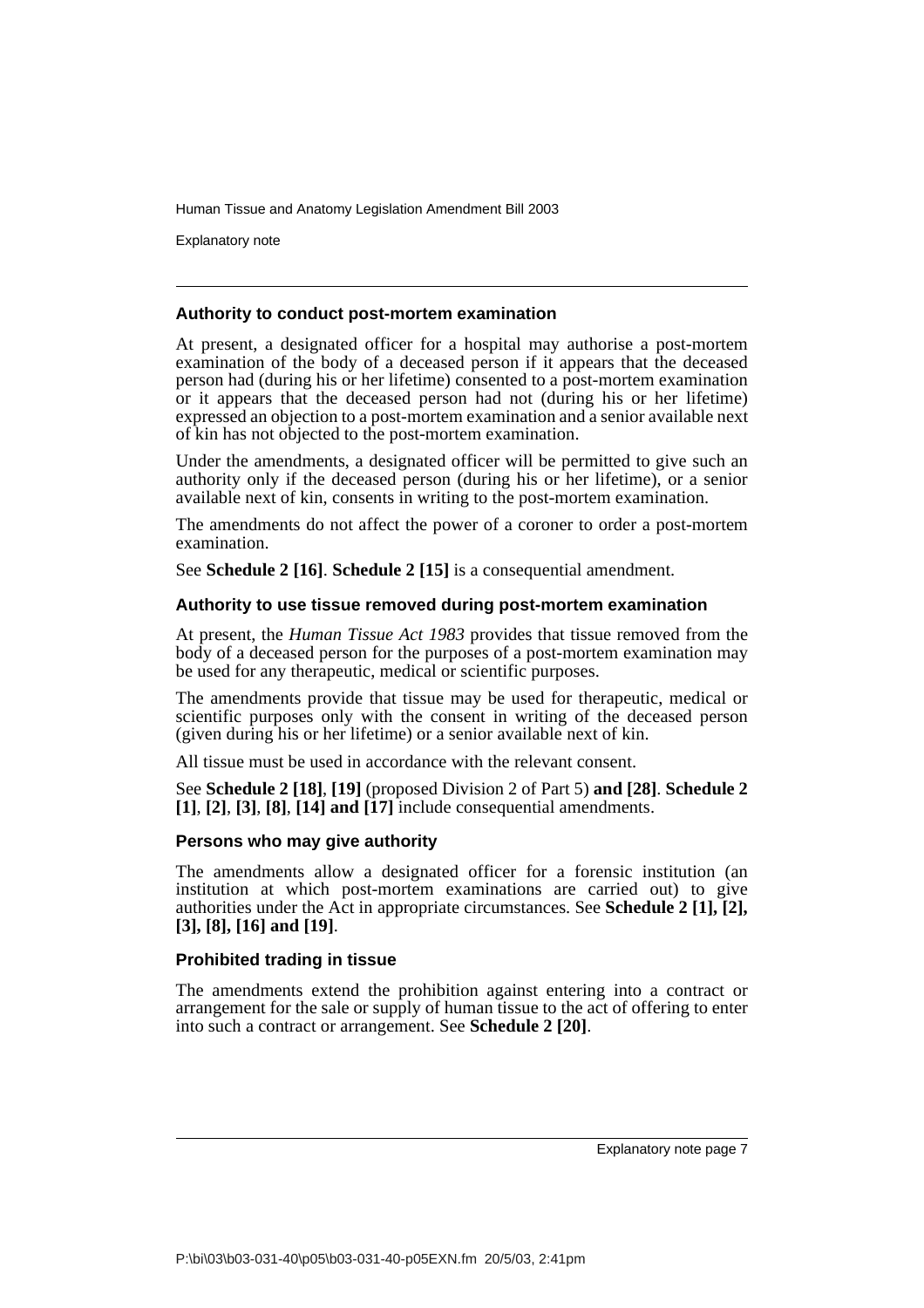Explanatory note

The amendments also exclude from that prohibition tissue that has been subjected to processing or treatment, whether or not the tissue is to be used in accordance with the directions of a medical practitioner. This makes it clear that, for example, diagnostic kits used by scientists are not subject to the prohibition against sale. See **Schedule 2 [21]**.

#### **Exceptions/exclusions**

The amendments make clear that the following things are permitted (without authority under the Act):

- (a) the use, for therapeutic, medical or scientific purposes, of small samples of tissue lawfully removed from the body of a person and retained in the form of a tissue slide or tissue block,
- (b) the retention of tissue lawfully removed from the body of a person in circumstances prescribed by the regulations, for such period as the regulations authorise, for the purpose of obtaining an authority under the Act to use the tissue for therapeutic, medical or scientific purposes,
- (c) anything authorised by or under the *Coroners Act 1980*, the *Anatomy Act 1977* or any other law.

See **Schedule 2 [25] and [29]**.

#### **Conduct of post-mortem examinations**

The amendments make it clear that post-mortem examinations are to be conducted having regard to the dignity of the deceased person. See **Schedule 2 [19]** (proposed Division 3 of Part 5).

#### **Enforcement powers**

The amendments allow the Director-General of the Department of Health to appoint inspectors for the purposes of enforcing the Act and the regulations. At present, inspectors are appointed under Part 3B of the Act and have powers only in relation to the enforcement of that Part. Inspectors appointed under the new provisions will have enforcement powers in relation to the whole Act. These include the powers currently exercised by inspectors under Part 3B (such as powers of entry and inspection, and powers of seizure) and some new enforcement powers (such as power to require information to be provided or to obtain a search warrant). See **Schedule 2 [22]**.

**Schedule 2 [2]**, **[10] and [11]** include consequential amendments. **Schedule 2 [32]** includes a transitional provision.

**Schedule 3.2** is a consequential amendment to the *Search Warrants Act 1985*.

Explanatory note page 8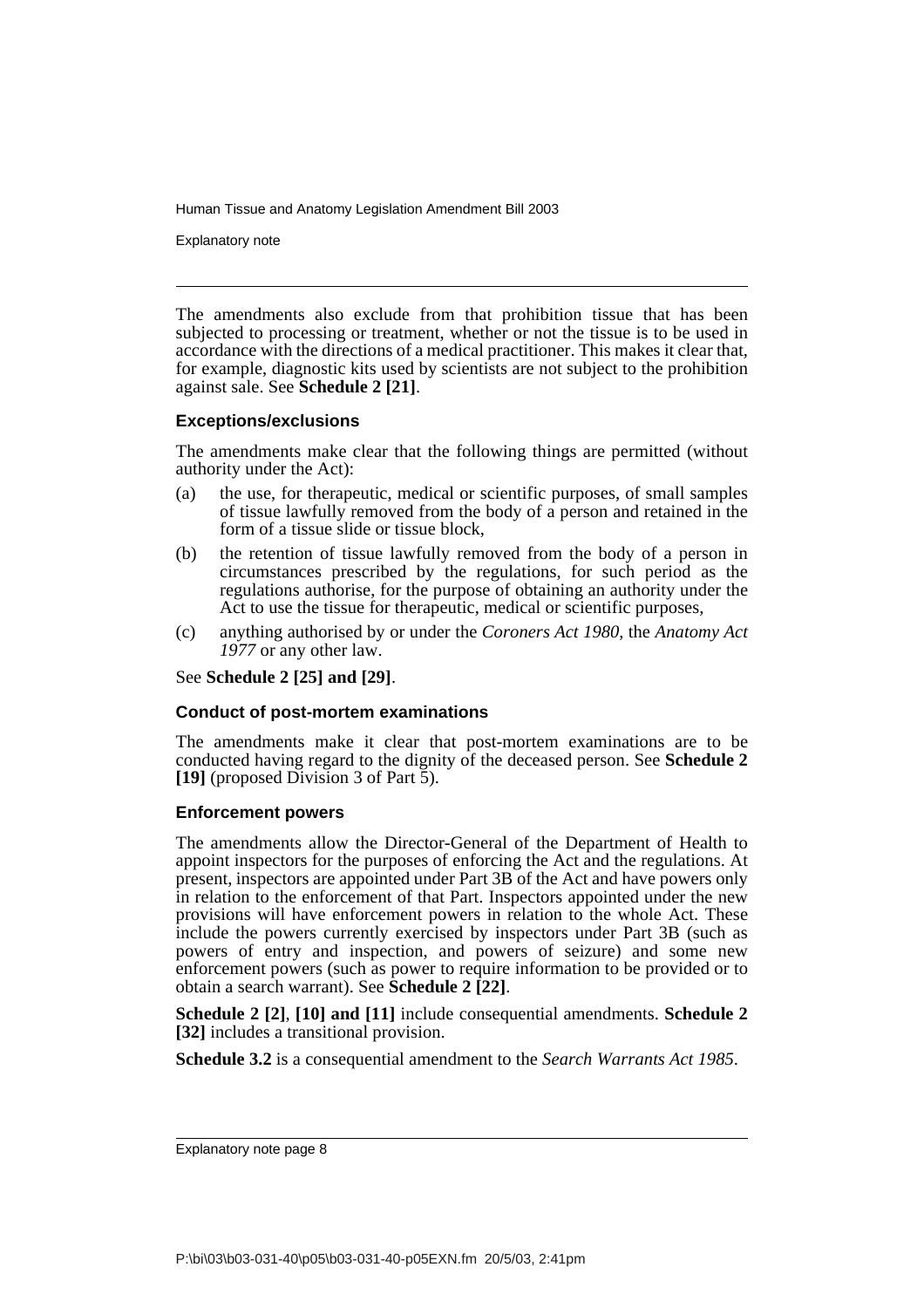Explanatory note

#### **Children in care of the State**

It will be an offence in certain circumstances for a person to consent to or authorise the removal of tissue from the body of a deceased child who was in the care of the State, or the post-mortem examination or use of tissue removed during a post-mortem examination of a deceased child who was in the care of the State. See **Schedule 2 [26]**.

#### **Regulation-making powers**

The amendments provide for more extensive regulation-making powers. Regulations may be made with respect to the making and keeping of records, the provision of information and the standards to be complied with, in connection with any actions that are authorised under the Act. See **Schedule 2** [30] and [31].

**Schedule 2 [32]** allows savings and transitional regulations to be made.

#### **Miscellaneous**

**Schedule 2 [6]** makes it clear that the medical or scientific purposes authorised under the Act include educational purposes associated with medicine or science.

**Schedule 2 [9]** allows a next of kin to delegate his or her functions under the Act to another person. A consequential amendment in **Schedule 2 [2]** makes it clear that a function includes a power, authority or duty.

**Schedule 2 [7]** provides that notes in the Act do not form part of the Act.

# **Schedule 3 Amendment of other Acts**

#### **Retention and use of human tissue**

The amendments confirm the authority of investigating police and others to remove and use tissue from the body of a deceased person for the purposes of a coroner's investigation, an investigation of an offence or proceedings for an offence, but only where a coroner has ordered a post-mortem examination or other examination or test.

Any such order will also be taken to authorise the retention of small samples of certain tissue and its use in connection with legal and other proceedings. Accordingly, an authority will not be required in respect of that use under the *Human Tissue Act 1983*.

See **Schedule 3.1 [3]**.

Explanatory note page 9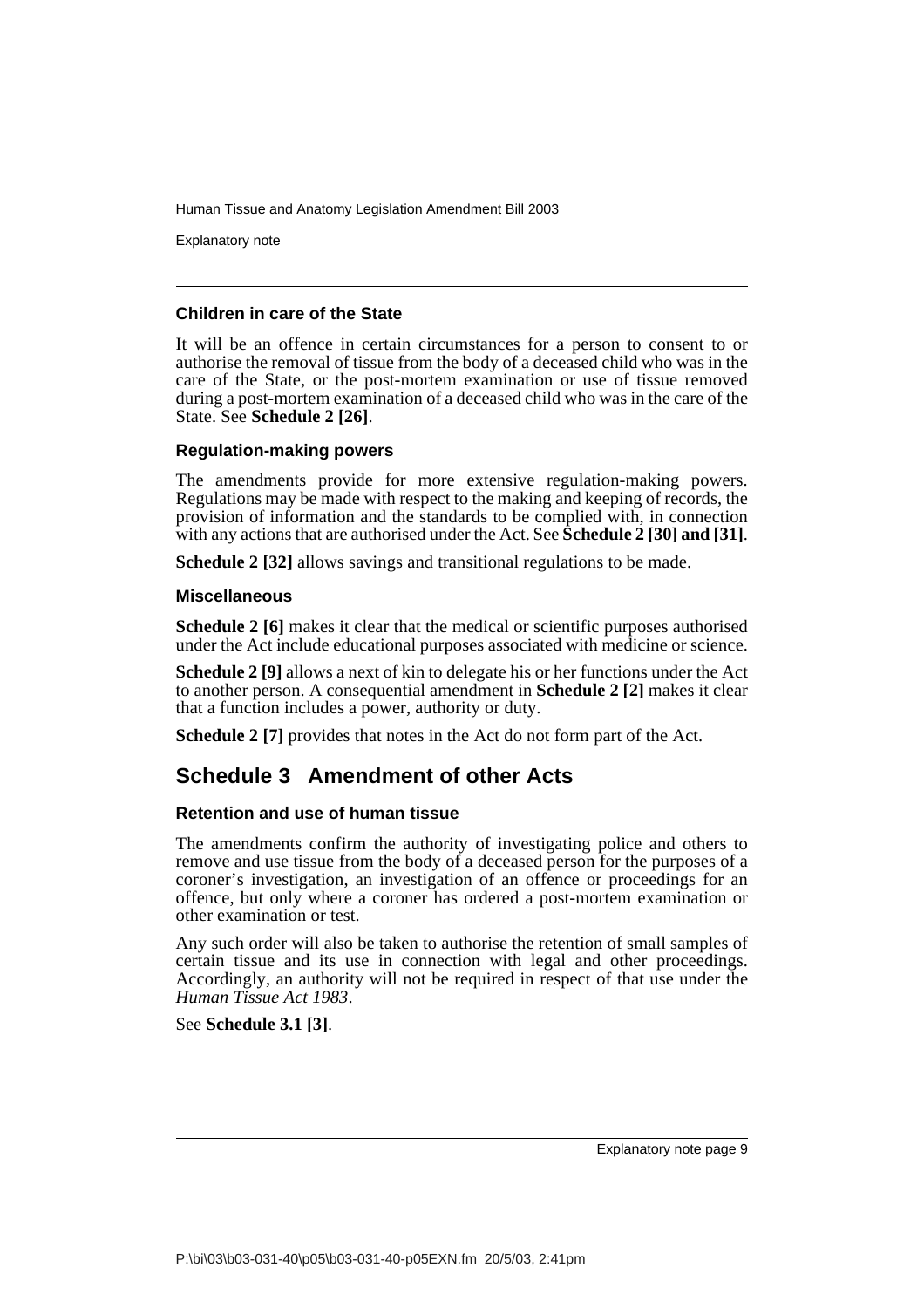Explanatory note

#### **Ordering and conduct of post-mortem examination**

The amendments make it clear that a post-mortem examination or other order or test with respect to a deceased person may be ordered by a coroner in order to assist in the investigation of any of the following matters:

- (a) the identity of the deceased person,
- (b) the date and place of death of the deceased person,
- (c) the manner or cause of death of the deceased person.

A senior next of kin will be able to delegate to another person his or her right to object to the post-mortem examination.

The amendments also require all post-mortem examinations or other examinations or tests performed under the *Coroners Act 1980* to be conducted having regard to the dignity of the deceased person.

See **Schedule 3.1 [1]**, **[2] and [4]**.

#### **Search warrants**

**Schedule 3.4** is a consequential amendment to **Schedule 2 [22]**. It applies the provisions of the *Search Warrants Act 1985* to search warrants obtained under the *Human Tissue Act 1983*.

The *Search Warrants Act 1985* is to be repealed by the *Law Enforcement (Powers and Responsibilities) Act 2002*. **Schedule 3.2 and 3.3** contain provisions that are consequential on that repeal.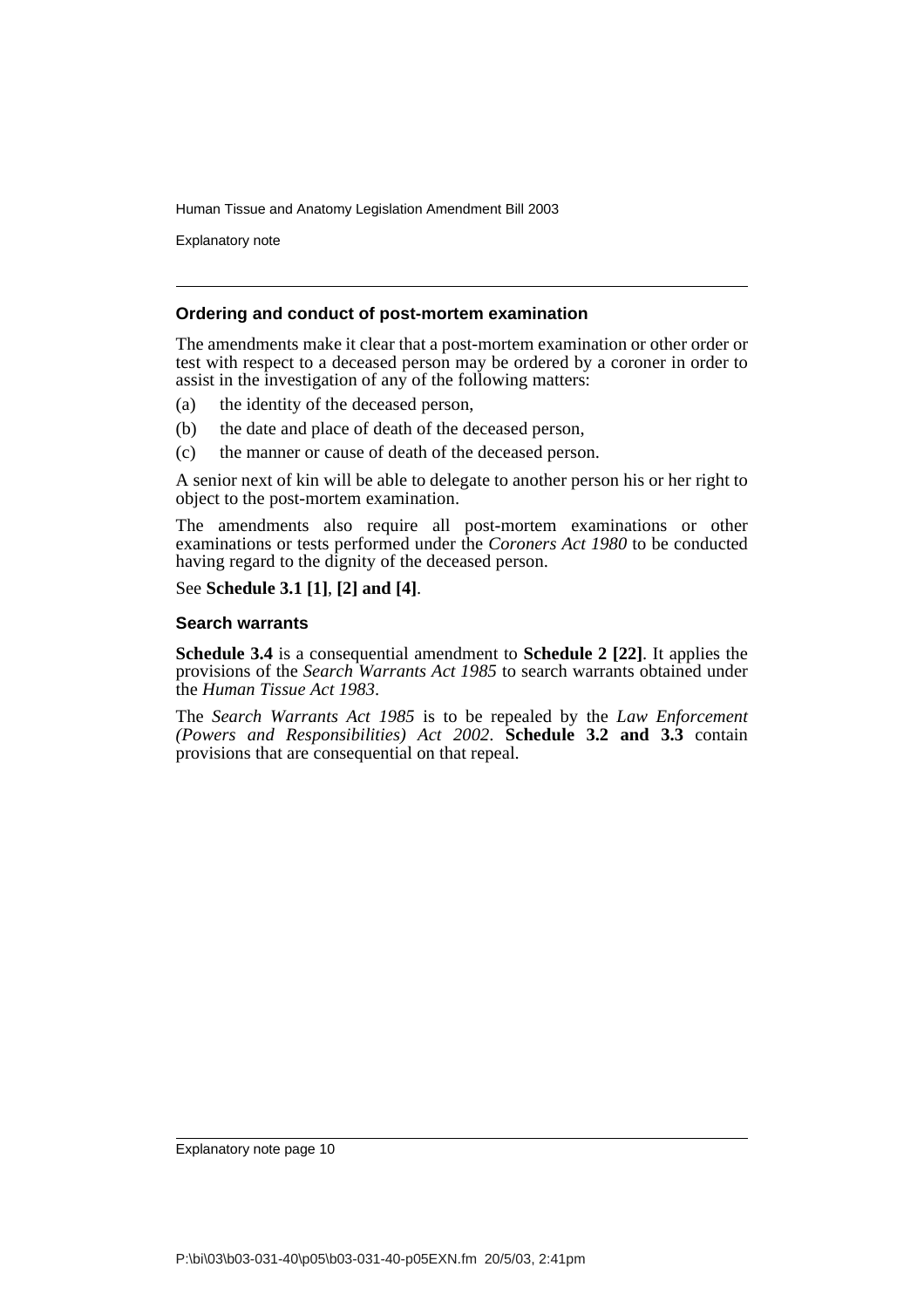First print



New South Wales

# **Human Tissue and Anatomy Legislation Amendment Bill 2003**

# **Contents**

|                  |                                                | Page |
|------------------|------------------------------------------------|------|
|                  | Name of Act                                    |      |
|                  | Commencement<br>2                              |      |
|                  | Amendment of Anatomy Act 1977 No 126<br>3      | 2    |
|                  | Amendment of Human Tissue Act 1983 No 164<br>4 | 2    |
|                  | Amendment of other Acts<br>5.                  |      |
| <b>Schedules</b> |                                                |      |
|                  | Amendment of Anatomy Act 1977                  |      |
|                  | Amendment of Human Tissue Act 1983<br>2        |      |
|                  | Amendment of other Acts<br>3                   | 45   |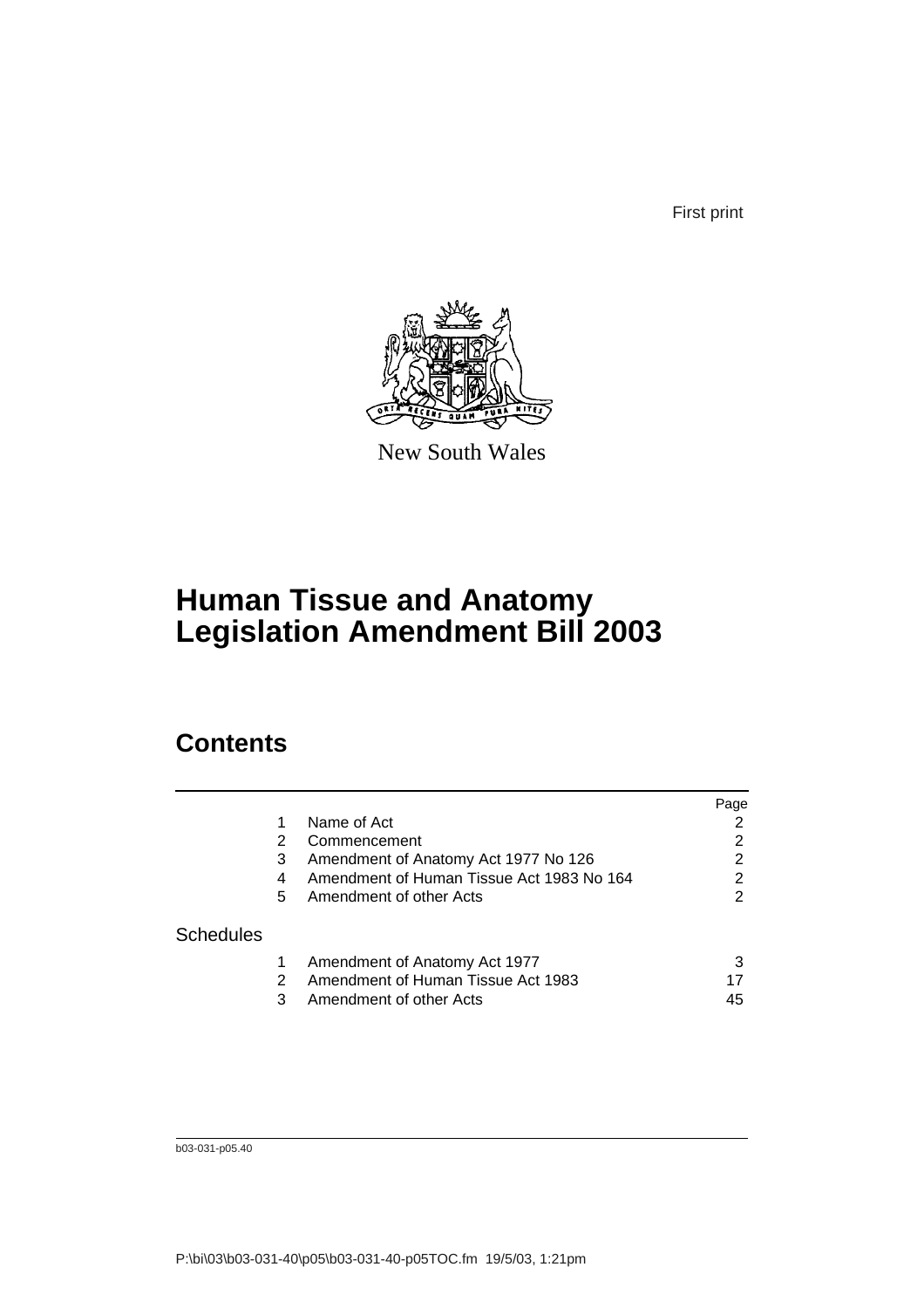**Contents** 

Page

Contents page 2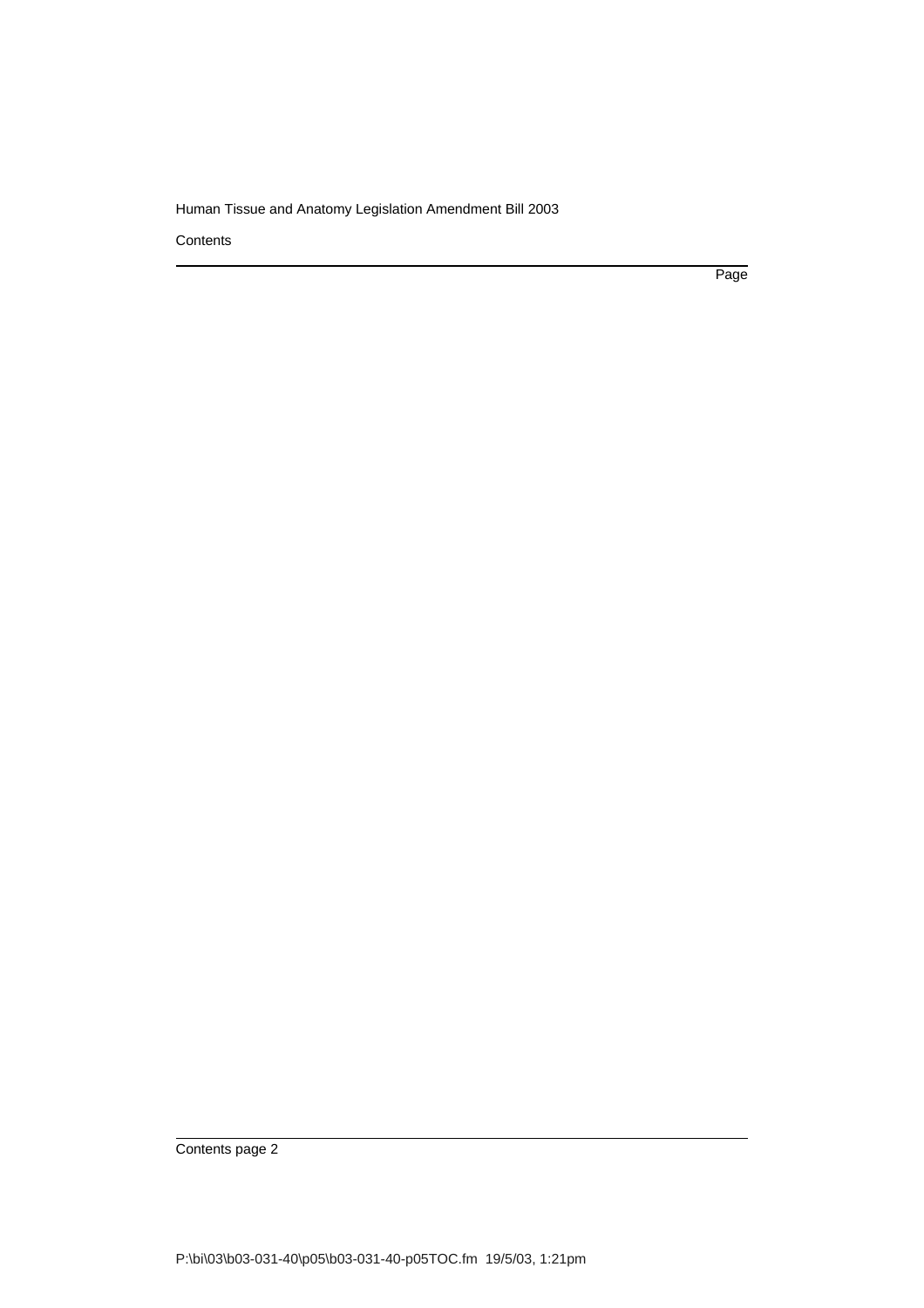

New South Wales

# **Human Tissue and Anatomy Legislation Amendment Bill 2003**

No , 2003

### **A Bill for**

An Act to amend the *Anatomy Act 1977*, the *Human Tissue Act 1983* and other Acts to make further provision with respect to the removal, retention and use of human tissue, post-mortem examinations and anatomical examinations; and for other purposes.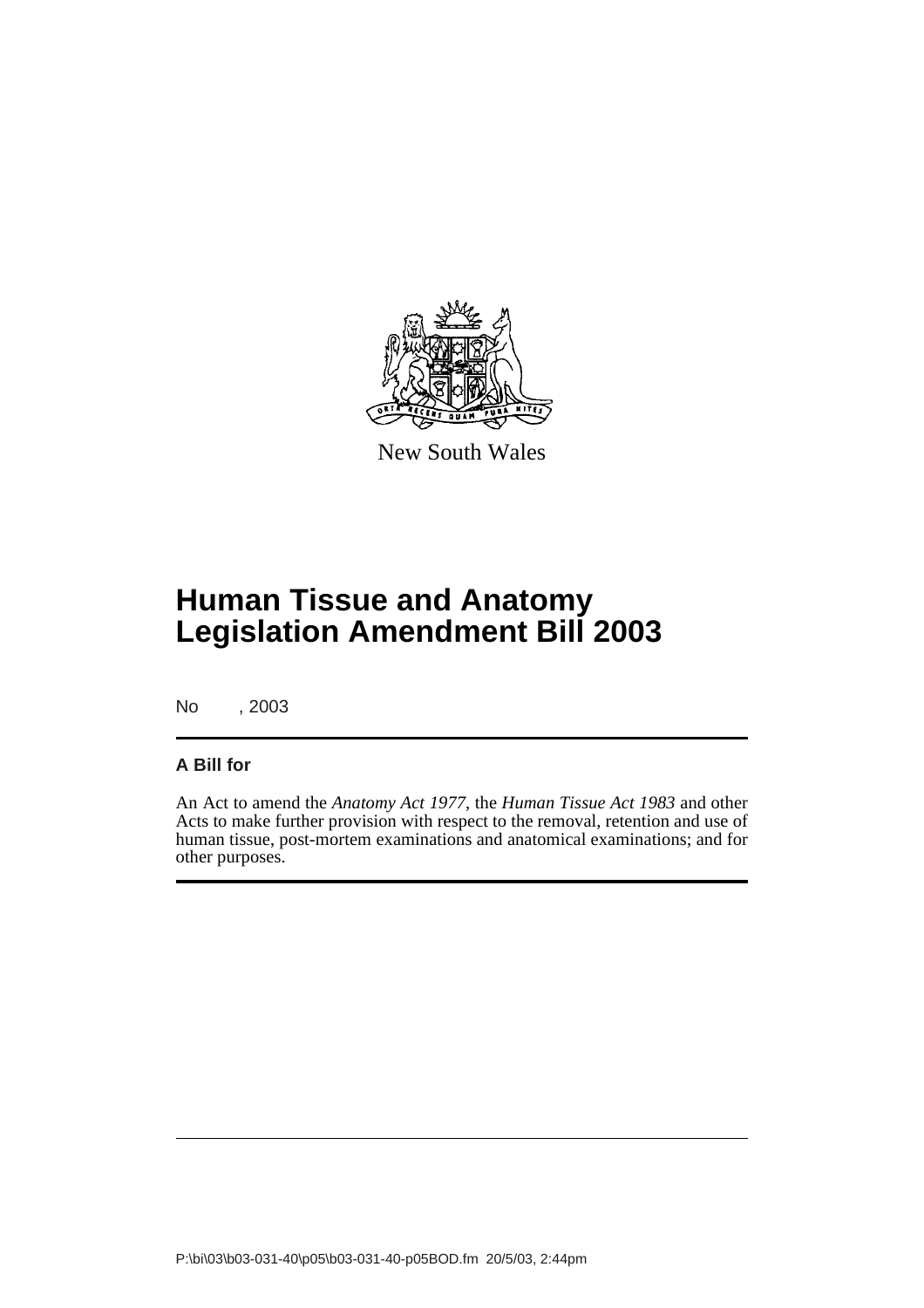<span id="page-13-4"></span><span id="page-13-3"></span><span id="page-13-2"></span><span id="page-13-1"></span><span id="page-13-0"></span>

|              | The Legislature of New South Wales enacts:                                                                                                            | 1                   |  |  |  |  |  |
|--------------|-------------------------------------------------------------------------------------------------------------------------------------------------------|---------------------|--|--|--|--|--|
| 1            | Name of Act                                                                                                                                           |                     |  |  |  |  |  |
|              | This Act is the Human Tissue and Anatomy Legislation Amendment<br>Act 2003.                                                                           | 3<br>4              |  |  |  |  |  |
| $\mathbf{2}$ | <b>Commencement</b>                                                                                                                                   | 5                   |  |  |  |  |  |
|              | This Act commences on a day or days to be appointed by<br>(1)<br>proclamation, except as provided by subsection (2).                                  | 6<br>$\overline{7}$ |  |  |  |  |  |
|              | Schedule 3.2 and 3.3 commence on the commencement of<br>(2)<br>Division 4 of Part 5 of the Law Enforcement (Powers and<br>Responsibilities) Act 2002. | 8<br>9<br>10        |  |  |  |  |  |
| 3            | Amendment of Anatomy Act 1977 No 126                                                                                                                  | 11                  |  |  |  |  |  |
|              | The <i>Anatomy Act 1977</i> is amended as set out in Schedule 1.                                                                                      | 12                  |  |  |  |  |  |
| 4            | Amendment of Human Tissue Act 1983 No 164                                                                                                             | 13                  |  |  |  |  |  |
|              | The <i>Human Tissue Act 1983</i> is amended as set out in Schedule 2.                                                                                 | 14                  |  |  |  |  |  |
| 5            | <b>Amendment of other Acts</b>                                                                                                                        | 15                  |  |  |  |  |  |
|              | The Acts specified in Schedule 3 are amended as set out in that<br>Schedule.                                                                          | 16<br>17            |  |  |  |  |  |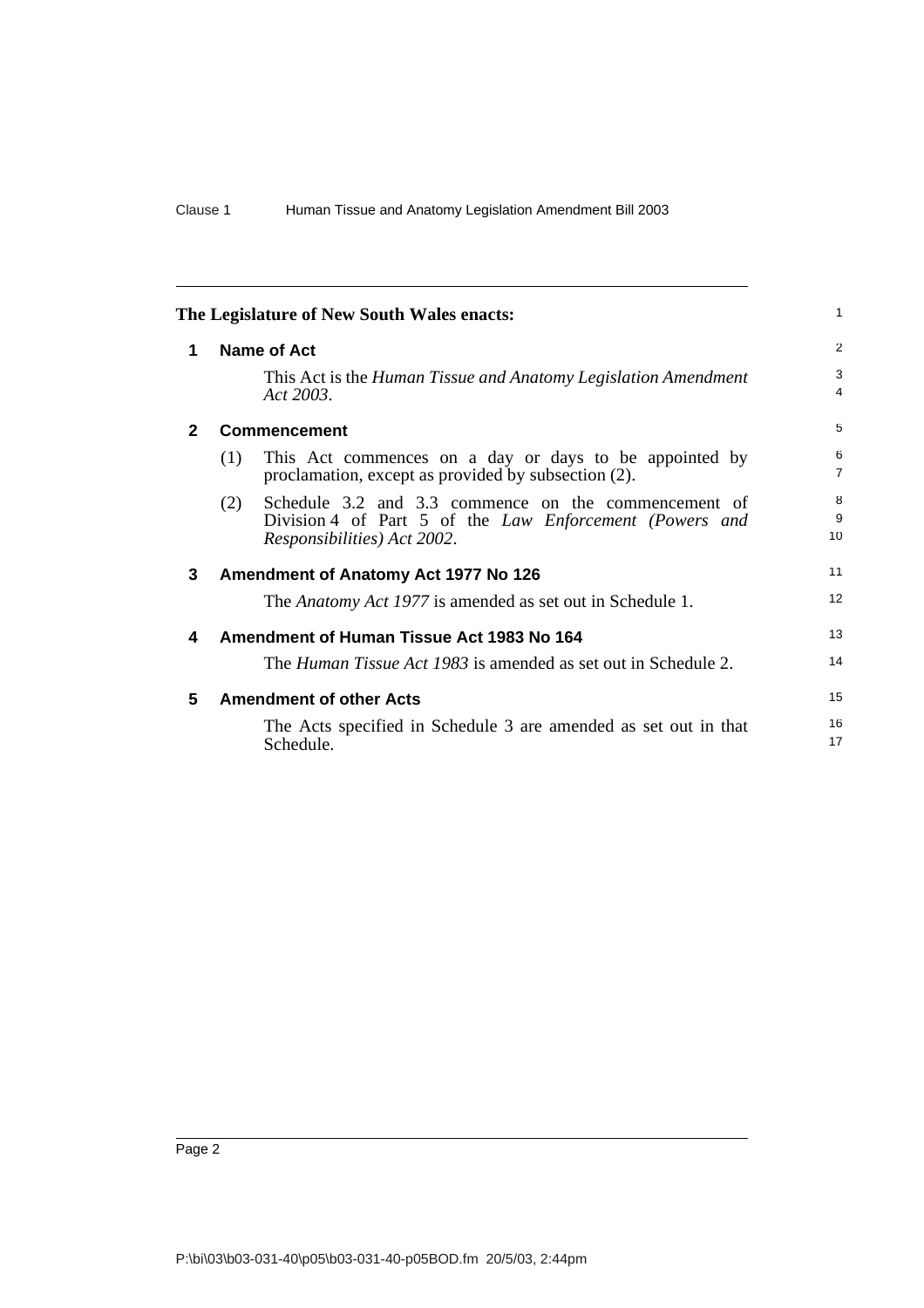Amendment of Anatomy Act 1977 **Schedule 1** Schedule 1

i,

<span id="page-14-0"></span>

|     |                              |     | <b>Schedule 1 Amendment of Anatomy Act 1977</b><br>(Section 3)                                                                                                                                          | 1<br>$\overline{2}$  |
|-----|------------------------------|-----|---------------------------------------------------------------------------------------------------------------------------------------------------------------------------------------------------------|----------------------|
| [1] | <b>Section 4 Definitions</b> |     |                                                                                                                                                                                                         | 3                    |
|     |                              |     | Omit the definitions of <i>anatomy</i> , <i>designated officer</i> and <i>school of</i><br><i>anatomy</i> from section $4(1)$ .                                                                         | 4<br>5               |
|     |                              |     | Insert in alphabetical order:                                                                                                                                                                           | 6                    |
|     |                              |     | <i>anatomical examination</i> of a body includes use of the body<br>for medical or scientific purposes.<br>Note. However, an anatomical examination does not include a post                             | 7<br>8<br>9          |
|     |                              |     | mortem examination that is required, directed or authorised as provided<br>by section 5.                                                                                                                | 10<br>11             |
|     |                              |     | <i>designated officer means:</i>                                                                                                                                                                        | 12                   |
|     |                              | (a) | in relation to a hospital, a person appointed for the time<br>being under section $5(1)(a)$ of the <i>Human Tissue Act</i><br>1983 to be a designated officer for the hospital, or                      | 13<br>14<br>15       |
|     |                              | (b) | in relation to a forensic institution, a person appointed<br>for the time being under section $5(3)$ of the <i>Human</i><br>Tissue Act 1983 to be a designated officer for the<br>forensic institution. | 16<br>17<br>18<br>19 |
|     |                              |     | exercise a function includes perform a duty.                                                                                                                                                            | 20                   |
|     |                              |     | <i>forensic institution</i> means:                                                                                                                                                                      | 21                   |
|     |                              | (a) | an institution that is under the control of a public health<br>organisation (within the meaning of the <i>Health Services</i><br>Act 1997), or                                                          | 22<br>23<br>24       |
|     |                              | (b) | an accredited pathology laboratory under the Health<br><i>Insurance Act 1973</i> of the Commonwealth,                                                                                                   | 25<br>26             |
|     |                              |     | at which post mortem examinations of bodies are carried out,<br>but does not include a hospital.                                                                                                        | 27<br>28             |
|     |                              |     | <i>function</i> includes a power, authority or duty.                                                                                                                                                    | 29                   |
|     |                              |     | <i>human tissue</i> means an organ or other part of a body.                                                                                                                                             | 30                   |
|     |                              |     | <i>licensed premises</i> means a place specified in a licence at<br>which the holder of the licence may conduct anatomical<br>examinations.                                                             | 31<br>32<br>33       |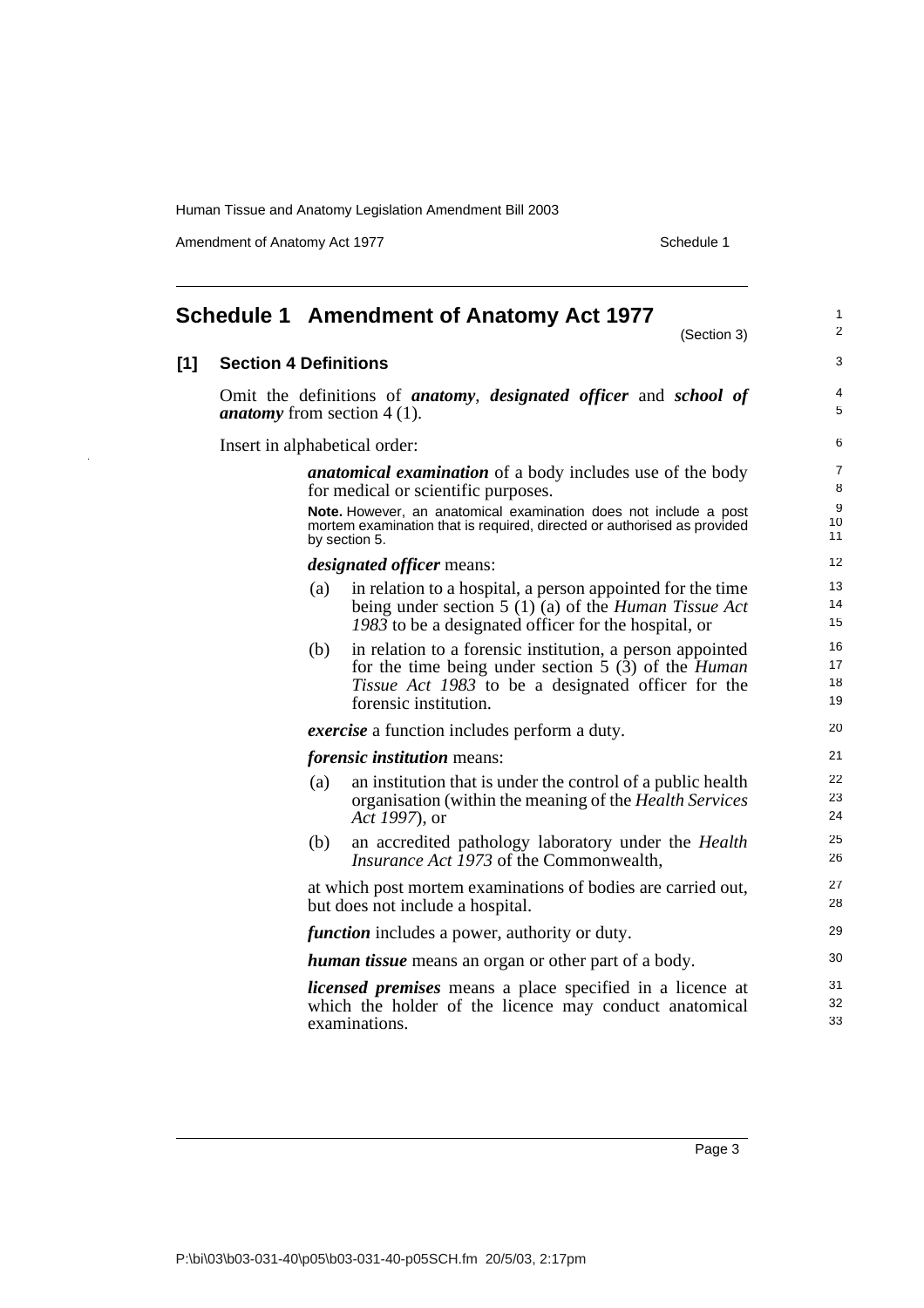Schedule 1 Amendment of Anatomy Act 1977

| [2]   |    |              | Section 4 (3) and (4)     |                                                                                                                                                                                                                                                  | 1                    |
|-------|----|--------------|---------------------------|--------------------------------------------------------------------------------------------------------------------------------------------------------------------------------------------------------------------------------------------------|----------------------|
|       |    |              |                           | Insert after section $4(2)$ :                                                                                                                                                                                                                    | $\overline{c}$       |
|       |    | (3)          |                           | In this Act, a reference to the use of a body for medical or<br>scientific purposes includes carrying out any procedure on the<br>body, or subjecting the body to an experiment, process or<br>research, for medical or scientific purposes.     | 3<br>4<br>5<br>6     |
|       |    | (4)          | science.                  | In this Act, a reference to medical or scientific purposes<br>includes educational purposes connected with medicine or                                                                                                                           | 7<br>8<br>9          |
| $[3]$ |    |              | <b>Sections 4A and 4B</b> |                                                                                                                                                                                                                                                  | 10                   |
|       |    |              | Insert after section 4:   |                                                                                                                                                                                                                                                  | 11                   |
|       | 4A | <b>Notes</b> |                           |                                                                                                                                                                                                                                                  | 12                   |
|       |    |              |                           | Notes included in this Act do not form part of this Act.                                                                                                                                                                                         | 13                   |
|       | 4B |              |                           | Delegation of functions of next of kin                                                                                                                                                                                                           | 14                   |
|       |    | (1)          | person.                   | A next of kin of a deceased person may from time to time, by<br>instrument in writing, authorise a person to exercise his or her<br>functions under this Act as a next of kin of the deceased                                                    | 15<br>16<br>17<br>18 |
|       |    | (2)          |                           | In such a case, the person so authorised:                                                                                                                                                                                                        | 19                   |
|       |    |              | (a)                       | may exercise the functions of a next of kin of the<br>deceased person under this Act (other than the function<br>conferred by subsection $(1)$ , in the place of the person<br>who authorised him or her, and                                    | 20<br>21<br>22<br>23 |
|       |    |              | (b)                       | is taken, for the purposes of this Act, to be a next of kin<br>of the deceased person, and                                                                                                                                                       | 24<br>25             |
|       |    |              | (c)                       | for the purposes of the definition of <i>senior</i> available<br><i>next of kin</i> in section $4(1)$ , is taken to be a next of kin<br>of the same order as the person who authorised him or<br>her to exercise the functions of a next of kin. | 26<br>27<br>28<br>29 |
|       |    |              |                           |                                                                                                                                                                                                                                                  |                      |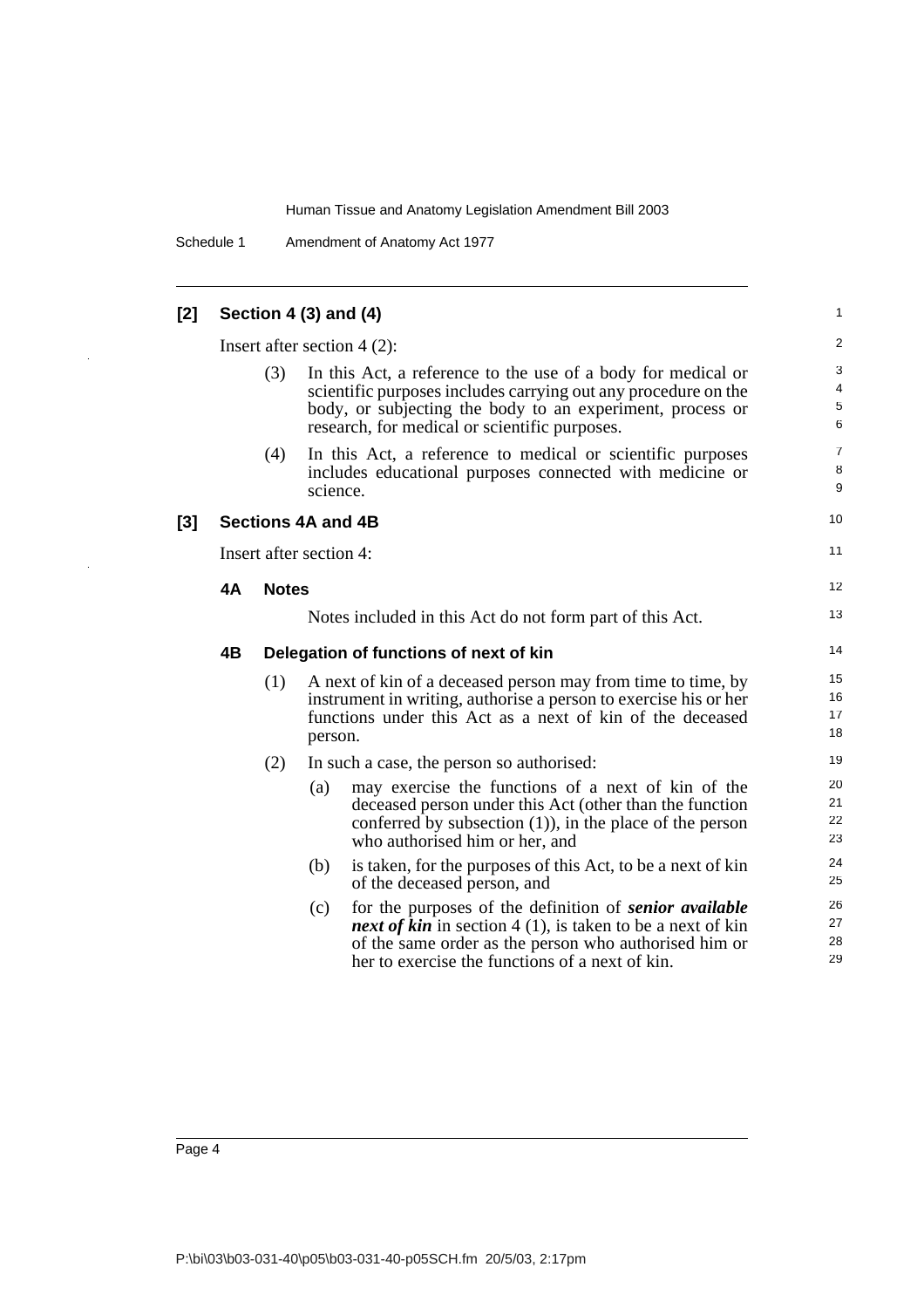Amendment of Anatomy Act 1977 **Schedule 1** Schedule 1

 $\bar{z}$ 

| [4]   | <b>Section 5</b>                                                                                                                                                                                                                                                                                            | 1                     |
|-------|-------------------------------------------------------------------------------------------------------------------------------------------------------------------------------------------------------------------------------------------------------------------------------------------------------------|-----------------------|
|       | Omit the section. Insert instead:                                                                                                                                                                                                                                                                           | 2                     |
|       | 5<br>Anatomical examination does not include post mortem<br>examination                                                                                                                                                                                                                                     | 3<br>4                |
|       | In this Act, a reference to an anatomical examination, or to the<br>possession of a body for the purposes of an anatomical<br>examination, does not include a post mortem examination, or<br>the possession of a body for the purposes of a post mortem<br>examination, if that post mortem examination is: | 5<br>6<br>7<br>8<br>9 |
|       | (a)<br>required or directed to be made by a competent legal<br>authority, or                                                                                                                                                                                                                                | 10<br>11              |
|       | made or to be made pursuant to an authority under Part<br>(b)<br>5 of the <i>Human Tissue Act 1983</i> .                                                                                                                                                                                                    | 12<br>13              |
|       | Note. Accordingly, a licence under this Act is not required to conduct<br>such a post mortem examination.                                                                                                                                                                                                   | 14<br>15              |
| [5]   | Part 2, heading                                                                                                                                                                                                                                                                                             | 16                    |
|       | Omit the heading. Insert instead:                                                                                                                                                                                                                                                                           | 17                    |
|       | Part 2<br><b>Regulation of anatomical examinations</b>                                                                                                                                                                                                                                                      | 18                    |
| [6]   | Section 6 Director-General may issue licence to person to<br>conduct anatomical examinations                                                                                                                                                                                                                | 19<br>20              |
|       | Omit "conduct the study and practice of anatomy" from section 6 (1).                                                                                                                                                                                                                                        | 21                    |
|       | Insert instead "conduct anatomical examinations".                                                                                                                                                                                                                                                           | 22                    |
| $[7]$ | Section 6 (2)                                                                                                                                                                                                                                                                                               | 23                    |
|       | Omit "the study and practice of anatomy".                                                                                                                                                                                                                                                                   | 24                    |
|       | Insert instead "the conduct of anatomical examinations".                                                                                                                                                                                                                                                    | 25                    |
| [8]   | <b>Section 7 Inspectors</b>                                                                                                                                                                                                                                                                                 | 26                    |
|       | Omit "any school of anatomy" from section 7 (2).                                                                                                                                                                                                                                                            | 27                    |
|       | Insert instead "any licensed premises".                                                                                                                                                                                                                                                                     | 28                    |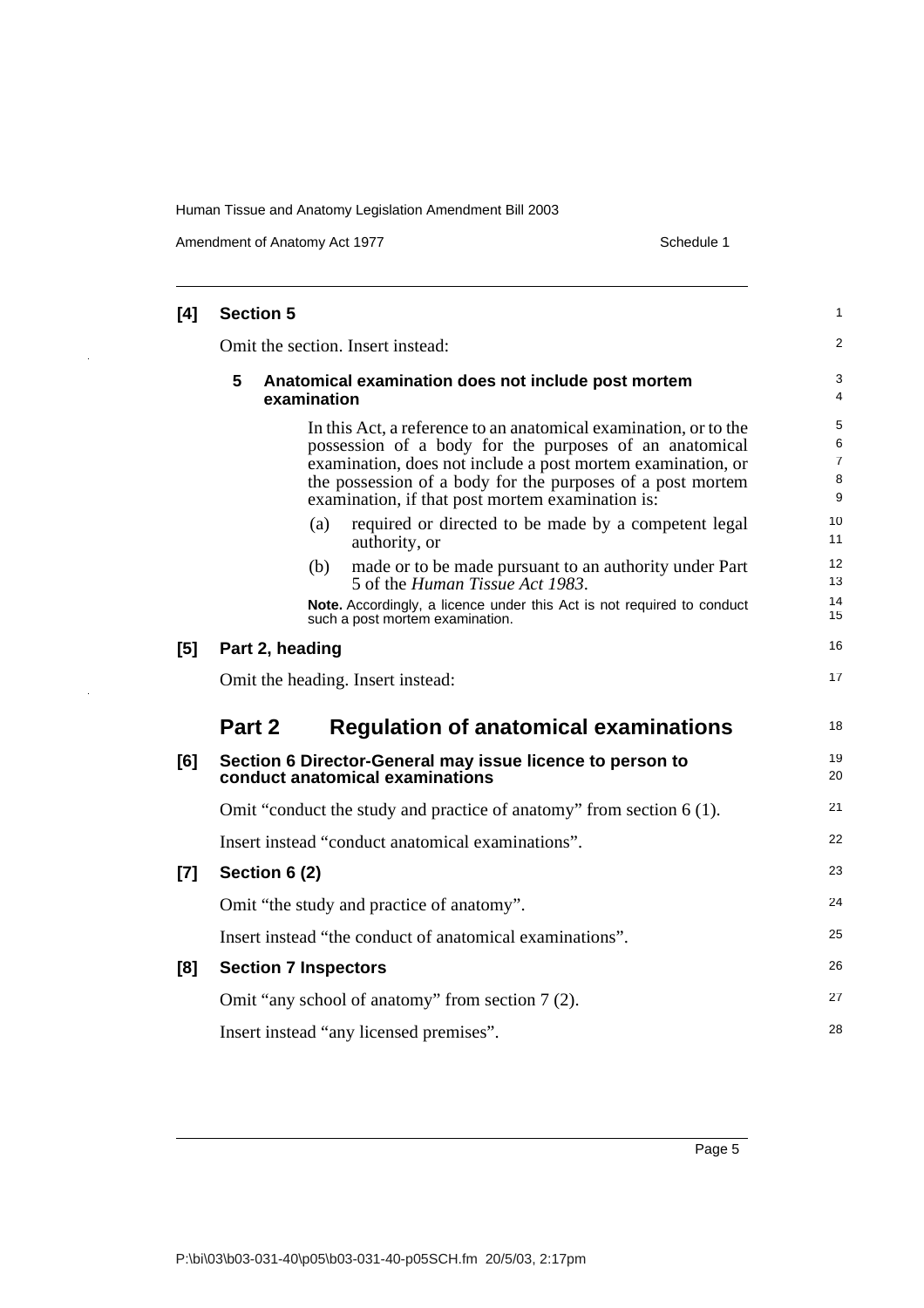Schedule 1 Amendment of Anatomy Act 1977

| [9] |   |     | Sections 8 and 8A                                                                                                                                                                                                                                                                                         | $\mathbf{1}$               |
|-----|---|-----|-----------------------------------------------------------------------------------------------------------------------------------------------------------------------------------------------------------------------------------------------------------------------------------------------------------|----------------------------|
|     |   |     | Omit the sections. Insert instead:                                                                                                                                                                                                                                                                        | $\overline{2}$             |
|     | 8 |     | Authority for anatomical examination where body of deceased<br>at a hospital or forensic institution                                                                                                                                                                                                      | 3<br>4                     |
|     |   | (1) | If a designated officer for a hospital or forensic institution is<br>satisfied, after making such inquiries as are reasonable in the<br>circumstances in relation to a person whose body is at the<br>hospital or forensic institution, that:                                                             | 5<br>6<br>7<br>8           |
|     |   |     | the person had, during the person's lifetime, given his<br>(a)<br>or her consent in writing to the anatomical examination<br>of the person's body after the person's death, and                                                                                                                           | 9<br>10<br>11              |
|     |   |     | the consent had not been revoked,<br>(b)                                                                                                                                                                                                                                                                  | 12                         |
|     |   |     | the designated officer may, by instrument in writing,<br>authorise the anatomical examination of that person's body.                                                                                                                                                                                      | 13<br>14                   |
|     |   | (2) | An authority under subsection $(1)$ is not to be given in relation<br>to a deceased child.                                                                                                                                                                                                                | 15<br>16                   |
|     |   | (3) | If the designated officer is not satisfied as to the matters<br>referred to in subsection (1), or the deceased person is a<br>deceased child, and the designated officer is satisfied, after<br>making such inquiries as are reasonable in the circumstances<br>in relation to the deceased person, that: | 17<br>18<br>19<br>20<br>21 |
|     |   |     | the deceased person had not, during the person's<br>(a)<br>lifetime, expressed an objection to the anatomical<br>examination of the person's body after the person's<br>death, and                                                                                                                        | 22<br>23<br>24<br>25       |
|     |   |     | (b)<br>a senior available next of kin has given his or her<br>consent in writing to the anatomical examination of the<br>person's body, and                                                                                                                                                               | 26<br>27<br>28             |
|     |   |     | (c)<br>there is no next of kin of the same or a higher order of<br>the classes in paragraph (a) or (b) of the definition of<br><i>senior available next of kin</i> in section $4(1)$ who objects<br>to the anatomical examination of the person's body,                                                   | 29<br>30<br>31<br>32       |
|     |   |     | the designated officer may, by instrument in writing,<br>authorise the anatomical examination of the person's body.                                                                                                                                                                                       | 33<br>34                   |
|     |   | (4) | An authority must be given in accordance with the terms and<br>any conditions of the relevant consent (that is, the consent<br>referred to in subsection $(1)$ $(a)$ or $(3)$ $(b)$ ).                                                                                                                    | 35<br>36<br>37             |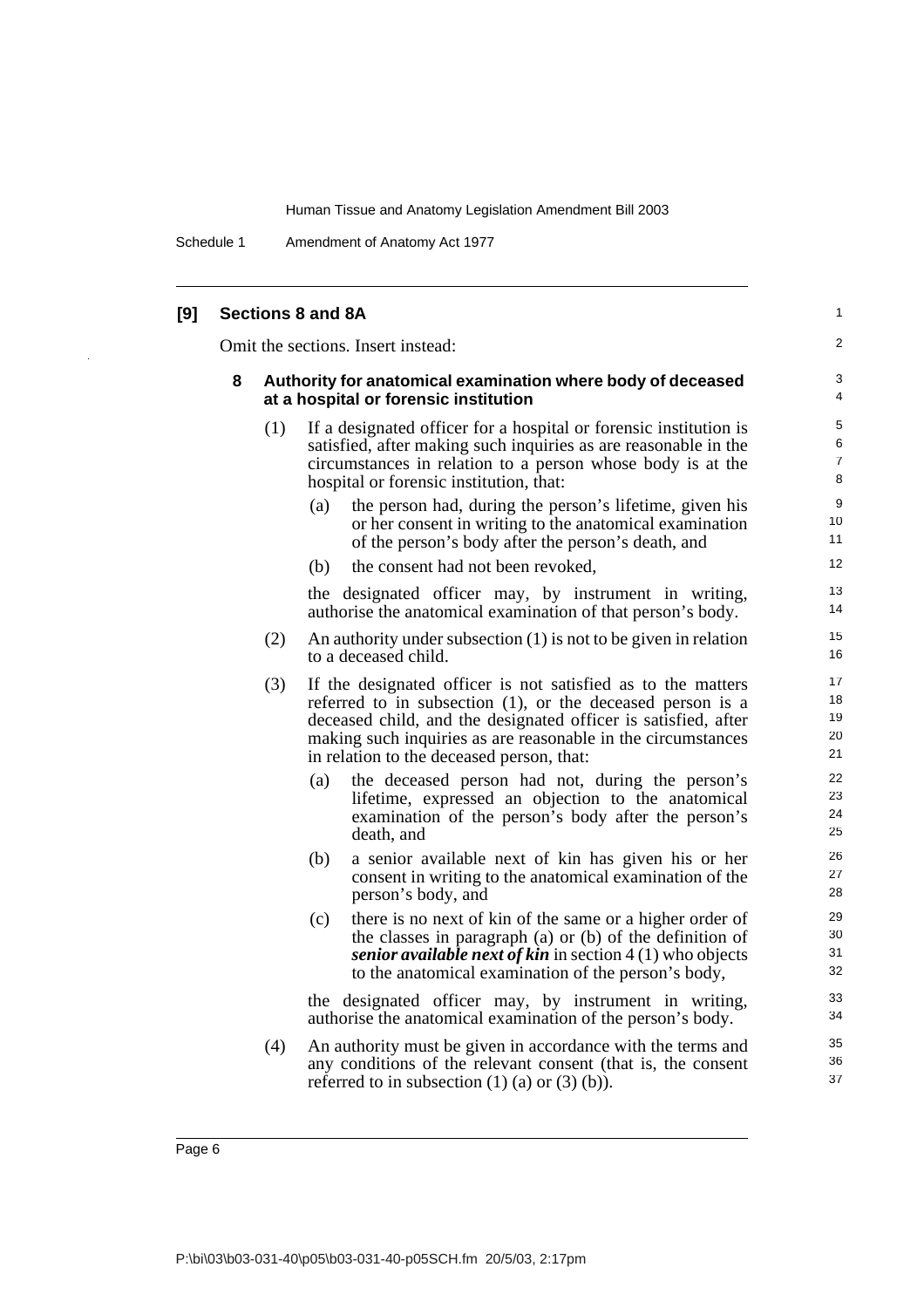Amendment of Anatomy Act 1977 **Schedule 1** Schedule 1

 $[10]$ 

| <b>8A</b> | Authority for anatomical examination where body of deceased<br>not at a hospital or forensic institution |                                                                                                                                                                                                                                                      |                                   |  |  |  |
|-----------|----------------------------------------------------------------------------------------------------------|------------------------------------------------------------------------------------------------------------------------------------------------------------------------------------------------------------------------------------------------------|-----------------------------------|--|--|--|
|           | (1)                                                                                                      | If the body of a deceased person (other than a deceased child)<br>is at a place other than a hospital or forensic institution, the<br>anatomical examination of that person's body is authorised if:                                                 |                                   |  |  |  |
|           |                                                                                                          | the deceased person had, during the person's lifetime,<br>(a)<br>given his or her consent in writing to the anatomical<br>examination of the person's body after the person's<br>death, and                                                          | $\,6$<br>$\overline{7}$<br>8<br>9 |  |  |  |
|           |                                                                                                          | the consent had not been revoked.<br>(b)                                                                                                                                                                                                             | 10                                |  |  |  |
|           | (2)                                                                                                      | The authority conferred by subsection (1) is subject to the<br>terms and any conditions of the consent referred to in that<br>subsection.                                                                                                            | 11<br>12<br>13                    |  |  |  |
| (3)       |                                                                                                          | If the body of a deceased person is at a place other than a<br>hospital or forensic institution, a senior available next of kin<br>of the person may, by instrument in writing, authorise the<br>anatomical examination of the person's body.        | 14<br>15<br>16<br>17              |  |  |  |
|           | (4)                                                                                                      | A senior available next of kin must not grant an authority<br>under subsection (3) if it appears to the senior available next<br>of kin, after making such inquiries as are reasonable in the<br>circumstances, that:                                |                                   |  |  |  |
|           |                                                                                                          | the deceased person had, during the person's lifetime,<br>(a)<br>expressed an objection to the anatomical examination<br>of the person's body after the person's death, or                                                                           | 22<br>23<br>24                    |  |  |  |
|           |                                                                                                          | another next of kin of the same or higher order of the<br>(b)<br>classes in paragraph (a) or (b) of the definition of <i>senior</i><br><i>available next of kin</i> in section $4(1)$ objects to the<br>anatomical examination of the person's body. | 25<br>26<br>27<br>28              |  |  |  |
|           |                                                                                                          | Maximum penalty: 10 penalty units.                                                                                                                                                                                                                   | 29                                |  |  |  |
|           |                                                                                                          | <b>Section 8B Consent by coroner</b>                                                                                                                                                                                                                 | 30                                |  |  |  |
|           |                                                                                                          | Insert "or a forensic institution" after "hospital" in section 8B (2).                                                                                                                                                                               | 31                                |  |  |  |
|           |                                                                                                          |                                                                                                                                                                                                                                                      |                                   |  |  |  |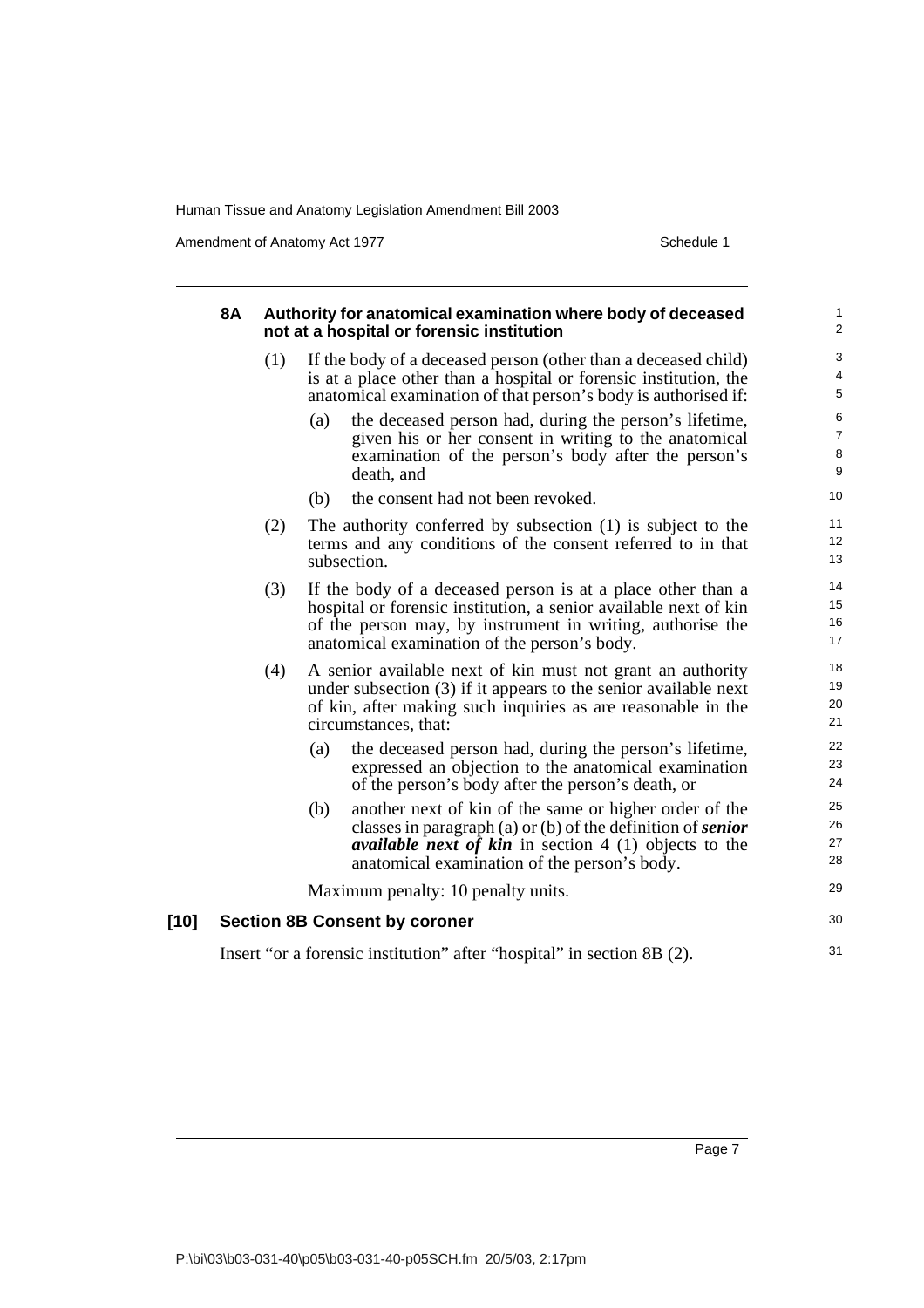Schedule 1 Amendment of Anatomy Act 1977

| $[11]$ |            |                          |     | <b>Section 8C Effect of authority</b>                                                                                                                                                                                                                    | 1                        |
|--------|------------|--------------------------|-----|----------------------------------------------------------------------------------------------------------------------------------------------------------------------------------------------------------------------------------------------------------|--------------------------|
|        |            |                          |     | Omit section 8C (1). Insert instead:                                                                                                                                                                                                                     | $\overline{c}$           |
|        |            | (1)                      |     | An authority under section 8 or 8A is sufficient authority:                                                                                                                                                                                              | 3                        |
|        |            |                          | (a) | for a person who has lawful possession of a body to<br>cause or permit the body to be used by a holder of a<br>licence for anatomical examination in accordance with<br>the authority, and                                                               | 4<br>5<br>6<br>7         |
|        |            |                          | (b) | for the holder of a licence, or a person authorised by the<br>holder of a licence, to conduct an anatomical<br>examination of the body, at licensed premises, in<br>accordance with the authority, subject to the terms or<br>conditions of the licence. | 8<br>9<br>10<br>11<br>12 |
| $[12]$ |            |                          |     | <b>Section 11 Transfer of bodies</b>                                                                                                                                                                                                                     | 13                       |
|        |            |                          |     | Omit "any person who is in charge of the study and practice of anatomy at<br>any place outside New South Wales" from section 11 (1) (b).                                                                                                                 | 14<br>15                 |
|        |            |                          |     | Insert instead "any person who is in charge of the conduct of anatomical<br>examinations at any place outside New South Wales".                                                                                                                          | 16<br>17                 |
| $[13]$ |            | <b>Section 11A</b>       |     |                                                                                                                                                                                                                                                          | 18                       |
|        |            | Insert after section 11: |     |                                                                                                                                                                                                                                                          | 19                       |
|        | <b>11A</b> |                          |     | <b>Transfer of human tissue</b>                                                                                                                                                                                                                          | 20                       |
|        |            | (1)                      |     | The holder of a licence may transfer human tissue from a<br>body that is in the holder's possession for anatomical<br>examination:                                                                                                                       | 21<br>22<br>23           |
|        |            |                          | (a) | to another holder of a licence, or                                                                                                                                                                                                                       | 24                       |
|        |            |                          | (b) | to an authorised officer of a hospital, or                                                                                                                                                                                                               | 25                       |
|        |            |                          | (c) | to an authorised officer of an interstate hospital, or                                                                                                                                                                                                   | 26                       |
|        |            |                          | (d) | to any other person approved in writing by the Director-<br>General, subject to such conditions as may be imposed<br>by the Director-General,                                                                                                            | 27<br>28<br>29           |
|        |            |                          |     | for use for medical or scientific purposes, unless the holder<br>has reason to believe that to do so would be contrary to the<br>wishes of the deceased or the senior available next of kin of<br>the deceased.                                          | 30<br>31<br>32<br>33     |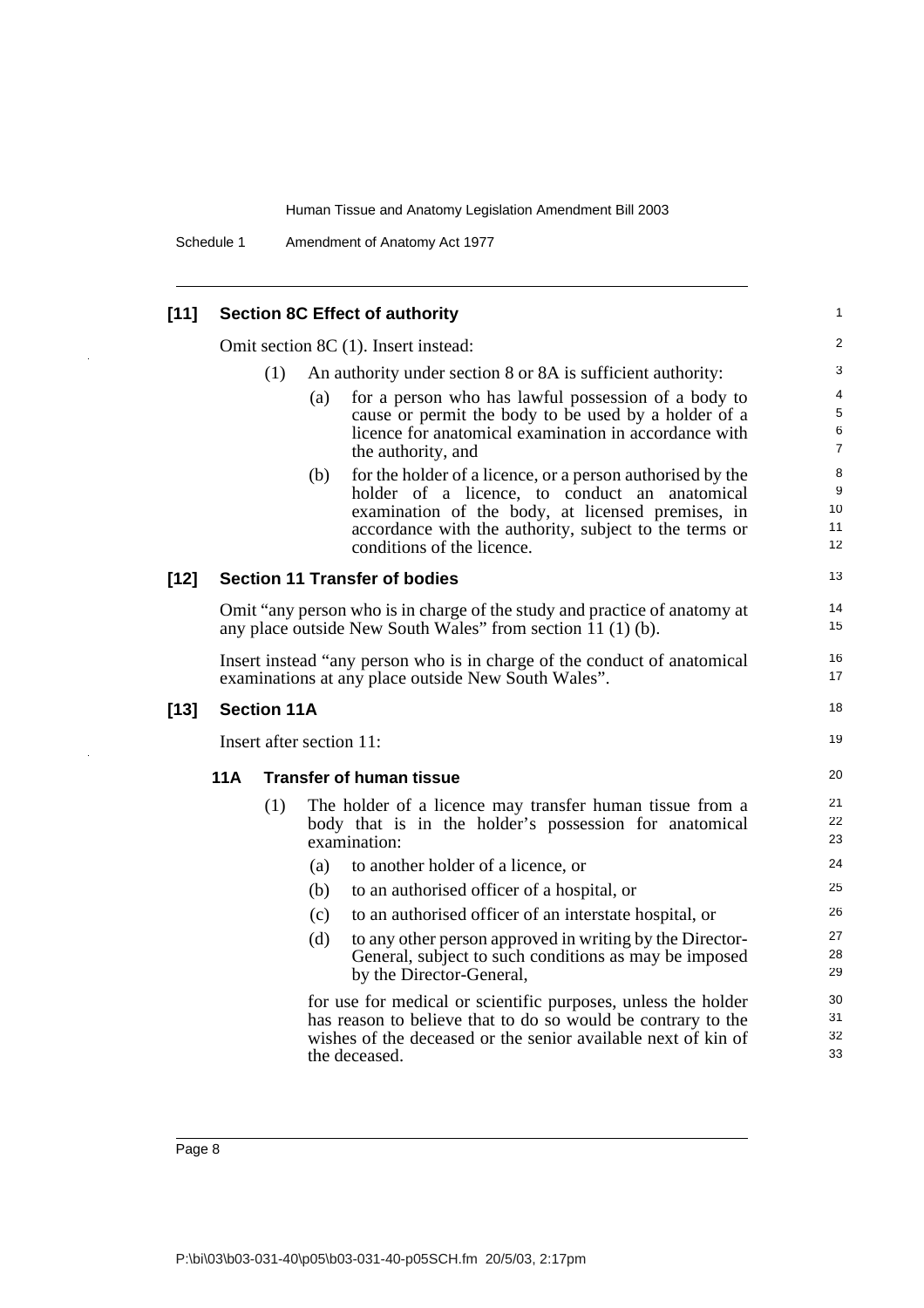Amendment of Anatomy Act 1977 **Schedule 1** Schedule 1

| (2) | The holder of a licence must ensure that arrangements are<br>made for the return of the human tissue to the holder of the<br>licence as soon as practicable and by no later than the end of<br>the period (if any) within which the human tissue is required<br>to be disposed of under section 12. | 1<br>2<br>3<br>4<br>5          |
|-----|-----------------------------------------------------------------------------------------------------------------------------------------------------------------------------------------------------------------------------------------------------------------------------------------------------|--------------------------------|
|     | Maximum penalty: 10 penalty units.                                                                                                                                                                                                                                                                  | 6                              |
|     | Note. Section 12 requires a body that is retained for anatomical<br>examination, and any human tissue from that body, to be disposed of<br>within a certain period after the death of the person. Section 12 does not<br>apply if a specific authority has been given to retain the human tissue.   | $\overline{7}$<br>8<br>9<br>10 |
| (3) | The holder of a licence must, immediately after transferring<br>human tissue under subsection (1), enter in the register kept<br>by the holder opposite the particulars relating to the body<br>concerned:                                                                                          | 11<br>12<br>13<br>14           |
|     | (a)<br>the fact that the human tissue was transferred, and                                                                                                                                                                                                                                          | 15                             |
|     | the date on which it was transferred, and<br>(b)                                                                                                                                                                                                                                                    | 16                             |
|     | the name and address of the person to whom it was<br>(c)<br>transferred and of the licensed premises, hospital or<br>other place at which the human tissue is to be retained,<br>and                                                                                                                | 17<br>18<br>19<br>20           |
|     | (d)<br>details of the arrangements made with respect to the<br>return of the human tissue.                                                                                                                                                                                                          | 21<br>22                       |
|     | Maximum penalty: 10 penalty units.                                                                                                                                                                                                                                                                  | 23                             |
| (4) | Subject to subsection (5), the following persons<br>are<br>authorised to use, for medical or scientific purposes, human<br>tissue transferred under this section:                                                                                                                                   | 24<br>25<br>26                 |
|     | the person to whom the tissue was transferred,<br>(a)                                                                                                                                                                                                                                               | 27                             |
|     | (b)<br>any person authorised by that person.                                                                                                                                                                                                                                                        | 28                             |
| (5) | A person who has possession of human tissue that has been<br>transferred by the holder of a licence under this section must<br>ensure that the human tissue is returned to the possession of<br>the holder of the licence:                                                                          | 29<br>30<br>31<br>32           |
|     | within the period specified in the arrangements referred<br>(a)<br>to in subsection $(2)$ , or                                                                                                                                                                                                      | 33<br>34                       |
|     | if no period is specified, by the end of the period within<br>(b)<br>which the human tissue must be disposed of under<br>section 12.                                                                                                                                                                | 35<br>36<br>37                 |
|     | Maximum penalty: 10 penalty units.                                                                                                                                                                                                                                                                  | 38                             |
|     |                                                                                                                                                                                                                                                                                                     |                                |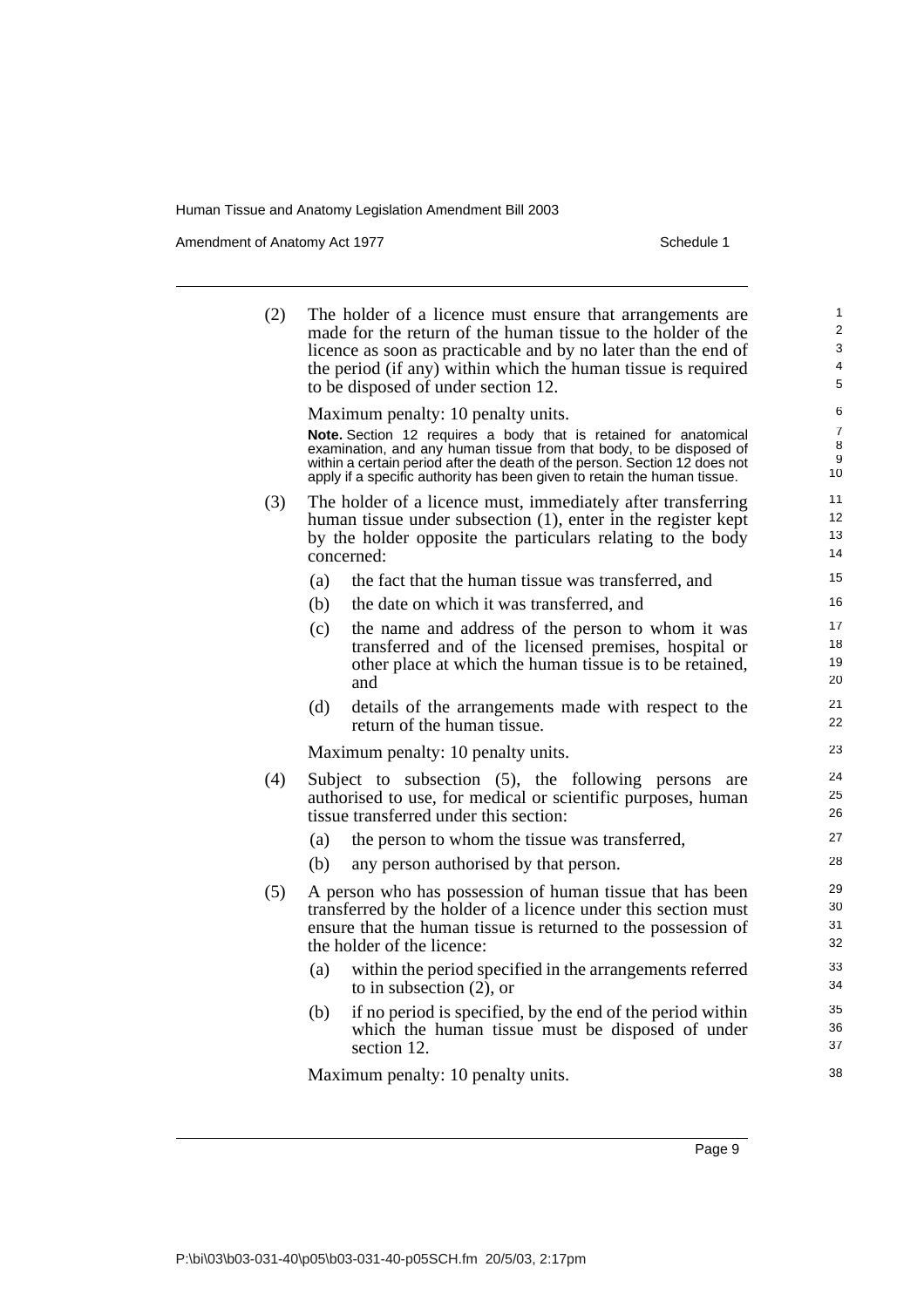|        | (6)  | Subsections $(2)$ and $(5)$ do not apply in respect of any human<br>tissue:                                                                                                                                                | 1<br>$\overline{\mathbf{c}}$ |
|--------|------|----------------------------------------------------------------------------------------------------------------------------------------------------------------------------------------------------------------------------|------------------------------|
|        |      | (a)<br>that will be or has been wholly or substantially<br>destroyed as a consequence of its use for medical or<br>scientific purposes, or                                                                                 | 3<br>4<br>5                  |
|        |      | that is not required to be disposed of by section 12.<br>(b)                                                                                                                                                               | 6                            |
|        | (7)  | In this section:                                                                                                                                                                                                           | 7                            |
|        |      | <i>authorised officer</i> means an employee or officer of a hospital<br>or interstate hospital who is authorised by the governing body<br>of the hospital to take possession of human tissue on behalf of<br>the hospital. | 8<br>9<br>10<br>11           |
|        |      | <i>interstate hospital</i> means a public or private hospital of<br>another State or a Territory.                                                                                                                          | 12<br>13                     |
| $[14]$ |      | <b>Section 12 Disposal of bodies</b>                                                                                                                                                                                       | 14                           |
|        |      | Omit section 12 (1) and (2). Insert instead:                                                                                                                                                                               | 15                           |
|        | (1)  | The holder of a licence must dispose of any body which is in<br>the holder's possession for<br>anatomical<br>examination<br>(including any human tissue from that body):                                                   | 16<br>17<br>18               |
|        |      | (a)<br>within 4 years after the death of the deceased person, or                                                                                                                                                           | 19                           |
|        |      | (b)<br>in accordance with the terms of an authorisation granted<br>under subsection $(2)$ .                                                                                                                                | 20<br>21                     |
|        |      | Maximum penalty: 10 penalty units.                                                                                                                                                                                         | 22                           |
|        | (2)  | An inspector may, by instrument in writing, authorise the<br>following:                                                                                                                                                    | 23<br>24                     |
|        |      | the retention of a body for anatomical examination for<br>(a)<br>a period specified by the inspector, being a period that<br>does not end more than 8 years after the death of the<br>deceased person,                     | 25<br>26<br>27<br>28         |
|        |      | the retention of human tissue from a body (whether for<br>(b)<br>a specified period or otherwise).                                                                                                                         | 29<br>30                     |
|        | (2A) | An inspector must, in exercising his or her functions under<br>subsection $(2)$ :                                                                                                                                          | 31<br>32                     |
|        |      | consider the purposes for which retention of the body,<br>(a)<br>or human tissue, is sought, and                                                                                                                           | 33<br>34                     |

Page 10

 $\overline{\phantom{a}}$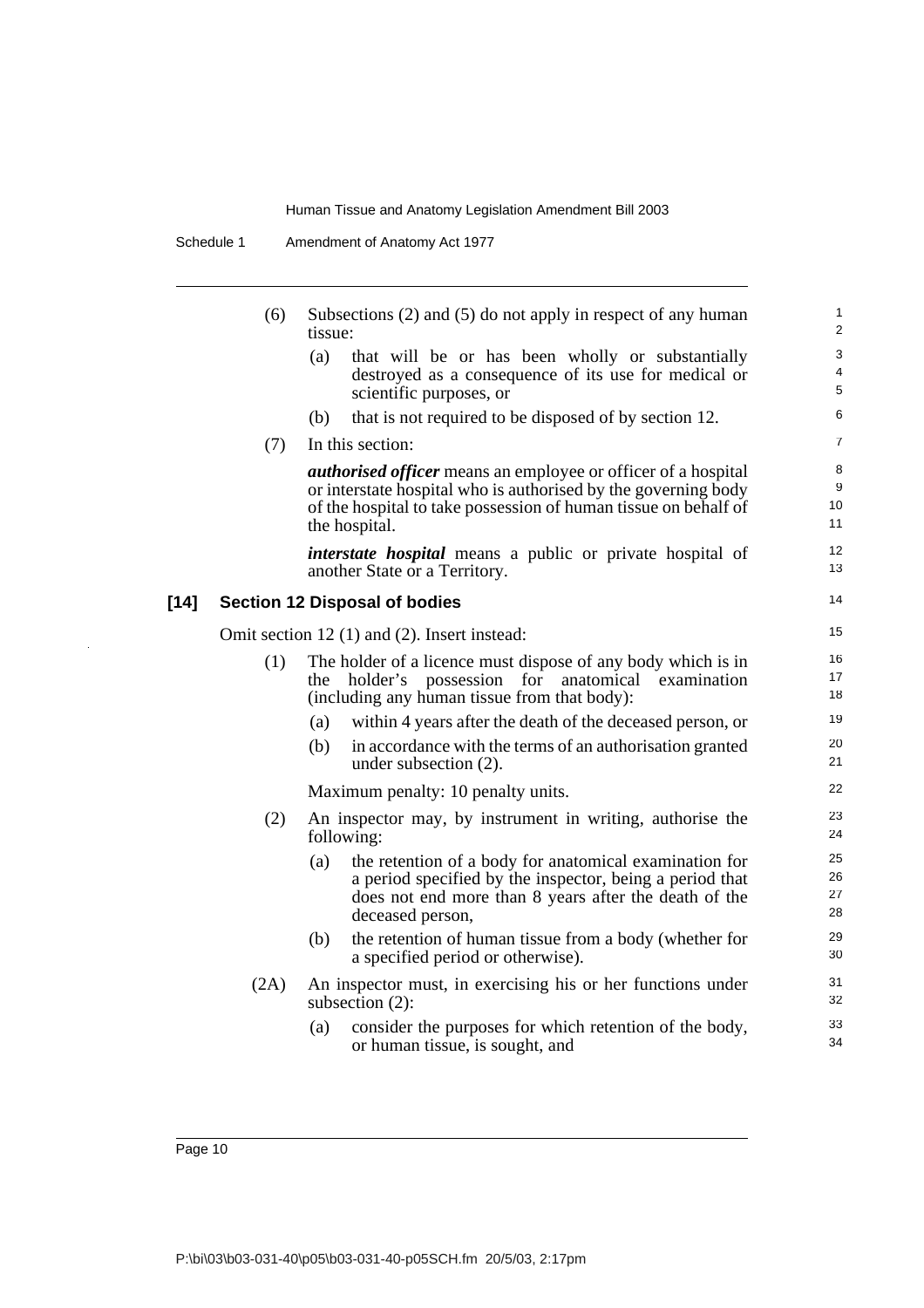Amendment of Anatomy Act 1977 **Schedule 1** Schedule 1

 $\overline{\phantom{a}}$ 

|        |      | (b)<br>ensure that any authorisation granted by the inspector<br>complies with the terms and any conditions of the<br>authority under section 8 or 8A that initially authorised<br>the retention of the body for anatomical examination. | $\mathbf{1}$<br>2<br>3<br>4 |
|--------|------|------------------------------------------------------------------------------------------------------------------------------------------------------------------------------------------------------------------------------------------|-----------------------------|
|        | (2B) | The holder of a licence must:                                                                                                                                                                                                            | 5                           |
|        |      | comply with any terms or conditions that are imposed<br>(a)<br>by an inspector in granting an authorisation under<br>subsection $(2)$ , and                                                                                              | 6<br>$\overline{7}$<br>8    |
|        |      | enter in the register kept by the holder opposite the<br>(b)<br>particulars relating to the body the fact that the<br>authority has been given and the terms and conditions<br>to which the authority is subject.                        | 9<br>10<br>11<br>12         |
|        |      | Maximum penalty: 10 penalty units.                                                                                                                                                                                                       | 13                          |
| $[15]$ |      | Section 12 (5) and (6)                                                                                                                                                                                                                   | 14                          |
|        |      | Insert after section $12(4)$ :                                                                                                                                                                                                           | 15                          |
|        | (5)  | This section does not require the disposal of human tissue if<br>the permanent retention of the tissue has been expressly<br>authorised:                                                                                                 | 16<br>17<br>18              |
|        |      | by the consent in writing of the deceased person given<br>(a)<br>during his or her lifetime (except in the case of a<br>deceased child), or                                                                                              | 19<br>20<br>21              |
|        |      | by the consent in writing of the senior available next of<br>(b)<br>kin of the deceased person.                                                                                                                                          | 22<br>23                    |
|        | (6)  | This section does not require the disposal of any small<br>samples of human tissue that are retained in the form of tissue<br>slides or tissue blocks that enable microscopic examination of<br>the tissue.                              | 24<br>25<br>26<br>27        |
| $[16]$ |      | <b>Section 14 Offences</b>                                                                                                                                                                                                               | 28                          |
|        |      | Omit "other than a school of anatomy" from section 14 (1).                                                                                                                                                                               | 29                          |
|        |      | Insert instead "other than licensed premises".                                                                                                                                                                                           | 30                          |
|        |      |                                                                                                                                                                                                                                          |                             |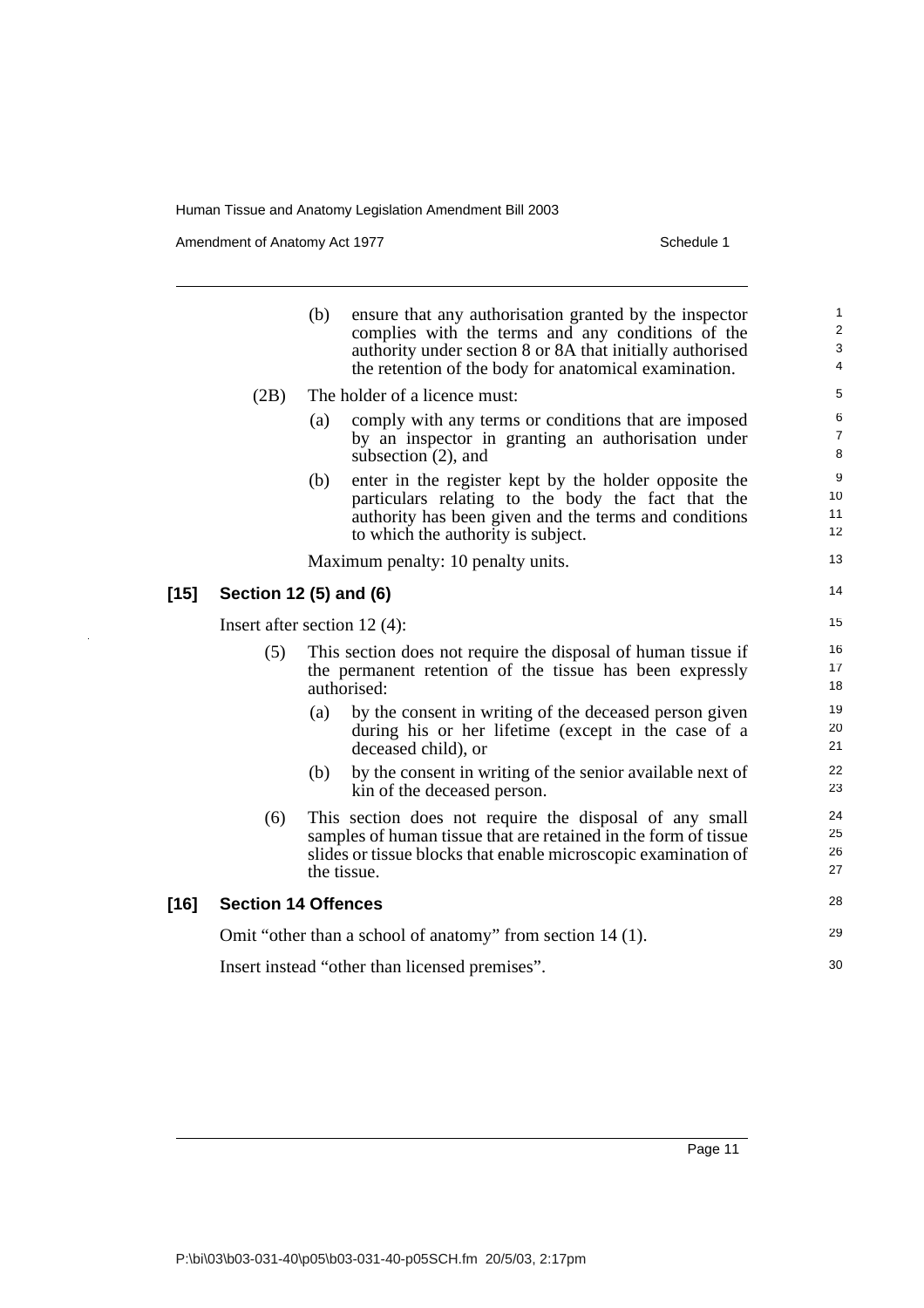Schedule 1 Amendment of Anatomy Act 1977

| [17]   | Section 14 (2)–(3B)   |                                                                                                                                                                                                                   | 1                    |
|--------|-----------------------|-------------------------------------------------------------------------------------------------------------------------------------------------------------------------------------------------------------------|----------------------|
|        |                       | Omit section $14(2)$ and $(3)$ (including the maximum penalties).                                                                                                                                                 | 2                    |
|        | Insert instead:       |                                                                                                                                                                                                                   | 3                    |
|        | (2)                   | A person must not conduct an anatomical examination of a<br>body at any place other than licensed premises.                                                                                                       | 4<br>5               |
|        |                       | Maximum penalty: 10 penalty units.                                                                                                                                                                                | 6                    |
|        | (3)                   | A person must not conduct an anatomical examination of a<br>body unless the person is the holder of a licence or is<br>authorised to do so by the holder of a licence.                                            | 7<br>8<br>9          |
|        |                       | Maximum penalty: 40 penalty units or imprisonment for 6<br>months, or both.                                                                                                                                       | 10<br>11             |
|        | (3A)                  | A person must not conduct an anatomical examination of a<br>body except in accordance with an authority that is, under this<br>Act, sufficient authority for the person to conduct the<br>anatomical examination. | 12<br>13<br>14<br>15 |
|        |                       | Maximum penalty: 40 penalty units or imprisonment for 6<br>months, or both.                                                                                                                                       | 16<br>17             |
|        | (3B)                  | A person must not give an authority under this Act without<br>having made the inquiries that the person is required by this<br>Act to have made.                                                                  | 18<br>19<br>20       |
|        |                       | Maximum penalty: 40 penalty units or imprisonment for 6<br>months, or both.                                                                                                                                       | 21<br>22             |
| $[18]$ | <b>Section 14 (6)</b> |                                                                                                                                                                                                                   | 23                   |
|        |                       | Insert after section $14(5)$ :                                                                                                                                                                                    | 24                   |
|        | (6)                   | Subsections $(1)$ – $(3A)$ do not apply to or in respect of anything<br>authorised by or under:                                                                                                                   | 25<br>26             |
|        |                       | the Coroners Act 1980, or<br>(a)                                                                                                                                                                                  | 27                   |
|        |                       | the Human Tissue Act 1983, or<br>(b)                                                                                                                                                                              | 28                   |
|        |                       | (c)<br>any other law.                                                                                                                                                                                             | 29                   |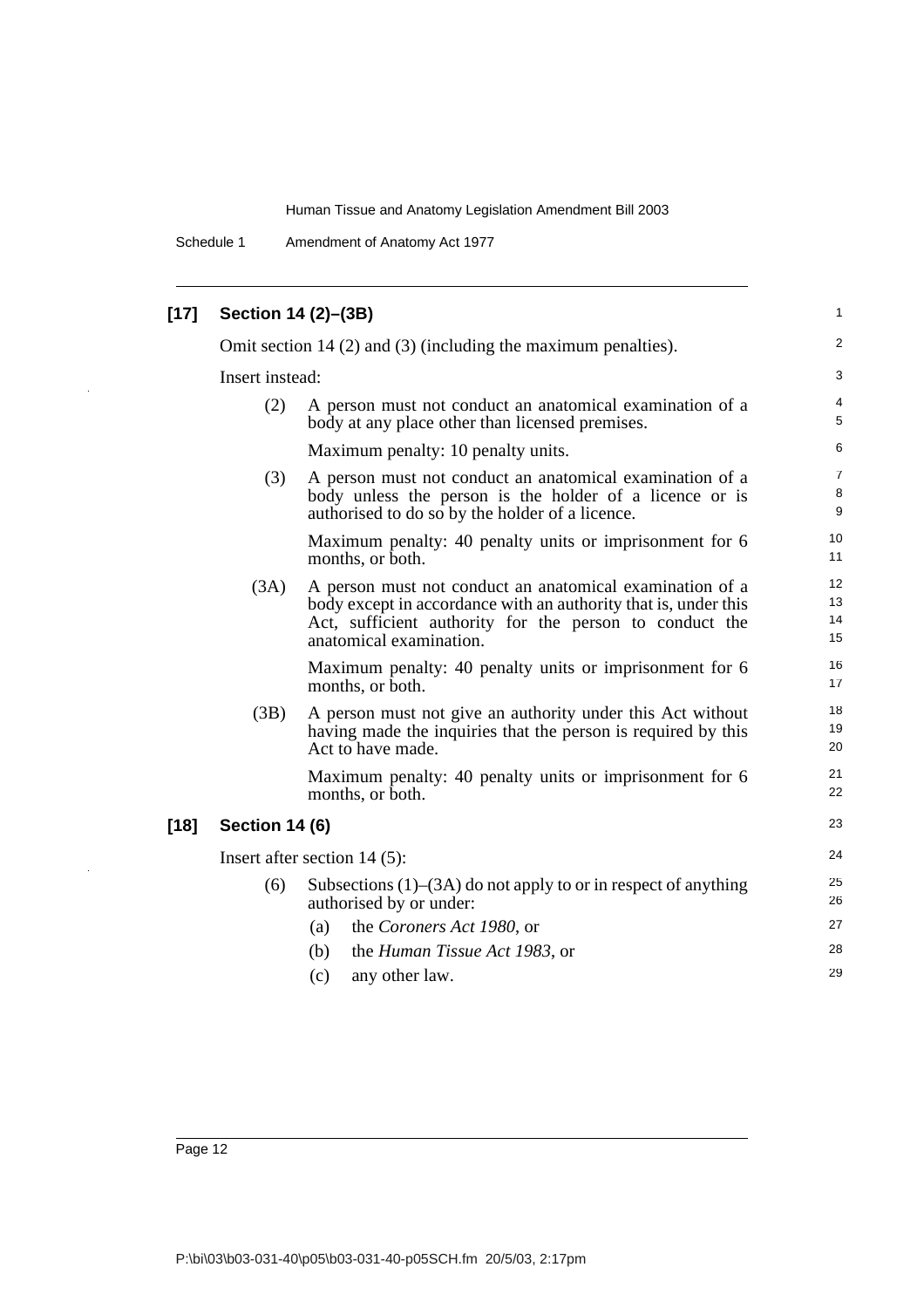Amendment of Anatomy Act 1977 **Schedule 1** Schedule 1

| $[19]$ | <b>Section 15</b>        |                          |           | $\mathbf{1}$                                                                                                                                                                                         |                      |
|--------|--------------------------|--------------------------|-----------|------------------------------------------------------------------------------------------------------------------------------------------------------------------------------------------------------|----------------------|
|        | Insert after section 14: |                          |           |                                                                                                                                                                                                      |                      |
|        | 15                       |                          |           | Authority not to be given in respect of child in care of the State                                                                                                                                   | 3                    |
|        |                          | (1)                      |           | A person must not authorise the anatomical examination of<br>the body of a deceased child if the child was, immediately<br>before his or her death, in the care of the State.                        | 4<br>5<br>6          |
|        |                          |                          |           | Maximum penalty: 40 penalty units or imprisonment for 6<br>months, or both.                                                                                                                          | $\overline{7}$<br>8  |
|        |                          | (2)                      |           | Subsection (1) applies despite any other provision of this Act.                                                                                                                                      | 9                    |
|        |                          | (3)                      |           | This section does not apply to or in respect of anything done<br>under the <i>Coroners Act 1980</i> or any other law.                                                                                | 10<br>11             |
|        |                          | (4)                      | State if: | For the purposes of this section, a child is <i>in the care of the</i>                                                                                                                               | 12<br>13             |
|        |                          |                          | (a)       | the Minister administering the Children and Young<br>Persons (Care and Protection) Act 1998 has sole<br>parental responsibility in respect of the child (whether<br>under that Act or otherwise), or | 14<br>15<br>16<br>17 |
|        |                          |                          | (b)       | the Director-General under the Children and Young<br>Persons (Care and Protection) Act 1998 has sole<br>parental responsibility in respect of the child (whether<br>under that Act or otherwise).    | 18<br>19<br>20<br>21 |
| [20]   |                          | <b>Section 16A</b>       |           |                                                                                                                                                                                                      | 22                   |
|        |                          | Insert after section 16: |           |                                                                                                                                                                                                      | 23                   |
|        | <b>16A</b>               | <b>General</b>           |           |                                                                                                                                                                                                      | 24                   |
|        |                          |                          |           | In the conduct of an anatomical examination of a body under<br>an authority conferred by this Act, regard is to be had to the<br>dignity of the deceased person.                                     | 25<br>26<br>27       |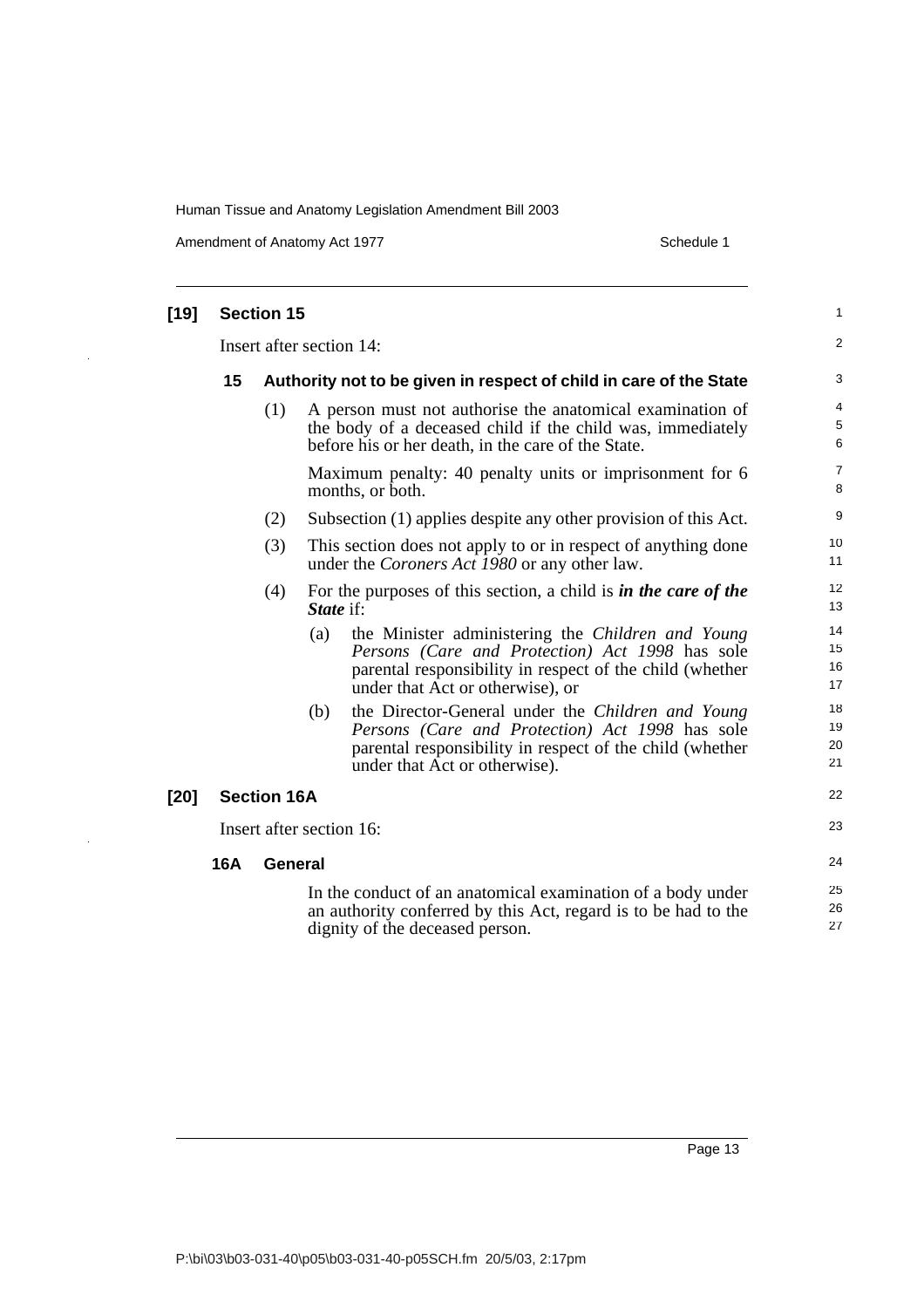Schedule 1 Amendment of Anatomy Act 1977

| $[21]$ |                                            | <b>Section 17 Regulations</b>                                                                                             | 1        |  |  |  |
|--------|--------------------------------------------|---------------------------------------------------------------------------------------------------------------------------|----------|--|--|--|
|        |                                            | Insert at the end of section 17 $(2)$ $(c)$ :                                                                             | 2        |  |  |  |
|        |                                            | , and                                                                                                                     | 3        |  |  |  |
|        |                                            | the standards to be complied with in connection with<br>(d)                                                               | 4        |  |  |  |
|        |                                            | anything authorised by or under this Act, including by<br>requiring those standards to be complied with as a              | 5<br>6   |  |  |  |
|        |                                            | condition of an authority conferred by or under this Act.                                                                 | 7        |  |  |  |
|        | (2A)                                       | The regulations may apply, adopt or incorporate, wholly or in                                                             | 8        |  |  |  |
|        |                                            | part and with or without modification, any guidelines or other<br>document (such as a code of practice), as in force at a | 9<br>10  |  |  |  |
|        |                                            | particular time or as in force from time to time, prescribed or                                                           | 11       |  |  |  |
|        |                                            | published by the National Health and Medical Research<br>Council or by any other person or body.                          | 12<br>13 |  |  |  |
| $[22]$ | <b>Section 19</b>                          |                                                                                                                           | 14       |  |  |  |
|        |                                            | Omit the section. Insert instead:                                                                                         | 15       |  |  |  |
|        | 19                                         | Savings, transitional and other provisions                                                                                | 16       |  |  |  |
|        |                                            | Schedule 2 has effect.                                                                                                    | 17       |  |  |  |
| $[23]$ | <b>Schedule 2</b>                          |                                                                                                                           | 18       |  |  |  |
|        |                                            | Insert after Schedule 1:                                                                                                  | 19       |  |  |  |
|        | Schedule 2 Savings, transitional and other |                                                                                                                           |          |  |  |  |
|        |                                            | provisions                                                                                                                | 21<br>22 |  |  |  |
|        |                                            | (Section 19)                                                                                                              |          |  |  |  |
|        | Part 1                                     | <b>Preliminary</b>                                                                                                        | 23       |  |  |  |
|        | 1                                          | <b>Regulations</b>                                                                                                        | 24       |  |  |  |
|        | (1)                                        | The regulations may contain provisions of a savings or                                                                    | 25       |  |  |  |
|        |                                            | transitional nature consequent on the enactment of the<br>following Acts:                                                 | 26<br>27 |  |  |  |
|        |                                            | Human Tissue and Anatomy Legislation Amendment Act 2003                                                                   | 28       |  |  |  |
|        | (2)                                        | Any such provision may, if the regulations so provide, take                                                               | 29       |  |  |  |
|        |                                            | effect from the date of assent to the Act concerned or a later<br>date.                                                   | 30<br>31 |  |  |  |
|        |                                            |                                                                                                                           |          |  |  |  |

 $\ddot{\phantom{a}}$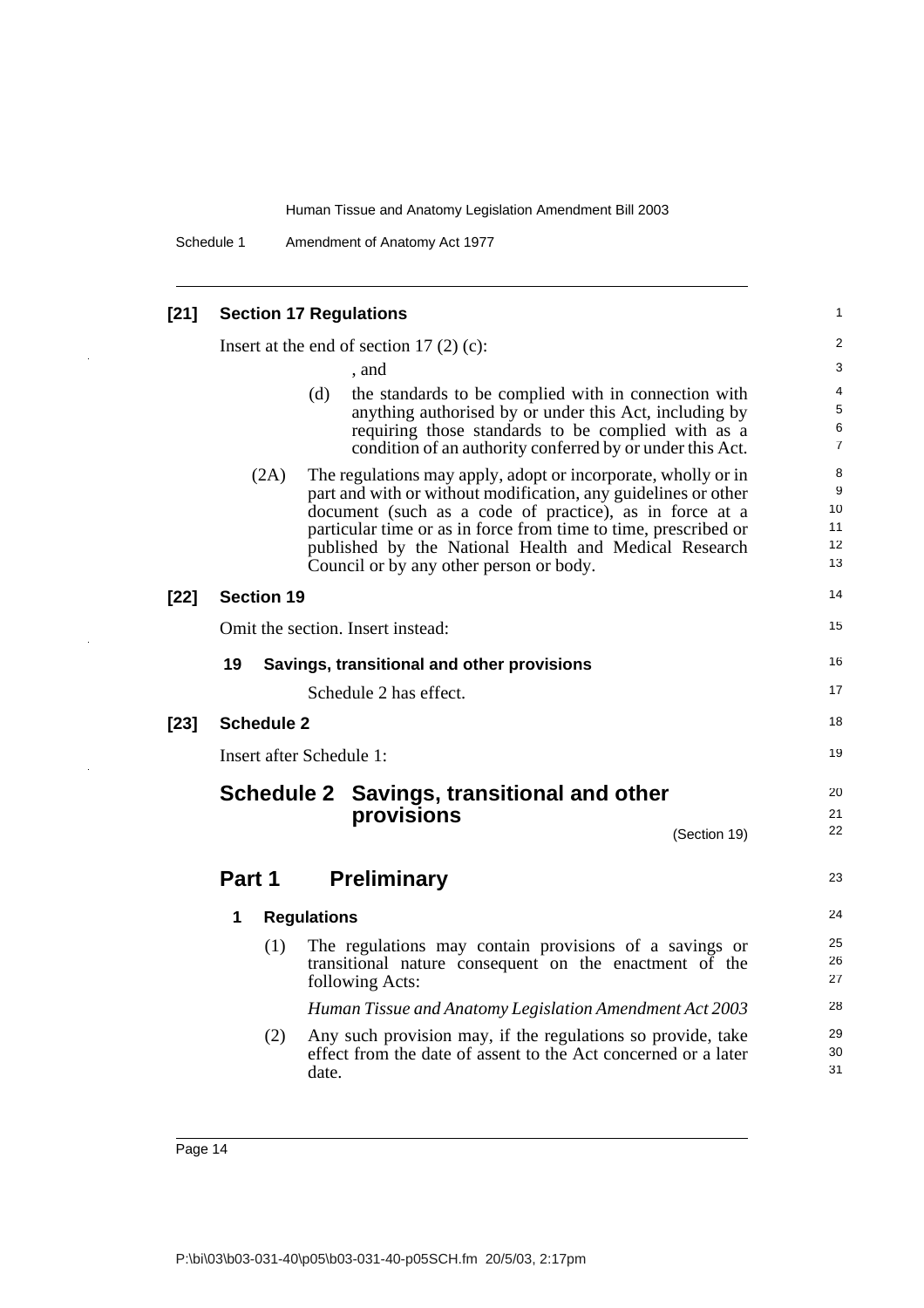Amendment of Anatomy Act 1977 **Schedule 1** Schedule 1

10 11 12

- (3) To the extent to which any such provision takes effect from a date that is earlier than the date of its publication in the Gazette, the provision does not operate so as:
	- (a) to affect, in a manner prejudicial to any person (other than the State or an authority of the State), the rights of that person existing before the date of its publication, or
	- (b) to impose liabilities on any person (other than the State or an authority of the State) in respect of anything done or omitted to be done before the date of its publication.

## **Part 2 Provisions consequent on enactment of Human Tissue and Anatomy Legislation Amendment Act 2003**

#### **2 Saving of licences**

A licence issued under section 6 and in force immediately before the commencement of the amendments made to that section by the *Human Tissue and Anatomy Legislation Amendment Act 2003* is taken, on the commencement of those amendments, to authorise the conduct of anatomical examinations at the place specified in the licence as the place at which the study and practice of anatomy may be conducted.

#### **3 Application of amendments to section 12**

- (1) The amendments made to section 12 by the *Human Tissue and Anatomy Legislation Amendment Act 2003* are taken to extend to a body that is in the possession of a holder of a licence for anatomical examination immediately before the commencement of those amendments, including any human tissue from that body.
- (2) If such a body has been retained for more than 4 years after the death of the person (under an authority granted under former section 12 (2)), new section 12 (1) applies as if a reference in that subsection to the death of the deceased person were a reference to the commencement of new section  $\hat{1}2(1)$ .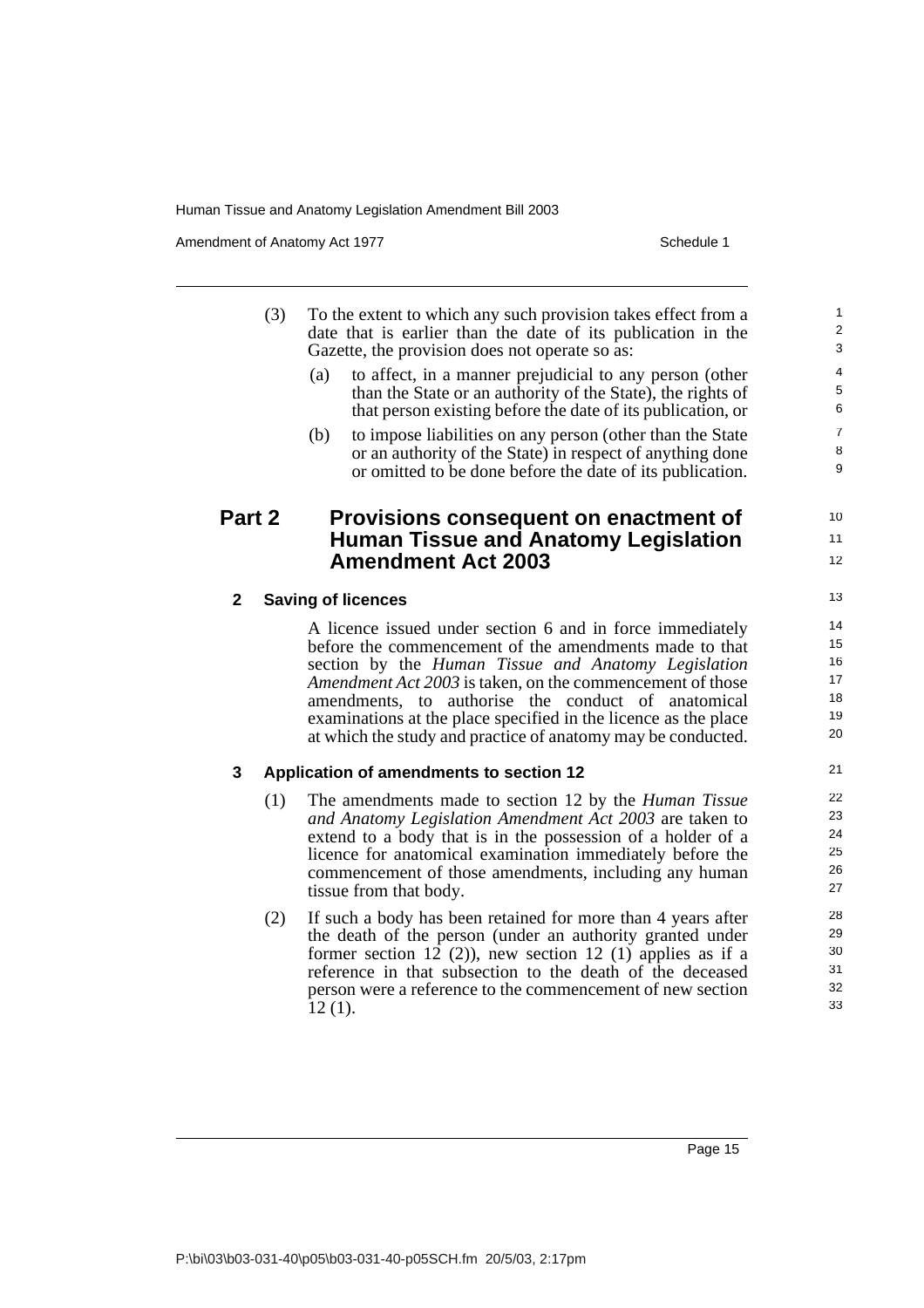Schedule 1 Amendment of Anatomy Act 1977

|      | (3)        | In this clause:                                                                                                                                                                |                          |
|------|------------|--------------------------------------------------------------------------------------------------------------------------------------------------------------------------------|--------------------------|
|      |            | <i>former section 12 (2)</i> means section 12 (2) as in force<br>immediately before its substitution by the <i>Human Tissue and</i><br>Anatomy Legislation Amendment Act 2003. | 2<br>3<br>$\overline{4}$ |
|      |            | <i>new section 12 (1)</i> means section 12 (1) as substituted by the<br>Human Tissue and Anatomy Legislation Amendment Act<br>2003.                                            | 5<br>6<br>$\overline{7}$ |
| [24] | Long title |                                                                                                                                                                                | 8                        |
|      |            | Omit "to amend and re-enact the law relating to anatomy".                                                                                                                      | 9                        |
|      |            | Insert instead "to regulate the conduct of anatomical examinations".                                                                                                           | 10                       |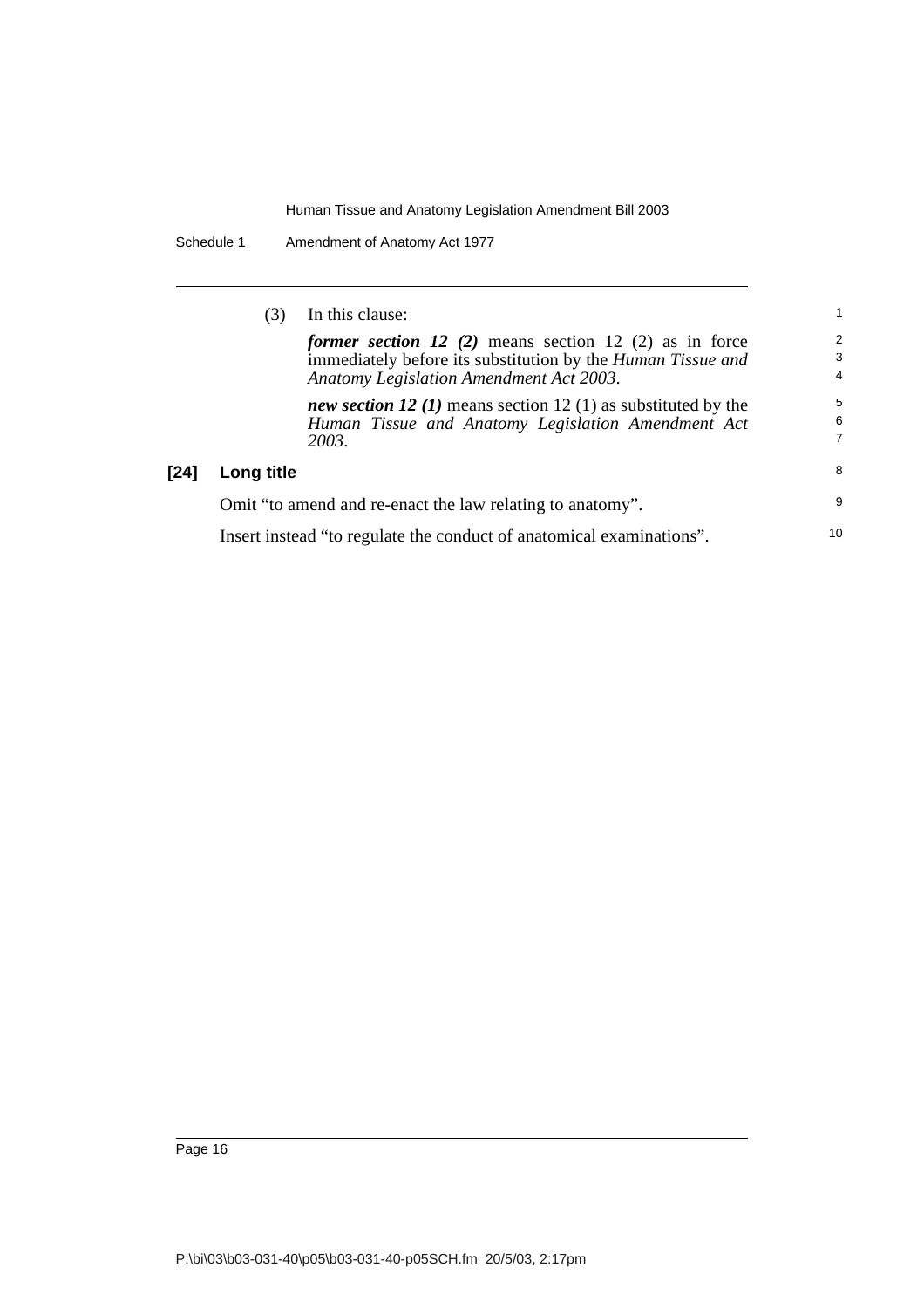Amendment of Human Tissue Act 1983 Schedule 2

 $\ddot{\phantom{1}}$ 

J.

<span id="page-28-0"></span>

|     |                              |     | Schedule 2 Amendment of Human Tissue Act 1983<br>(Section 4)                                                                                                                                                                                                       | $\mathbf{1}$<br>2            |
|-----|------------------------------|-----|--------------------------------------------------------------------------------------------------------------------------------------------------------------------------------------------------------------------------------------------------------------------|------------------------------|
| [1] | <b>Section 4 Definitions</b> |     |                                                                                                                                                                                                                                                                    | 3                            |
|     |                              |     | Omit the definition of <i>designated officer</i> from section $4(1)$ . Insert instead:                                                                                                                                                                             | 4                            |
|     |                              |     | <i>designated officer means:</i>                                                                                                                                                                                                                                   | $\,$ 5 $\,$                  |
|     |                              | (a) | in relation to a hospital, a person appointed for the time<br>being under section $5(1)(a)$ to be a designated officer<br>for the hospital, or                                                                                                                     | $\,6$<br>$\overline{7}$<br>8 |
|     |                              | (b) | in relation to a forensic institution, a person appointed<br>for the time being under section $5(3)$ to be a designated<br>officer for the forensic institution.                                                                                                   | 9<br>10<br>11                |
| [2] | Section 4 (1)                |     |                                                                                                                                                                                                                                                                    | 12                           |
|     |                              |     | Insert in alphabetical order:                                                                                                                                                                                                                                      | 13                           |
|     |                              |     | the Director-General of the<br>Director-General<br>means<br>Department of Health.                                                                                                                                                                                  | 14<br>15                     |
|     |                              |     | <i>exercise</i> a function includes perform a duty.                                                                                                                                                                                                                | 16                           |
|     |                              |     | <i>forensic institution</i> means:                                                                                                                                                                                                                                 | 17                           |
|     |                              | (a) | an institution that is under the control of a public health<br>organisation (within the meaning of the <i>Health Services</i><br>Act 1997), or                                                                                                                     | 18<br>19<br>20               |
|     |                              | (b) | an accredited pathology laboratory under the <i>Health</i><br><i>Insurance Act 1973</i> of the Commonwealth,                                                                                                                                                       | 21<br>22                     |
|     |                              |     | at which post-mortem examinations of human bodies are<br>carried out, but does not include a hospital.                                                                                                                                                             | 23<br>24                     |
|     |                              |     | <i>function</i> includes a power, authority or duty.                                                                                                                                                                                                               | 25                           |
|     |                              | 7A. | <i>inspector</i> means a person appointed as an inspector under Part                                                                                                                                                                                               | 26<br>27                     |
|     |                              |     | <i>medical, dental or surgical treatment</i> means any medical,<br>dental or surgical treatment carried out by, or under the<br>supervision of, a medical practitioner or dentist with respect<br>to a living person in the interests of the health of the person. | 28<br>29<br>30<br>31         |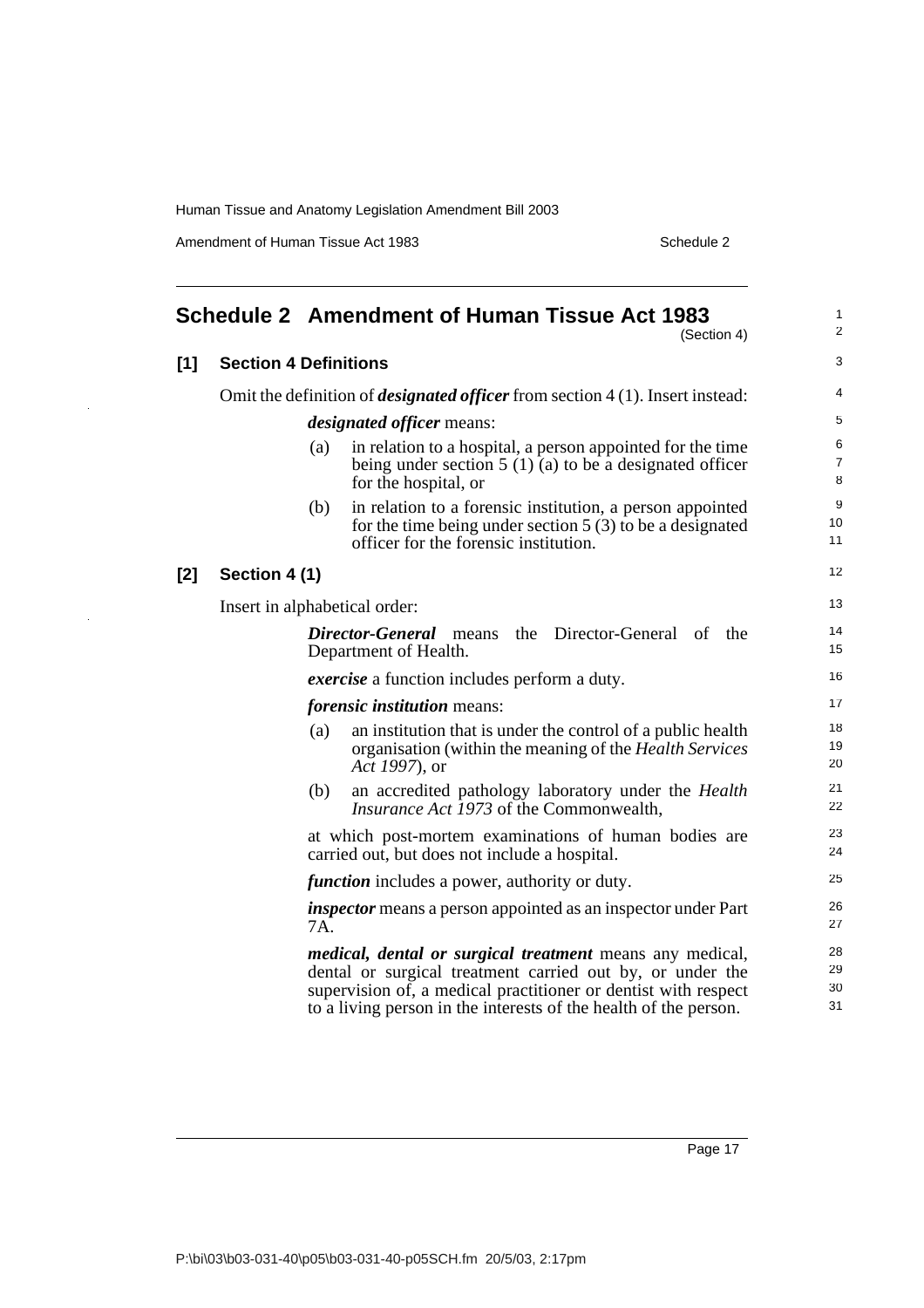Schedule 2 Amendment of Human Tissue Act 1983

| $[3]$ |                                      | Section 4 (1), definition of "governing body"                                                                                                                                                                                  | 1                             |  |  |  |  |
|-------|--------------------------------------|--------------------------------------------------------------------------------------------------------------------------------------------------------------------------------------------------------------------------------|-------------------------------|--|--|--|--|
|       | Omit the definition. Insert instead: |                                                                                                                                                                                                                                | 2                             |  |  |  |  |
|       | <i>governing body</i> means:         |                                                                                                                                                                                                                                |                               |  |  |  |  |
|       | (a)                                  | in relation to a hospital:                                                                                                                                                                                                     | 4                             |  |  |  |  |
|       |                                      | in the case of a public hospital that is controlled<br>(i)<br>by a public health organisation within the<br>meaning of the <i>Health Services Act 1997</i> —the<br>public health organisation, or                              | 5<br>6<br>$\overline{7}$<br>8 |  |  |  |  |
|       |                                      | in the case of a public hospital within the<br>(ii)<br>meaning of the <i>Health Services Act 1997</i> that is<br>controlled by the Crown (including the Minister<br>or the Health Administration Corporation)—the<br>Crown, or | 9<br>10<br>11<br>12<br>13     |  |  |  |  |
|       |                                      | in the case of a private hospital within the<br>(iii)<br>meaning of the Private Hospitals and Day<br><i>Procedure Centres Act 1988</i> —the licensee of the<br>hospital, or                                                    | 14<br>15<br>16<br>17          |  |  |  |  |
|       | (b)                                  | in relation to a forensic institution:                                                                                                                                                                                         | 18                            |  |  |  |  |
|       |                                      | in the case of a forensic institution that is<br>(i)<br>controlled by a public health organisation within<br>the meaning of the <i>Health Services Act 1997</i> —<br>the public health organisation, or                        | 19<br>20<br>21<br>22          |  |  |  |  |
|       |                                      | in the case of an accredited pathology laboratory<br>(ii)<br>under the <i>Health Insurance Act 1973</i> of the<br>Commonwealth—the person in charge of the<br>laboratory (however designated).                                 | 23<br>24<br>25<br>26          |  |  |  |  |
| [4]   |                                      | Section 4 (1), definition of "next of kin"                                                                                                                                                                                     | 27                            |  |  |  |  |
|       | Insert before paragraph (a):         |                                                                                                                                                                                                                                |                               |  |  |  |  |
|       | (aa)                                 | in relation to a child who is living—a person referred to<br>in paragraph (aa) of the definition of senior available<br><i>next of kin</i> , and                                                                               | 29<br>30<br>31                |  |  |  |  |
| [5]   |                                      | Section 4 (1), definition of "senior available next of kin"                                                                                                                                                                    | 32                            |  |  |  |  |
|       | Insert before paragraph (a):         |                                                                                                                                                                                                                                | 33                            |  |  |  |  |
|       | (aa)                                 | in relation to a child who is living:<br>(i)<br>a parent of the child, or                                                                                                                                                      | 34<br>35                      |  |  |  |  |

Page 18

 $\frac{1}{\sqrt{2}}$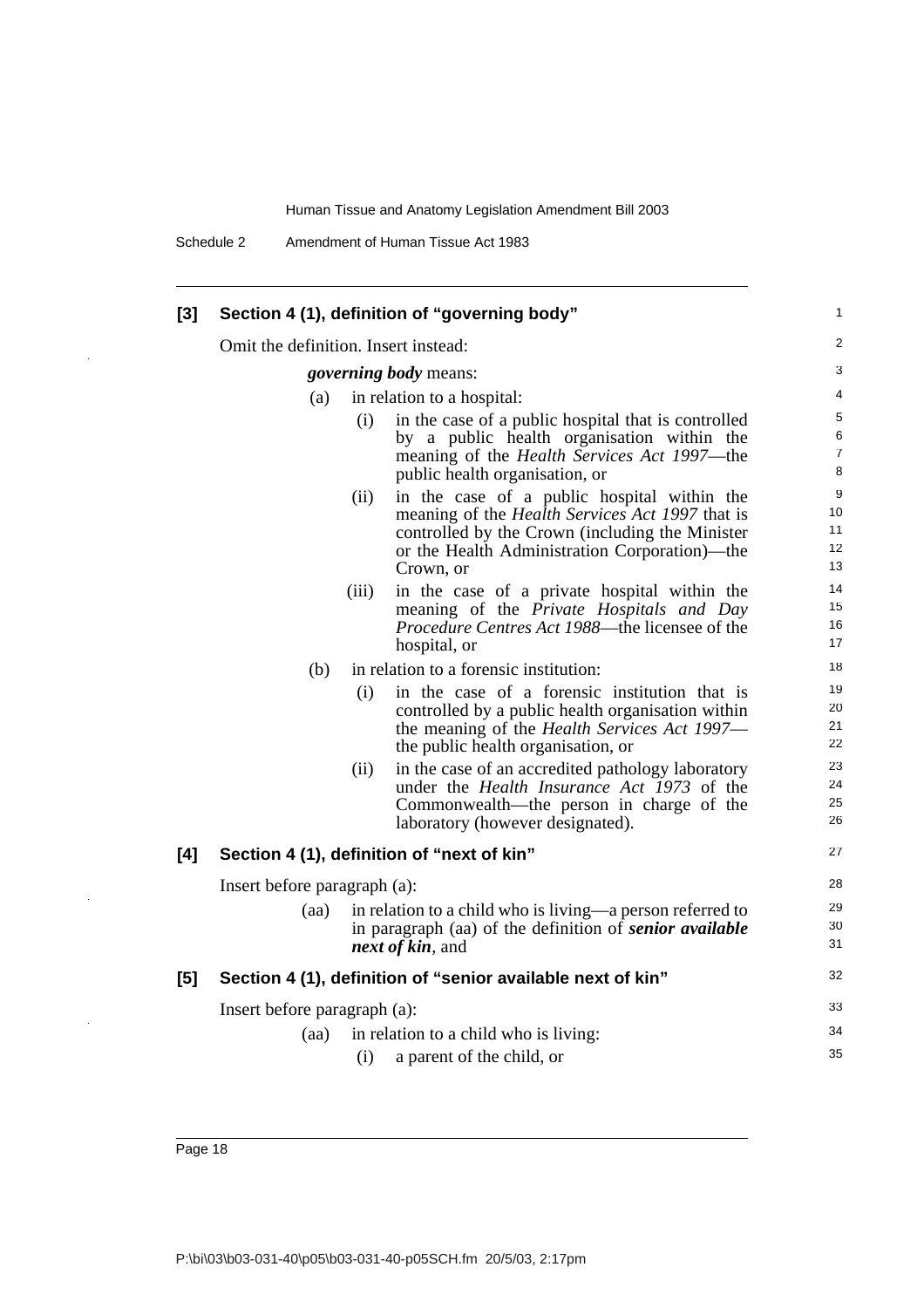Amendment of Human Tissue Act 1983 Schedule 2

l,

|     |                   |              | (ii)                          | if no person referred to in subparagraph (i) is<br>available—a person who is a guardian of the<br>child, and                                                                                                | $\mathbf{1}$<br>$\overline{2}$<br>3 |
|-----|-------------------|--------------|-------------------------------|-------------------------------------------------------------------------------------------------------------------------------------------------------------------------------------------------------------|-------------------------------------|
| [6] |                   |              | Section 4 (5) and (6)         |                                                                                                                                                                                                             | 4                                   |
|     |                   |              | Insert after section $4(4)$ : |                                                                                                                                                                                                             | 5                                   |
|     |                   | (5)          |                               | In this Act, a reference to tissue removed from the body of a<br>living person in the course of medical, dental or surgical<br>treatment includes:                                                          | 6<br>$\overline{7}$<br>8            |
|     |                   |              | (a)                           | tissue expelled from the body of the person in the<br>course of the treatment, and                                                                                                                          | 9<br>10 <sup>10</sup>               |
|     |                   |              | (b)                           | all tissue removed or expelled from the body of the<br>person in the course of the treatment, even if the person<br>dies during the course of the treatment.                                                | 11<br>12 <sup>2</sup><br>13         |
|     |                   | (6)          | science.                      | In this Act, a reference to medical or scientific purposes<br>includes educational purposes connected with medicine or                                                                                      | 14<br>15<br>16                      |
| [7] | <b>Section 4A</b> |              |                               |                                                                                                                                                                                                             | 17                                  |
|     |                   |              | Insert after section 4:       |                                                                                                                                                                                                             | 18                                  |
|     | <b>4A</b>         | <b>Notes</b> |                               |                                                                                                                                                                                                             | 19                                  |
|     |                   |              |                               | Notes included in this Act do not form part of this Act.                                                                                                                                                    | 20                                  |
| [8] |                   |              |                               | Section 5 Designated officers and designated specialists                                                                                                                                                    | 21                                  |
|     |                   |              | Insert after section $5(2)$ : |                                                                                                                                                                                                             | 22                                  |
|     |                   | (3)          |                               | The governing body of a forensic institution may, by<br>instrument in writing, appoint such persons as the governing<br>body considers necessary to be designated officers for the<br>forensic institution. | 23<br>24<br>25<br>26                |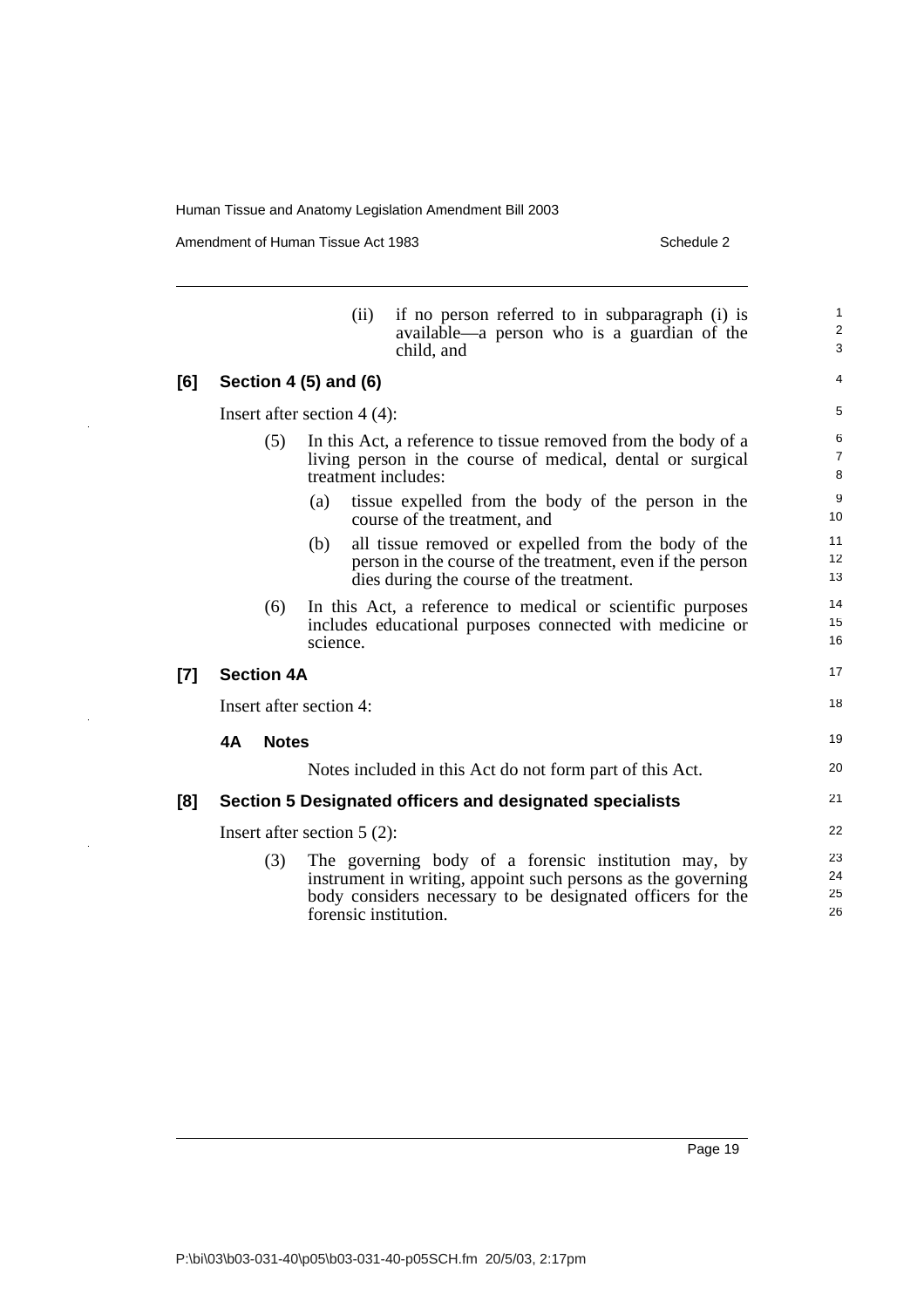Schedule 2 Amendment of Human Tissue Act 1983

| [9]    |            | <b>Section 5A</b> |                                                                                                                                                                                                                                                                 |                                    |  |  |
|--------|------------|-------------------|-----------------------------------------------------------------------------------------------------------------------------------------------------------------------------------------------------------------------------------------------------------------|------------------------------------|--|--|
|        |            |                   | Insert after section 5:                                                                                                                                                                                                                                         | 2                                  |  |  |
|        | 5A         |                   | Delegation of functions of next of kin                                                                                                                                                                                                                          | 3                                  |  |  |
|        |            | (1)               | A next of kin of a deceased person may from time to time, by<br>instrument in writing, authorise a person to exercise his or her<br>functions under this Act as a next of kin of the deceased<br>person.                                                        | 4<br>5<br>6<br>$\overline{7}$      |  |  |
|        |            | (2)               | In such a case, the person so authorised:                                                                                                                                                                                                                       | 8                                  |  |  |
|        |            |                   | may exercise the functions of a next of kin of the<br>(a)<br>deceased person under this Act (other than the function<br>conferred by subsection $(1)$ ), in the place of the person<br>who authorised him or her, and                                           | 9<br>10<br>11<br>$12 \overline{ }$ |  |  |
|        |            |                   | (b)<br>is taken, for the purposes of this Act, to be a next of kin<br>of the deceased person, and                                                                                                                                                               | 13<br>14                           |  |  |
|        |            |                   | (c)<br>for the purposes of the definition of <i>senior</i> available<br><i>next of kin</i> in section 4 (1), is taken to be a next of kin<br>of the same order as the person who authorised him or<br>her to exercise the functions of a next of kin.           | 15<br>16<br>17<br>18               |  |  |
| $[10]$ |            |                   | <b>Section 21F Definitions</b>                                                                                                                                                                                                                                  | 19                                 |  |  |
|        |            |                   | Omit the definition of <i>inspector</i> from section $21F(2)$ .                                                                                                                                                                                                 | 20                                 |  |  |
| $[11]$ |            |                   | Sections 21P-21T                                                                                                                                                                                                                                                | 21                                 |  |  |
|        |            |                   | Omit the sections.                                                                                                                                                                                                                                              | 22                                 |  |  |
| $[12]$ | Part 3C    |                   |                                                                                                                                                                                                                                                                 | 23                                 |  |  |
|        |            |                   | <b>Insert after Part 3B:</b>                                                                                                                                                                                                                                    | 24                                 |  |  |
|        |            | Part 3C           | Use of tissue removed during medical,<br>dental or surgical treatment                                                                                                                                                                                           | 25<br>26                           |  |  |
|        | <b>21W</b> |                   | <b>Application</b>                                                                                                                                                                                                                                              | 27                                 |  |  |
|        |            | (1)               | This Part applies with respect to the use of tissue removed<br>from the body of a living person during medical, dental or<br>surgical treatment carried out in the interests of the health of<br>the person. This Part does not authorise the removal of tissue | 28<br>29<br>30<br>31               |  |  |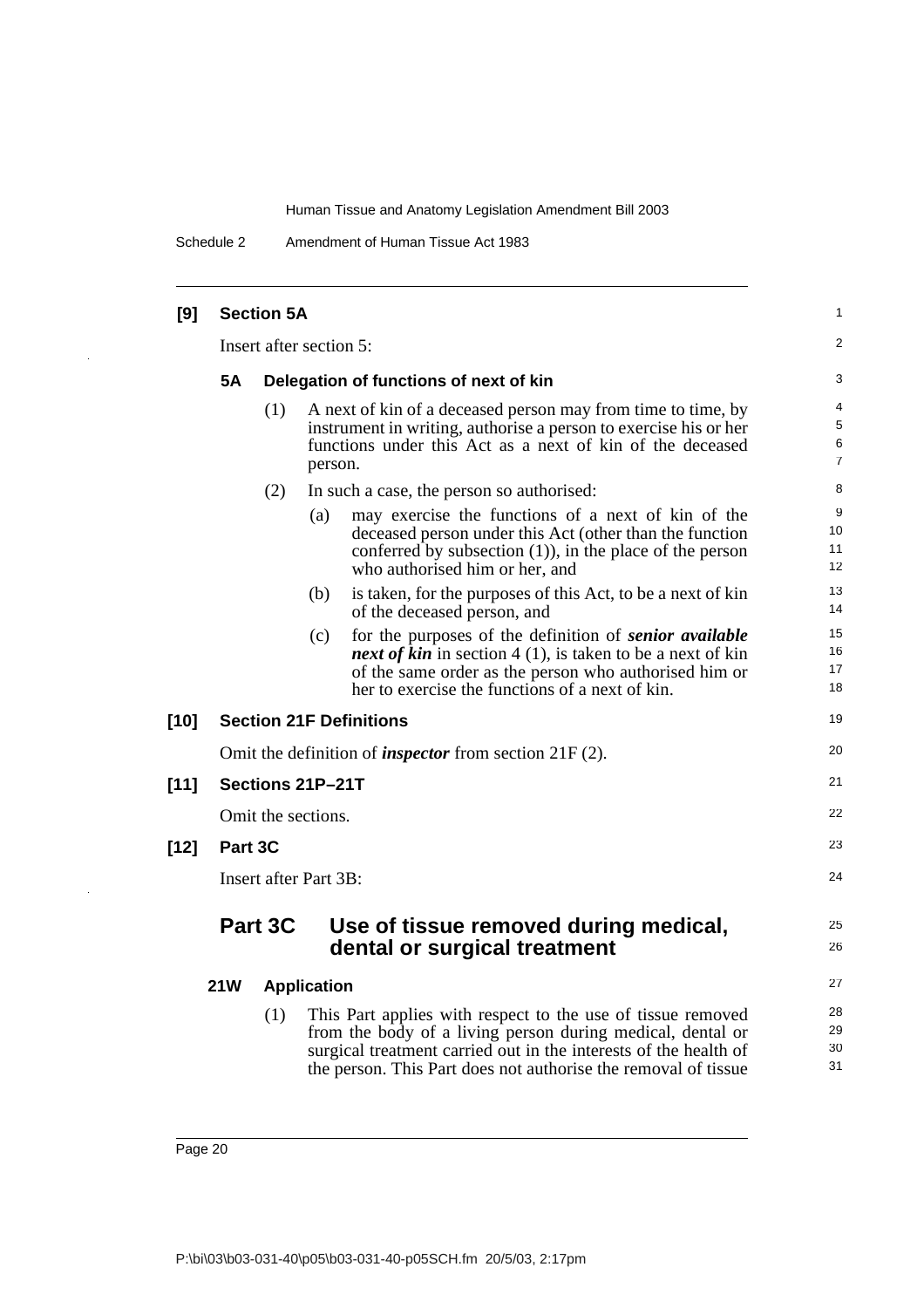Amendment of Human Tissue Act 1983 Schedule 2

|      |     | from the body of a person after that person's death or the use<br>of any tissue so removed.                                       | 1<br>$\overline{2}$    |
|------|-----|-----------------------------------------------------------------------------------------------------------------------------------|------------------------|
|      |     | Note. See Parts 4 and 5 in relation to the removal of tissue after a<br>person's death and the use of that tissue.                | 3<br>4                 |
|      | (2) | This Part does not apply to or in respect of the following:                                                                       | 5                      |
|      |     | tissue that is removed in accordance with Part 2,<br>(a)                                                                          | 6                      |
|      |     | blood that is removed in accordance with Part 3 or 3A,<br>(b)                                                                     | $\overline{7}$         |
|      |     | semen obtained or received from a donor in accordance<br>(c)<br>with Part 3A.                                                     | 8<br>9                 |
| 21 X |     | Authority to use tissue removed from adult                                                                                        | 10                     |
|      | (1) | The use, for therapeutic, medical or scientific purposes, of                                                                      | 11                     |
|      |     | tissue removed from the body of a person during medical,<br>dental or surgical treatment, is authorised if:                       | 12 <sup>2</sup><br>13  |
|      |     | the person has given his or her consent in writing to the<br>(a)<br>use of the tissue for that purpose, and                       | 14<br>15 <sup>15</sup> |
|      |     | the consent has not been revoked.<br>(b)                                                                                          | 16                     |
|      | (2) | The authority conferred by subsection (1) is subject to the                                                                       | 17                     |
|      |     | terms and any conditions of the consent referred to in that<br>subsection.                                                        | 18<br>19               |
|      | (3) | This section does not apply if the person:                                                                                        | 20                     |
|      |     | is a child, or<br>(a)                                                                                                             | 21                     |
|      |     | is a patient to whom Part 5 of the Guardianship Act<br>(b)<br>1987 applies.                                                       | 22<br>23               |
| 21 Y |     | Authority to use tissue removed from child                                                                                        | 24                     |
|      | (1) | A senior available next of kin of a child may, by instrument in                                                                   | 25                     |
|      |     | writing, authorise the use, for therapeutic, medical or                                                                           | 26<br>27               |
|      |     | scientific purposes, of any tissue removed from the body of<br>the child during medical, dental or surgical treatment.            | 28                     |
|      | (2) | A senior available next of kin must not grant an authority                                                                        | 29                     |
|      |     | under subsection $(1)$ if it appears to the senior available next<br>of kin, after making such inquiries as are reasonable in the | 30<br>31               |
|      |     | circumstances, that:                                                                                                              | 32                     |
|      |     | the child objects to the use of the tissue for the purposes<br>(a)<br>to be authorised, or                                        | 33<br>34               |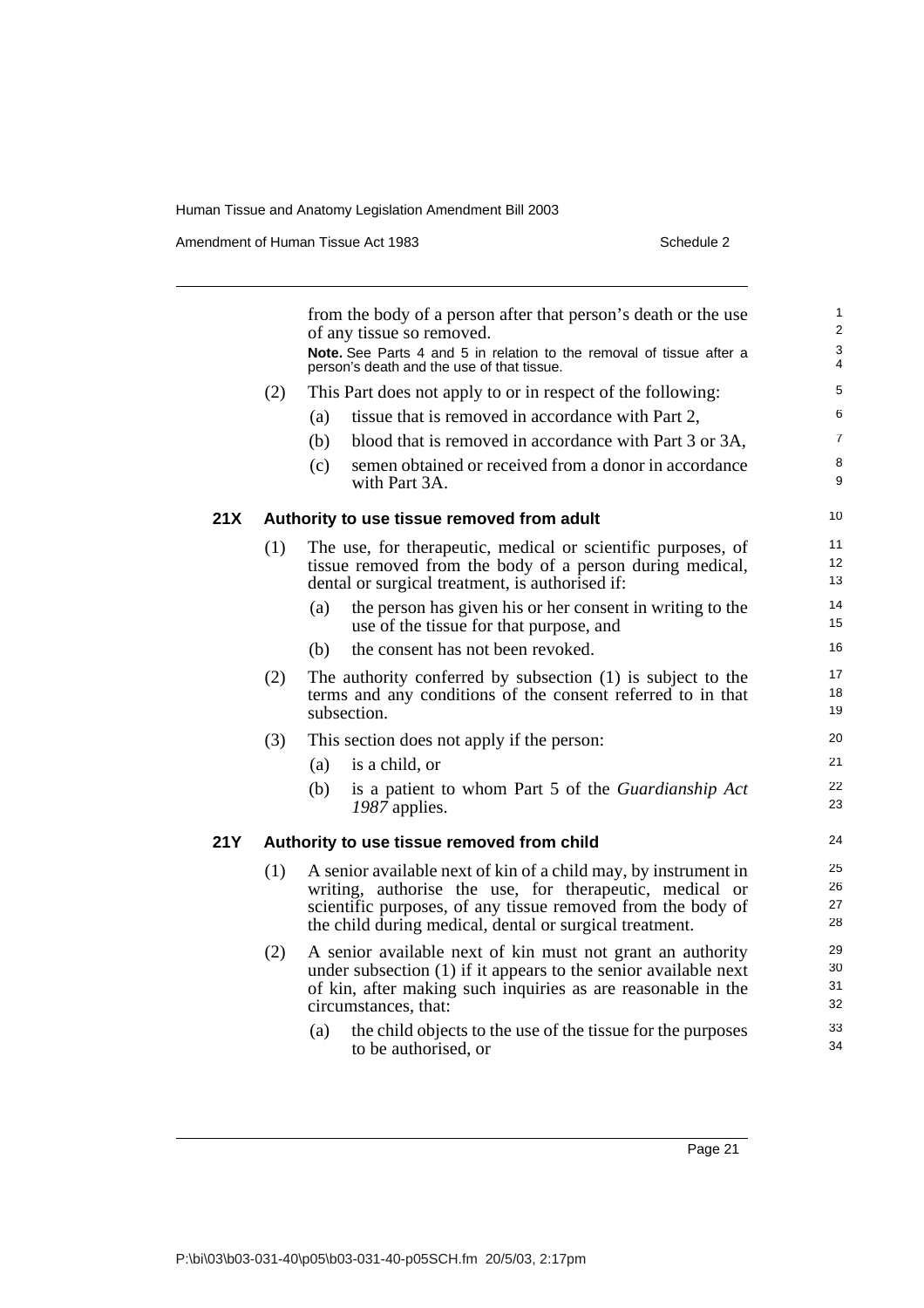#### Schedule 2 Amendment of Human Tissue Act 1983

|        |     | (b)<br>there is another next of kin of the same or higher order<br>of the classes in paragraph (aa) of the definition of<br>senior available next of kin in section $4(1)$ who objects<br>to the use of the tissue for the purposes to be authorised.                                                                            | 1<br>$\overline{\mathbf{c}}$<br>3<br>4 |
|--------|-----|----------------------------------------------------------------------------------------------------------------------------------------------------------------------------------------------------------------------------------------------------------------------------------------------------------------------------------|----------------------------------------|
|        |     | Maximum penalty: 10 penalty units.                                                                                                                                                                                                                                                                                               | 5                                      |
|        | (3) | This section does not apply if the child is deceased.<br>Note. Section 21ZA may apply if the child is deceased.                                                                                                                                                                                                                  | 6<br>7                                 |
| 21Z    |     | Authority to use tissue removed from person under<br>guardianship                                                                                                                                                                                                                                                                | 8<br>9                                 |
|        | (1) | A person responsible for a person who is a patient to whom<br>Part 5 of the <i>Guardianship Act 1987</i> applies may, by<br>instrument in writing, authorise the use, for therapeutic,<br>medical or scientific purposes, of any tissue removed from the<br>body of the patient during medical, dental or surgical<br>treatment. | 10<br>11<br>12<br>13<br>14<br>15       |
|        | (2) | This section does not apply if:<br>the patient is a child and the Minister administering the<br>(a)<br>Children and Young Persons (Care and Protection) Act<br>1998 has sole parental responsibility in respect of the<br>child (whether under that Act or otherwise), or                                                        | 16<br>17<br>18<br>19<br>20             |
|        |     | (b)<br>the patient is a child and the Director-General under the<br>Children and Young Persons (Care and Protection) Act<br>1998 has sole parental responsibility in respect of the<br>child (whether under that Act or otherwise), or<br>(c)<br>the patient (whether or not a child) is deceased.                               | 21<br>22<br>23<br>24<br>25             |
|        | (3) | In this section:                                                                                                                                                                                                                                                                                                                 | 26                                     |
|        |     | <i>person responsible</i> for a person has the meaning given by Part<br>5 of the <i>Guardianship Act 1987</i> .                                                                                                                                                                                                                  | 27<br>28                               |
| 21 Z A |     | Authority to use tissue removed from deceased person                                                                                                                                                                                                                                                                             | 29                                     |
|        | (1) | A senior available next of kin of a person who is deceased<br>may, by instrument in writing, authorise the use, for<br>therapeutic, medical or scientific purposes, of any tissue that<br>was removed from the body of the deceased person, before<br>that person's death, during medical, dental or surgical<br>treatment.      | 30<br>31<br>32<br>33<br>34<br>35       |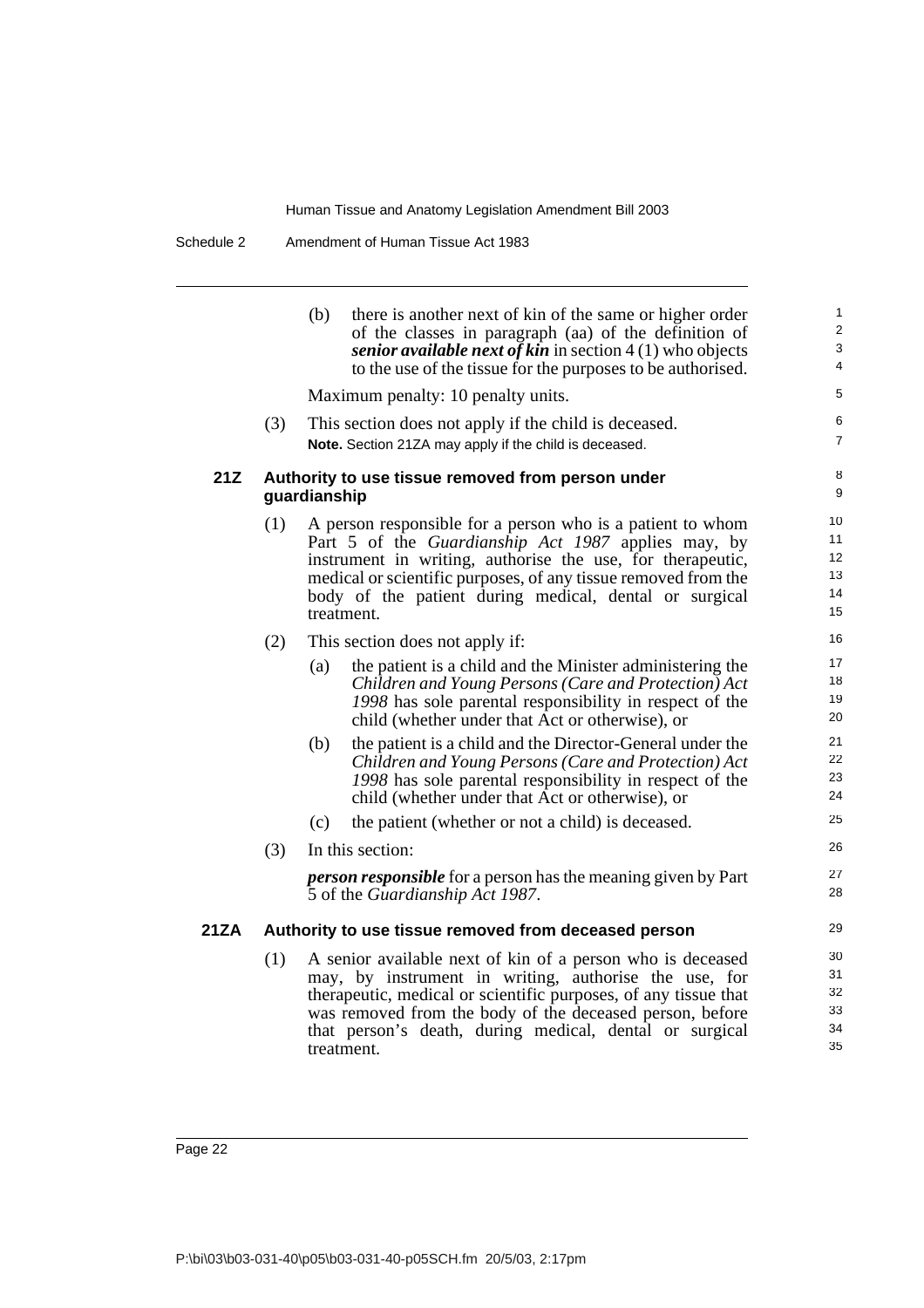Amendment of Human Tissue Act 1983 Schedule 2

 $\ddot{\phantom{a}}$ 

|        |      | (2)      | A senior available next of kin must not grant an authority                                                                                        | $\mathbf{1}$                                  |
|--------|------|----------|---------------------------------------------------------------------------------------------------------------------------------------------------|-----------------------------------------------|
|        |      |          | under subsection $(1)$ if it appears to the senior available next                                                                                 | $\boldsymbol{2}$<br>$\ensuremath{\mathsf{3}}$ |
|        |      |          | of kin, after making such inquiries as are reasonable in the<br>circumstances, that:                                                              | 4                                             |
|        |      |          |                                                                                                                                                   | $\overline{5}$                                |
|        |      |          | the deceased person had, during the person's lifetime,<br>(a)<br>expressed an objection to the use of tissue removed                              | $\,6$                                         |
|        |      |          | from the person's body for the purposes to be                                                                                                     | $\boldsymbol{7}$                              |
|        |      |          | authorised and had not withdrawn that objection, or                                                                                               | 8                                             |
|        |      |          | there is another next of kin of the same or higher order<br>(b)                                                                                   | 9                                             |
|        |      |          | of the classes in paragraph (a) or (b) of the definition of                                                                                       | 10                                            |
|        |      |          | senior available next of kin in section $4(1)$ who objects                                                                                        | 11                                            |
|        |      |          | to the use of the tissue for the purposes to be authorised.                                                                                       | 12                                            |
|        |      |          | Maximum penalty: 10 penalty units.                                                                                                                | 13                                            |
|        | 21ZB |          | <b>Effect of authority under this Part</b>                                                                                                        | 14                                            |
|        |      | (1)      | An authority under this Part is sufficient authority for the use,                                                                                 | 15                                            |
|        |      |          | for therapeutic, medical or scientific purposes, of tissue                                                                                        | 16                                            |
|        |      |          | removed from the body of a person during medical, dental or                                                                                       | 17                                            |
|        |      |          | surgical treatment, if the tissue is used in accordance with the                                                                                  | 18                                            |
|        |      |          | terms and any conditions of the authority.                                                                                                        | 19                                            |
|        |      | (2)      | An authority under this Part does not authorise the removal of                                                                                    | 20                                            |
|        |      |          | tissue from the body of a person.                                                                                                                 | 21                                            |
|        |      |          | <b>Note.</b> Parts 2, 3 and 3A provide authority to remove tissue (including                                                                      | 22<br>23                                      |
|        |      |          | blood and semen) from the body of a living person for purposes such as<br>transplantation and transfusion, and other therapeutic, scientific, and | 24                                            |
|        |      |          | medical purposes. Parts 4 and 5 provide authority to remove tissue from                                                                           | 25                                            |
|        |      |          | the body of a person who is deceased. In certain cases, an authority                                                                              | 26<br>27                                      |
| $[13]$ |      |          | under this Act to remove tissue is not required (see section 34 (1) (a)).<br>Sections 23 and 24                                                   | 28                                            |
|        |      |          |                                                                                                                                                   |                                               |
|        |      |          | Omit the sections. Insert instead:                                                                                                                | 29                                            |
|        | 23   |          | Authority to remove tissue where body of deceased at a                                                                                            | 30                                            |
|        |      | hospital |                                                                                                                                                   | 31                                            |
|        |      | (1)      | If a designated officer for a hospital is satisfied, after making                                                                                 | 32                                            |
|        |      |          | such inquiries as are reasonable in the circumstances in                                                                                          | 33                                            |
|        |      |          | relation to a person who has died in the hospital or whose dead                                                                                   | 34                                            |
|        |      |          | body has been brought into the hospital, that:                                                                                                    | 35                                            |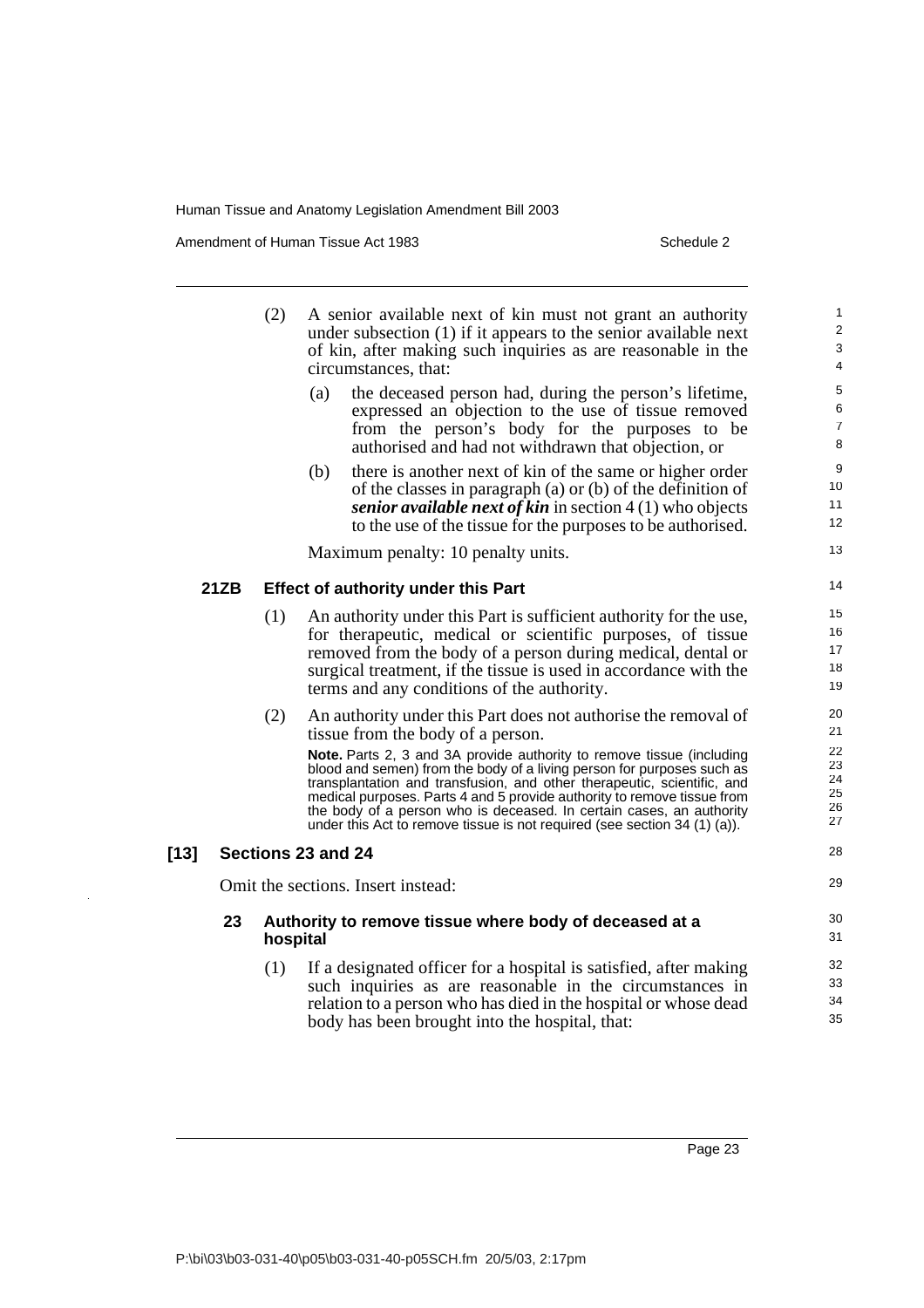|     | (a) | the person had, during the person's lifetime, given his<br>or her consent in writing to the removal after that<br>person's death of tissue from that person's body for the<br>purpose of:<br>(i)<br>its transplantation to the body of a living person,                                                   | 1<br>$\overline{\mathbf{c}}$<br>3<br>$\overline{\mathbf{4}}$<br>5 |
|-----|-----|-----------------------------------------------------------------------------------------------------------------------------------------------------------------------------------------------------------------------------------------------------------------------------------------------------------|-------------------------------------------------------------------|
|     |     | or                                                                                                                                                                                                                                                                                                        | 6                                                                 |
|     |     | its use for other therapeutic purposes or for<br>(ii)<br>medical purposes or scientific purposes, and                                                                                                                                                                                                     | 7<br>8                                                            |
|     | (b) | the consent had not been revoked,                                                                                                                                                                                                                                                                         | 9                                                                 |
|     |     | the designated officer may, by instrument in writing,<br>authorise the removal of tissue from that person's body in<br>accordance with the terms and any conditions of the consent.                                                                                                                       | 10<br>11<br>12                                                    |
| (2) |     | An authority under subsection $(1)$ is not to be given in respect<br>of a deceased child.                                                                                                                                                                                                                 | 13<br>14                                                          |
| (3) |     | If the designated officer is not satisfied as to the matters<br>referred to in subsection (1), or the deceased person is a<br>deceased child, and the designated officer is satisfied, after<br>making such inquiries as are reasonable in the circumstances<br>in relation to the deceased person, that: | 15<br>16<br>17<br>18<br>19                                        |
|     | (a) | the deceased person had not, during the person's<br>lifetime, expressed an objection to the removal of tissue<br>from the person's body, and                                                                                                                                                              | 20<br>21<br>22                                                    |
|     | (b) | a senior available next of kin has given his or her<br>consent in writing, or in any other manner prescribed by<br>the regulations, to the removal of tissue from the<br>person's body, and                                                                                                               | 23<br>24<br>25<br>26                                              |
|     | (c) | there is no next of kin of the same or a higher order of<br>the classes in paragraph (a) or (b) of the definition of<br><i>senior available next of kin</i> in section $4(1)$ who objects<br>to the removal of tissue from the person's body,                                                             | 27<br>28<br>29<br>30                                              |
|     |     | the designated officer may, by instrument in writing,<br>authorise the removal of tissue from the deceased person's<br>body in accordance with the terms and any conditions of the<br>consent referred to in paragraph (b).                                                                               | 31<br>32<br>33<br>34                                              |
|     |     |                                                                                                                                                                                                                                                                                                           |                                                                   |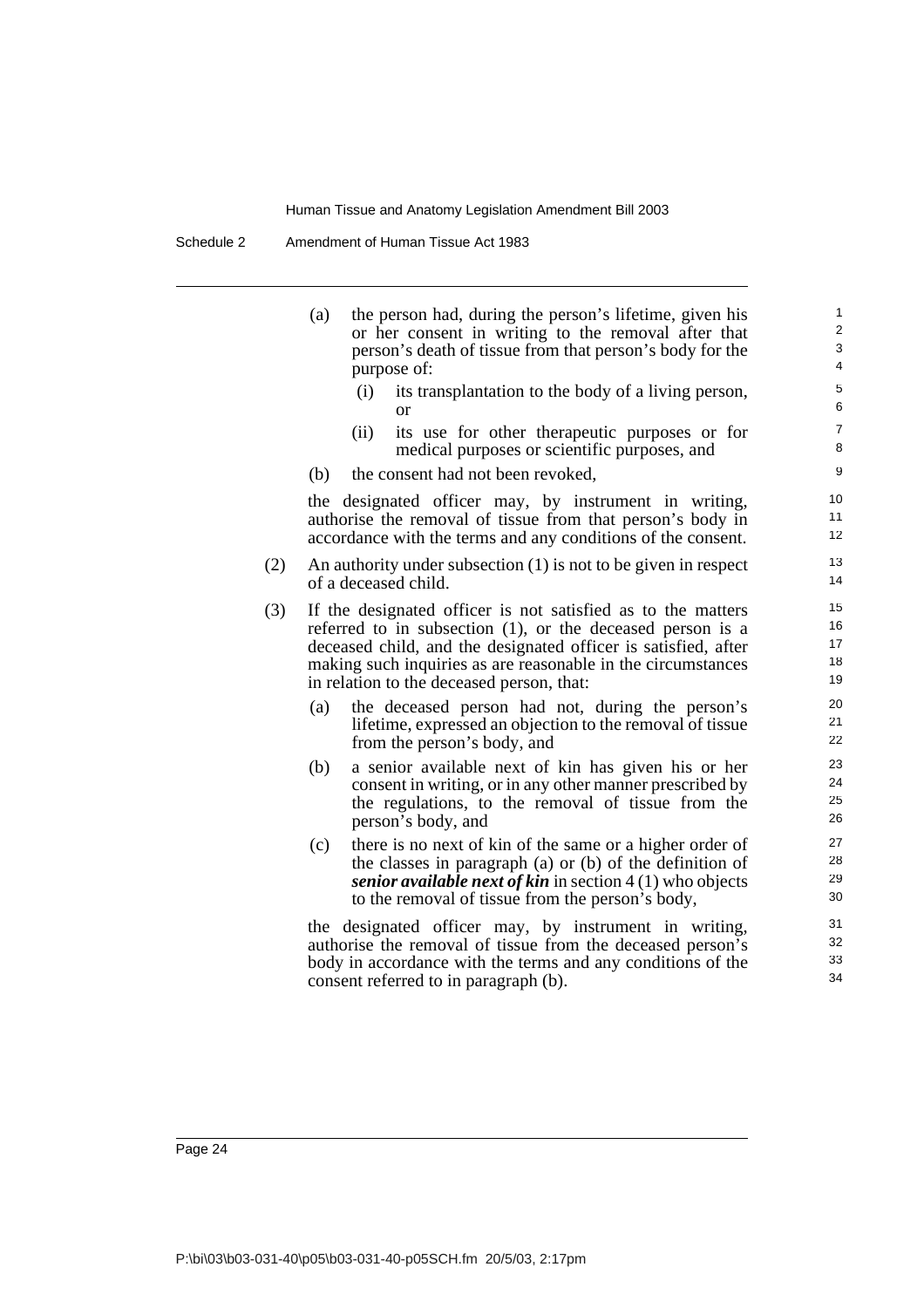Amendment of Human Tissue Act 1983 Schedule 2

#### **24 Authority to remove tissue where body of deceased not at a hospital**

- (1) If the body of a deceased person (other than a deceased child) is at a place other than a hospital, the removal of tissue from the body of the deceased person for the purpose of its transplantation to the body of a living person, or its use for other therapeutic purposes or for medical purposes or scientific purposes, is authorised if:
	- (a) the deceased person had, during the person's lifetime, given his or her consent in writing to the removal of tissue from the person's body for that purpose, and
	- (b) the consent had not been revoked.
- (2) The authority conferred by subsection (1) is subject to the terms and any conditions of the consent referred to in that subsection.
- (3) If the body of a deceased person is at a place other than a hospital, a senior available next of kin of the person may, by instrument in writing or in any other manner prescribed by the regulations, authorise the removal of tissue from the deceased person's body for the purpose of its transplantation to the body of a living person, or its use for other therapeutic purposes or for medical purposes or scientific purposes.
- (4) A senior available next of kin must not grant an authority under subsection (3) if it appears to the senior available next of kin, after making such inquiries as are reasonable in the circumstances, that:
	- (a) the deceased person had, during the person's lifetime, expressed an objection to the removal of tissue from the person's body and had not withdrawn that objection, or
	- (b) another next of kin of the same or higher order of the classes in paragraph (a) or (b) of the definition of *senior available next of kin* in section 4 (1) objects to the removal of tissue from the person's body.

Maximum penalty: 10 penalty units.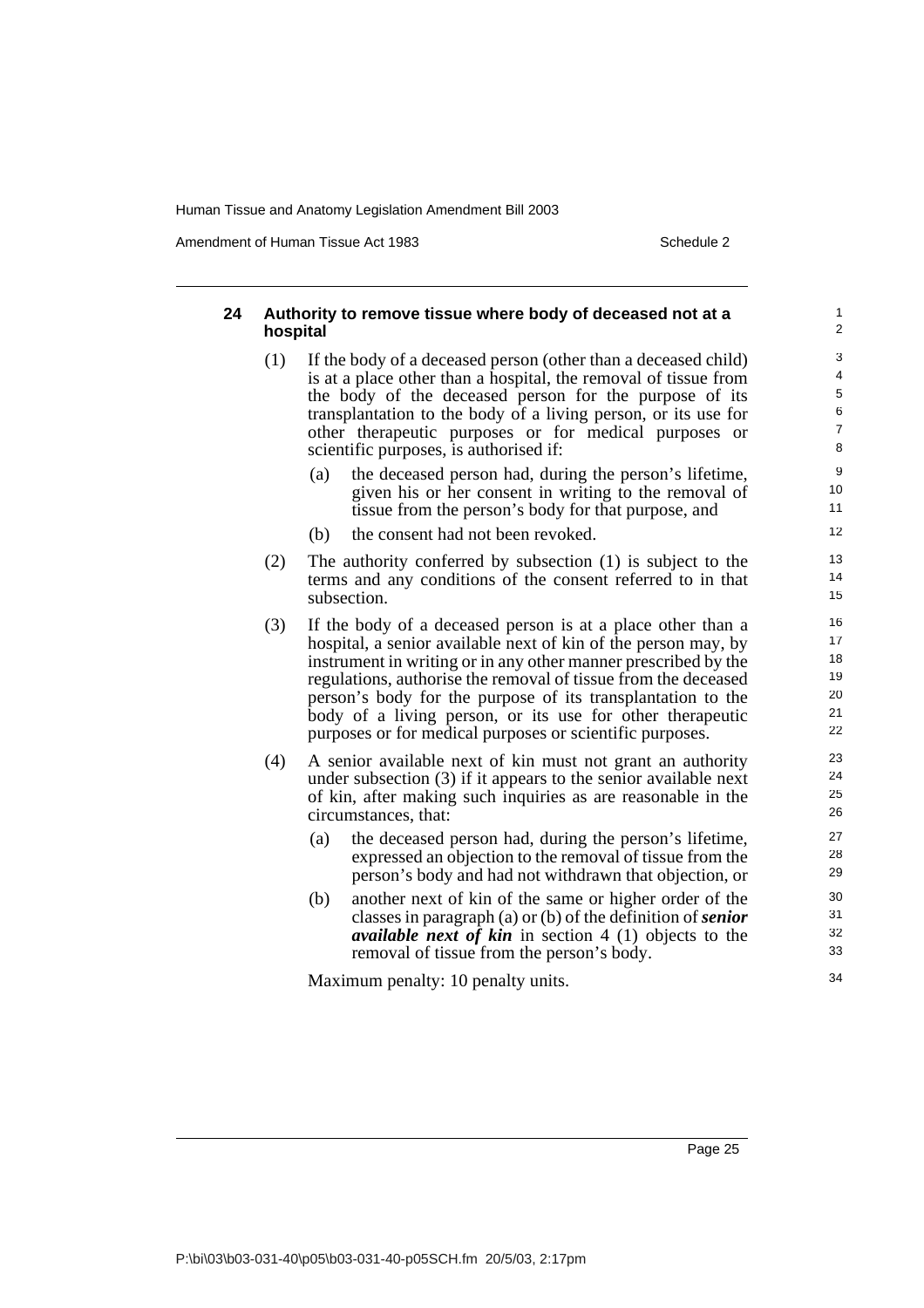Schedule 2 Amendment of Human Tissue Act 1983

| $[14]$ |    |                   | Section 27 Effect of authority under this Part                                                                                                                                                                                                                                                                                                                                                                                                                                                                | 1                                    |
|--------|----|-------------------|---------------------------------------------------------------------------------------------------------------------------------------------------------------------------------------------------------------------------------------------------------------------------------------------------------------------------------------------------------------------------------------------------------------------------------------------------------------------------------------------------------------|--------------------------------------|
|        |    |                   | Insert after section $27(2)$ :                                                                                                                                                                                                                                                                                                                                                                                                                                                                                | $\overline{c}$                       |
|        |    | (3)               | An authority under this Part does not authorise the use, for<br>therapeutic, medical or scientific purposes, of any tissue<br>removed from the body of a deceased person:                                                                                                                                                                                                                                                                                                                                     | 3<br>4<br>5                          |
|        |    |                   | (a)<br>in the course of the medical, dental or surgical treatment<br>performed while the person was still living, or                                                                                                                                                                                                                                                                                                                                                                                          | 6<br>7                               |
|        |    |                   | (b)<br>for the purposes of a post-mortem examination.<br>Note. An authority under Part 3C may be given to authorise the use, for<br>therapeutic, medical or scientific purposes, of any tissue removed in the<br>course of medical, dental or surgical treatment while the person was still<br>living. An authority under Division 2 of Part 5 may be given to authorise<br>the use, for therapeutic, medical or scientific purposes, of any tissue<br>removed for the purposes of a post-mortem examination. | 8<br>9<br>10<br>11<br>12<br>13<br>14 |
| $[15]$ |    |                   | Part 5, Division 1, heading                                                                                                                                                                                                                                                                                                                                                                                                                                                                                   | 15                                   |
|        |    |                   | Insert before section 28:                                                                                                                                                                                                                                                                                                                                                                                                                                                                                     | 16                                   |
|        |    | <b>Division 1</b> | <b>Authority to conduct post-mortem</b><br>examinations                                                                                                                                                                                                                                                                                                                                                                                                                                                       | 17<br>18                             |
| $[16]$ |    |                   | Sections 28 and 29                                                                                                                                                                                                                                                                                                                                                                                                                                                                                            | 19                                   |
|        |    |                   | Omit the sections. Insert instead:                                                                                                                                                                                                                                                                                                                                                                                                                                                                            | 20                                   |
|        | 28 |                   | Authority for post-mortem examination where body of<br>deceased at a hospital                                                                                                                                                                                                                                                                                                                                                                                                                                 | 21<br>22                             |
|        |    | (1)               | If a designated officer for a hospital is satisfied, after making<br>such inquiries as are reasonable in the circumstances in<br>relation to a person who has died in the hospital or whose dead<br>body has been brought into the hospital, that:                                                                                                                                                                                                                                                            | 23<br>24<br>25<br>26                 |
|        |    |                   | the person had, during the person's lifetime, given his<br>(a)<br>or her consent in writing to the post-mortem<br>examination of that person's body, and                                                                                                                                                                                                                                                                                                                                                      | 27<br>28<br>29                       |
|        |    |                   | the consent had not been revoked,<br>(b)                                                                                                                                                                                                                                                                                                                                                                                                                                                                      | 30                                   |
|        |    |                   | the designated officer may, by instrument in writing,<br>authorise the post-mortem examination of that person's body<br>in accordance with the terms and any conditions of the<br>consent.                                                                                                                                                                                                                                                                                                                    | 31<br>32<br>33<br>34                 |
|        |    |                   |                                                                                                                                                                                                                                                                                                                                                                                                                                                                                                               |                                      |

l,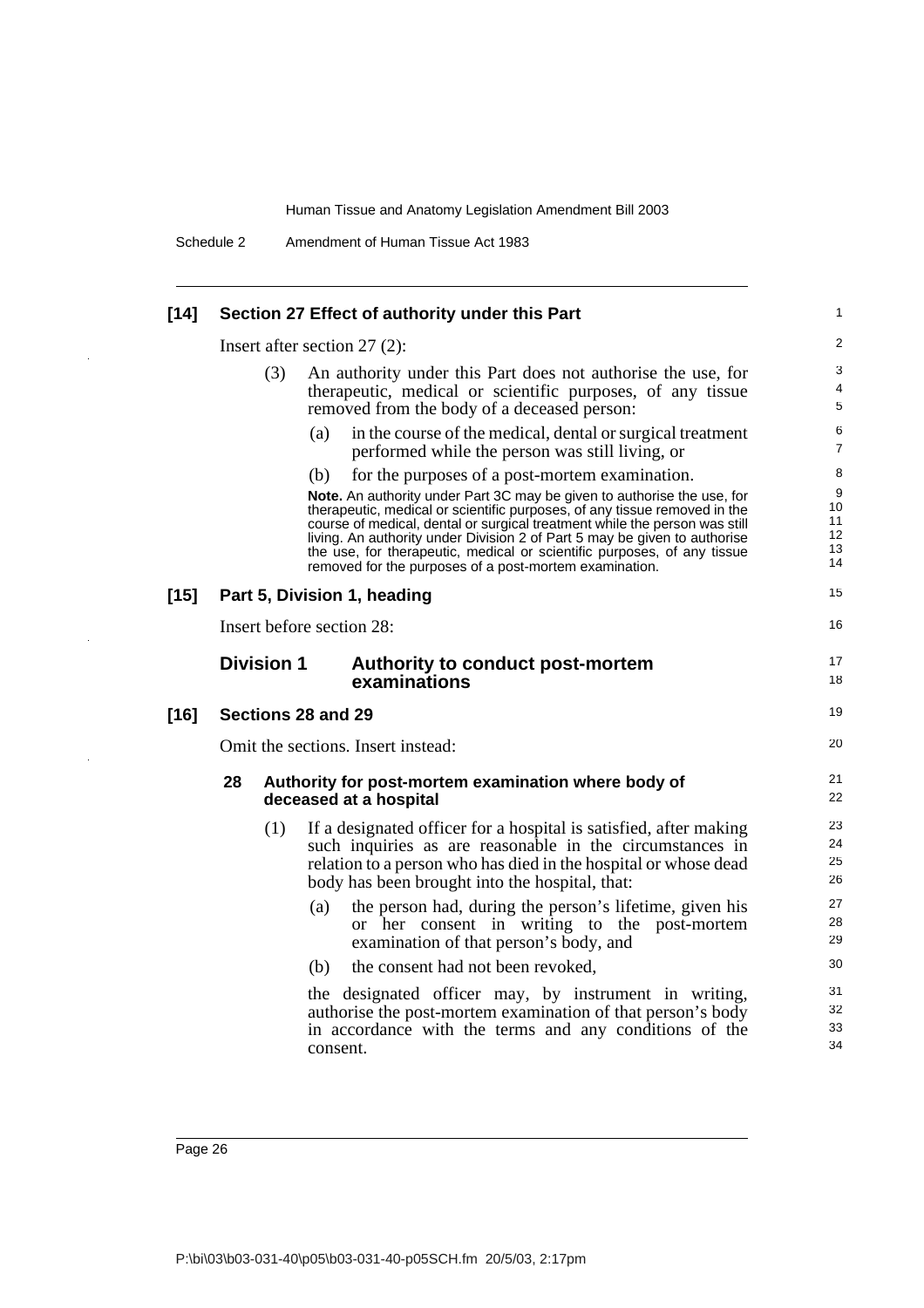Amendment of Human Tissue Act 1983 Schedule 2

- (2) An authority under subsection (1) is not to be given in respect of a deceased child.
- (3) If the designated officer is not satisfied as to the matters referred to in subsection (1), or the deceased person is a deceased child, and the designated officer is satisfied, after making such inquiries as are reasonable in the circumstances in relation to the deceased person, that:
	- (a) the deceased person had not, during the person's lifetime, expressed an objection to the post-mortem examination of the person's body, and
	- (b) a senior available next of kin has given his or her consent in writing to the post-mortem examination of the person's body, and
	- (c) there is no next of kin of the same or a higher order of the classes in paragraph (a) or (b) of the definition of *senior available next of kin* in section 4 (1) who objects to the post-mortem examination of the person's body,

the designated officer may, by instrument in writing, authorise the post-mortem examination of the person's body in accordance with the terms and any conditions of the consent referred to in paragraph (b).

#### **29 Authority for post-mortem examination where body of deceased not at a hospital**

- (1) If the body of a deceased person (other than a deceased child) is at a place other than a hospital, the post-mortem examination of that person's body is authorised if:
	- (a) the deceased person had, during the person's lifetime, given his or her consent in writing to the post-mortem examination of the person's body after the person's death, and
	- (b) the consent had not been revoked.
- (2) The authority conferred by subsection (1) is subject to the terms and any conditions of the consent referred to in that subsection.
- (3) If the body of a deceased person is at a place other than a hospital, a senior available next of kin of the person may, by instrument in writing, authorise the post-mortem examination of the person's body.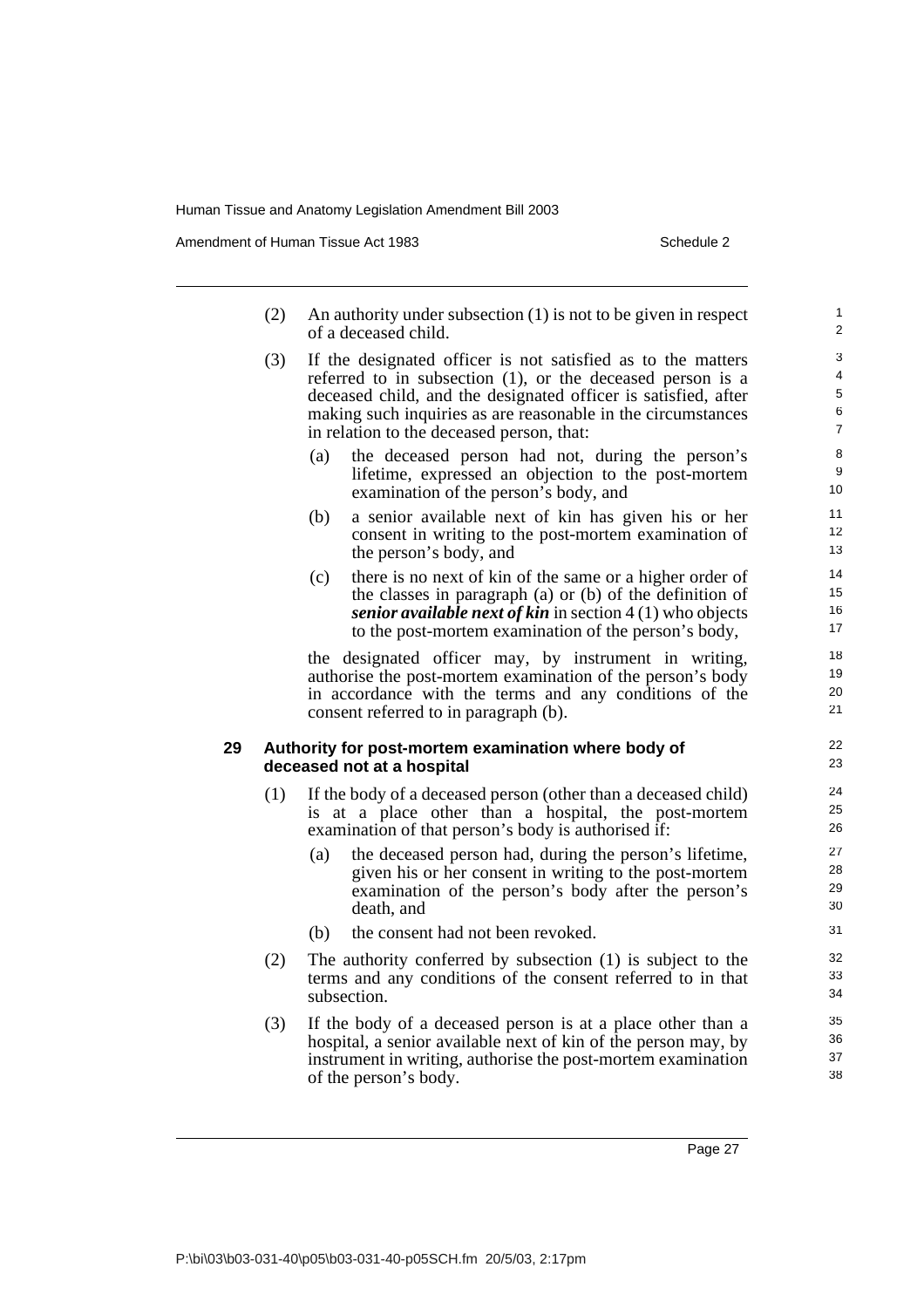|      | (4)                                                | A senior available next of kin must not grant an authority<br>under subsection $(3)$ if it appears to the senior available next<br>of kin, after making such inquiries as are reasonable in the<br>circumstances, that:                                                                                                                                                                                                                                                                                                                                                                                                                                                | $\mathbf{1}$<br>$\boldsymbol{2}$<br>3<br>$\overline{4}$ |  |  |
|------|----------------------------------------------------|------------------------------------------------------------------------------------------------------------------------------------------------------------------------------------------------------------------------------------------------------------------------------------------------------------------------------------------------------------------------------------------------------------------------------------------------------------------------------------------------------------------------------------------------------------------------------------------------------------------------------------------------------------------------|---------------------------------------------------------|--|--|
|      |                                                    | the deceased person had, during the person's lifetime,<br>(a)<br>expressed an objection to the post-mortem examination<br>of the person's body and had not withdrawn that<br>objection, or                                                                                                                                                                                                                                                                                                                                                                                                                                                                             | $\,$ 5 $\,$<br>6<br>$\overline{7}$<br>8                 |  |  |
|      |                                                    | another next of kin of the same or higher order of the<br>(b)<br>classes in paragraph (a) or (b) of the definition of <i>senior</i><br><i>available next of kin</i> in section $4(1)$ objects to the post-<br>mortem examination of the person's body.                                                                                                                                                                                                                                                                                                                                                                                                                 | 9<br>10<br>11<br>12                                     |  |  |
|      |                                                    | Maximum penalty: 10 penalty units.                                                                                                                                                                                                                                                                                                                                                                                                                                                                                                                                                                                                                                     | 13                                                      |  |  |
| [17] | Section 31 Effect of authority under this Division |                                                                                                                                                                                                                                                                                                                                                                                                                                                                                                                                                                                                                                                                        |                                                         |  |  |
|      |                                                    | Omit "this Part" from section 31 (1). Insert instead "this Division".                                                                                                                                                                                                                                                                                                                                                                                                                                                                                                                                                                                                  | 15                                                      |  |  |
| [18] |                                                    | Section 31 (2) and (3)                                                                                                                                                                                                                                                                                                                                                                                                                                                                                                                                                                                                                                                 | 16                                                      |  |  |
|      |                                                    | Omit the subsections. Insert instead:                                                                                                                                                                                                                                                                                                                                                                                                                                                                                                                                                                                                                                  | 17                                                      |  |  |
|      | (2)                                                | An authority under this Division does not authorise any<br>person to use any tissue removed from a person's body for<br>any therapeutic, medical or scientific purposes other than the<br>purposes of the post-mortem examination.                                                                                                                                                                                                                                                                                                                                                                                                                                     | 18<br>19<br>20<br>21                                    |  |  |
|      |                                                    | <b>Note.</b> An authority under this Division is not required in respect of<br>anything authorised by or under the Coroners Act 1980 (see section 36<br>(4) of this Act). An authority under Division 2 of Part 5 may be given to<br>authorise the use, for therapeutic, medical or scientific purposes, of any<br>tissue removed for the purposes of a post-mortem examination. An<br>authority to use, for therapeutic, medical or scientific purposes, tissue<br>removed for the purposes of a post-mortem examination is not required<br>in respect of small samples of tissue that are retained in the form of<br>tissue slides or tissue blocks (see section 34) | 22<br>23<br>24<br>25<br>26<br>27<br>28<br>29<br>30      |  |  |

tissue slides or tissue blocks (see section 34).

 $[18]$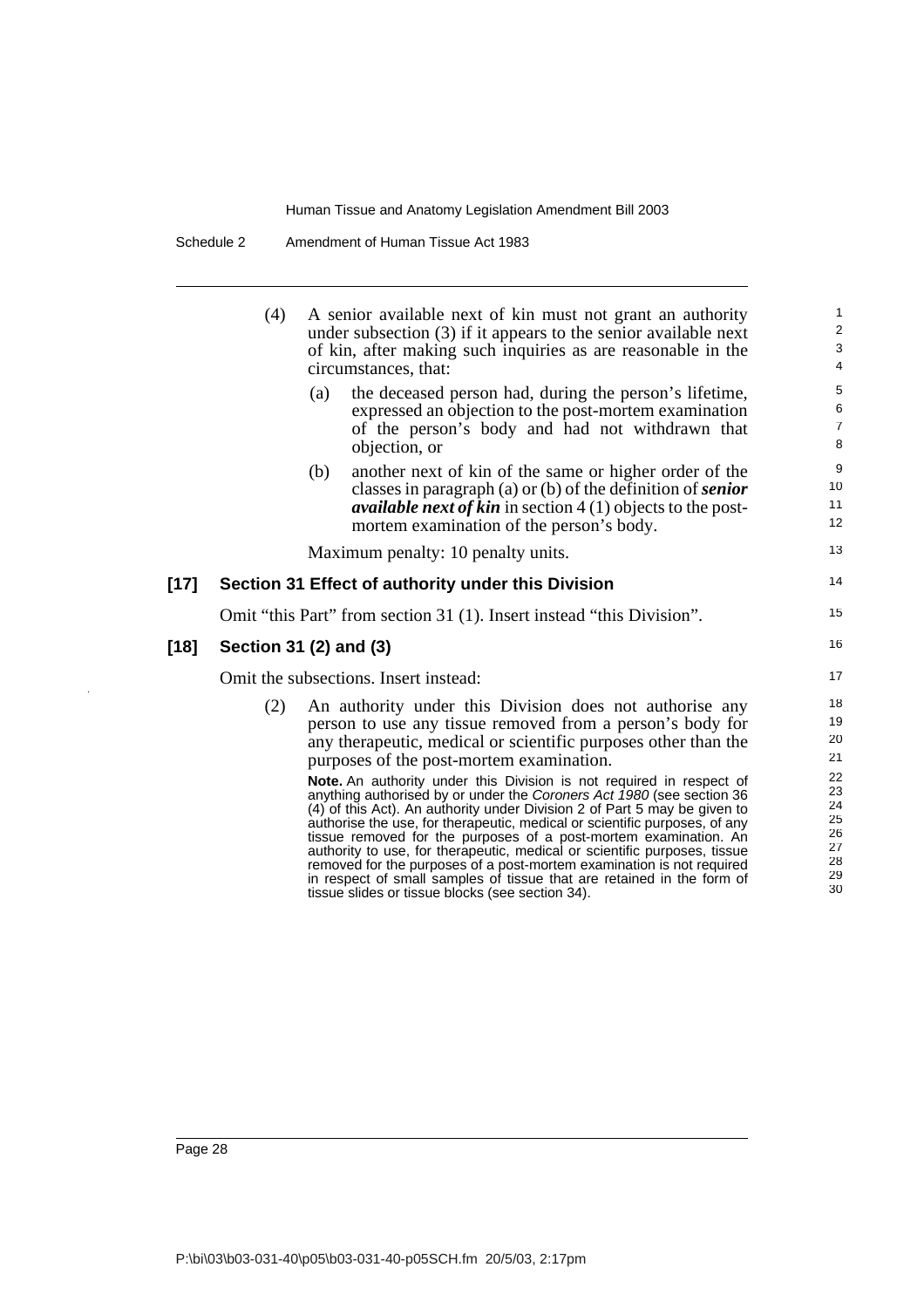Amendment of Human Tissue Act 1983 Schedule 2

| $[19]$ |            |                   | Part 5, Divisions 2 and 3                                                                                                                                                                                                                                                                                                                                                                                             |                            |  |  |  |
|--------|------------|-------------------|-----------------------------------------------------------------------------------------------------------------------------------------------------------------------------------------------------------------------------------------------------------------------------------------------------------------------------------------------------------------------------------------------------------------------|----------------------------|--|--|--|
|        |            |                   | Insert after section 31:                                                                                                                                                                                                                                                                                                                                                                                              | $\overline{c}$             |  |  |  |
|        |            | <b>Division 2</b> | Use of tissue removed for post-mortem<br>examination for other purposes                                                                                                                                                                                                                                                                                                                                               | 3<br>4                     |  |  |  |
|        | 31A        |                   | Authority to use tissue removed for post-mortem examination<br>for other purposes                                                                                                                                                                                                                                                                                                                                     |                            |  |  |  |
| (1)    |            |                   | If a designated officer for a hospital or forensic institution is<br>satisfied, after making such inquiries as are reasonable in the<br>circumstances in relation to a deceased person whose body is<br>being retained at a hospital or forensic institution for the<br>purposes of a post-mortem examination or has been the<br>subject of a post-mortem examination at a hospital or forensic<br>institution, that: |                            |  |  |  |
|        |            |                   | the person had, during the person's lifetime, given his<br>(a)<br>or her consent in writing to the use after the person's<br>death of tissue from the person's body for the rapeutic,<br>medical or scientific purposes, and                                                                                                                                                                                          | 14<br>15<br>16<br>17       |  |  |  |
| (b)    |            |                   | the consent had not been revoked,                                                                                                                                                                                                                                                                                                                                                                                     | 18                         |  |  |  |
|        |            |                   | the designated officer may, by instrument in writing,<br>authorise the use for the rapeutic, medical or scientific<br>purposes of any tissue removed from the body of the deceased<br>person for the purposes of the post-mortem examination in<br>accordance with the terms and any conditions of the consent.                                                                                                       | 19<br>20<br>21<br>22<br>23 |  |  |  |
|        | (2)<br>(3) |                   | An authority under subsection $(1)$ is not to be given in respect<br>of a deceased child.                                                                                                                                                                                                                                                                                                                             | 24<br>25                   |  |  |  |
|        |            |                   | If the designated officer is not satisfied as to the matters<br>referred to in subsection (1), or the deceased person is a<br>deceased child, and the designated officer is satisfied, after<br>making such inquiries as are reasonable in the circumstances<br>in relation to the deceased person, that:                                                                                                             | 26<br>27<br>28<br>29<br>30 |  |  |  |
|        |            |                   | (a)<br>the deceased person had not, during the person's<br>lifetime, expressed an objection to the use after the<br>person's death of tissue from the person's body for<br>therapeutic, medical or scientific purposes, and                                                                                                                                                                                           | 31<br>32<br>33<br>34       |  |  |  |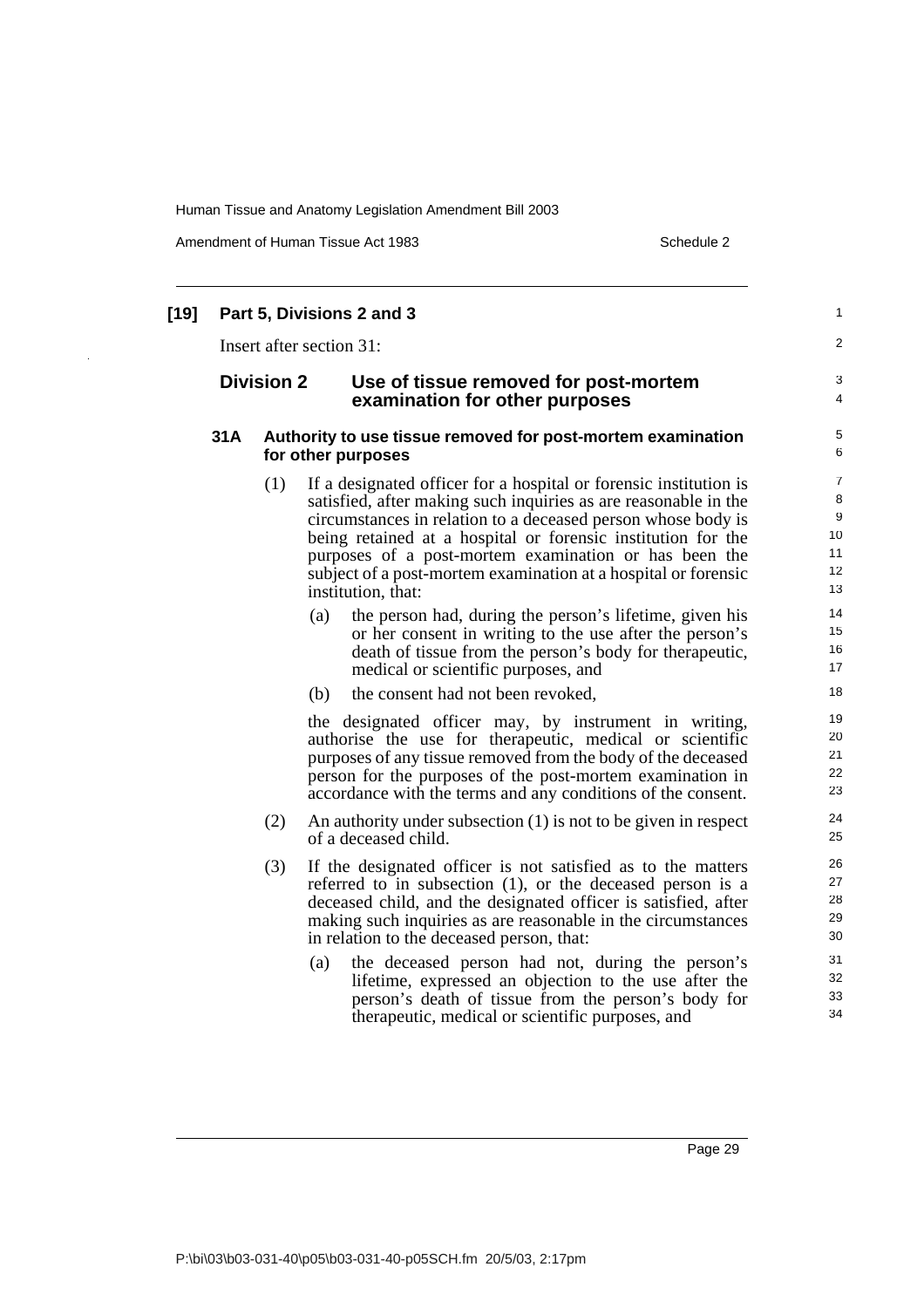(b) a senior available next of kin has given his or her consent in writing to the use of tissue from the body of the deceased person for therapeutic, medical or scientific purposes, and

(c) there is no next of kin of the same or a higher order of the classes in paragraph (a) or (b) of the definition of *senior available next of kin* in section 4 (1) who objects to the use of tissue for those purposes,

the designated officer may, by instrument in writing, authorise the use for therapeutic, medical or scientific purposes of any tissue removed from the body of the deceased person for the purposes of the post-mortem examination in accordance with the terms of the consent referred to in paragraph (b).

#### **31B Consent by coroner**

(1) If a coroner has jurisdiction to hold an inquest under the *Coroners Act 1980* in respect of the death of a person, a designated officer for a hospital or forensic institution must not authorise the use of any tissue removed from the person's body under section 31A unless a coroner has given consent to the use of the tissue.

Maximum penalty: 40 penalty units or imprisonment for 6 months, or both.

- (2) A consent by a coroner under this section may be expressed to be subject to such conditions as are specified in the consent.
- (3) The designated officer is to ensure that an authority given under section 31A gives effect to any such conditions.
- (4) A consent by a coroner under this section may be given orally and, if so given, is to be confirmed in writing as soon as practicable.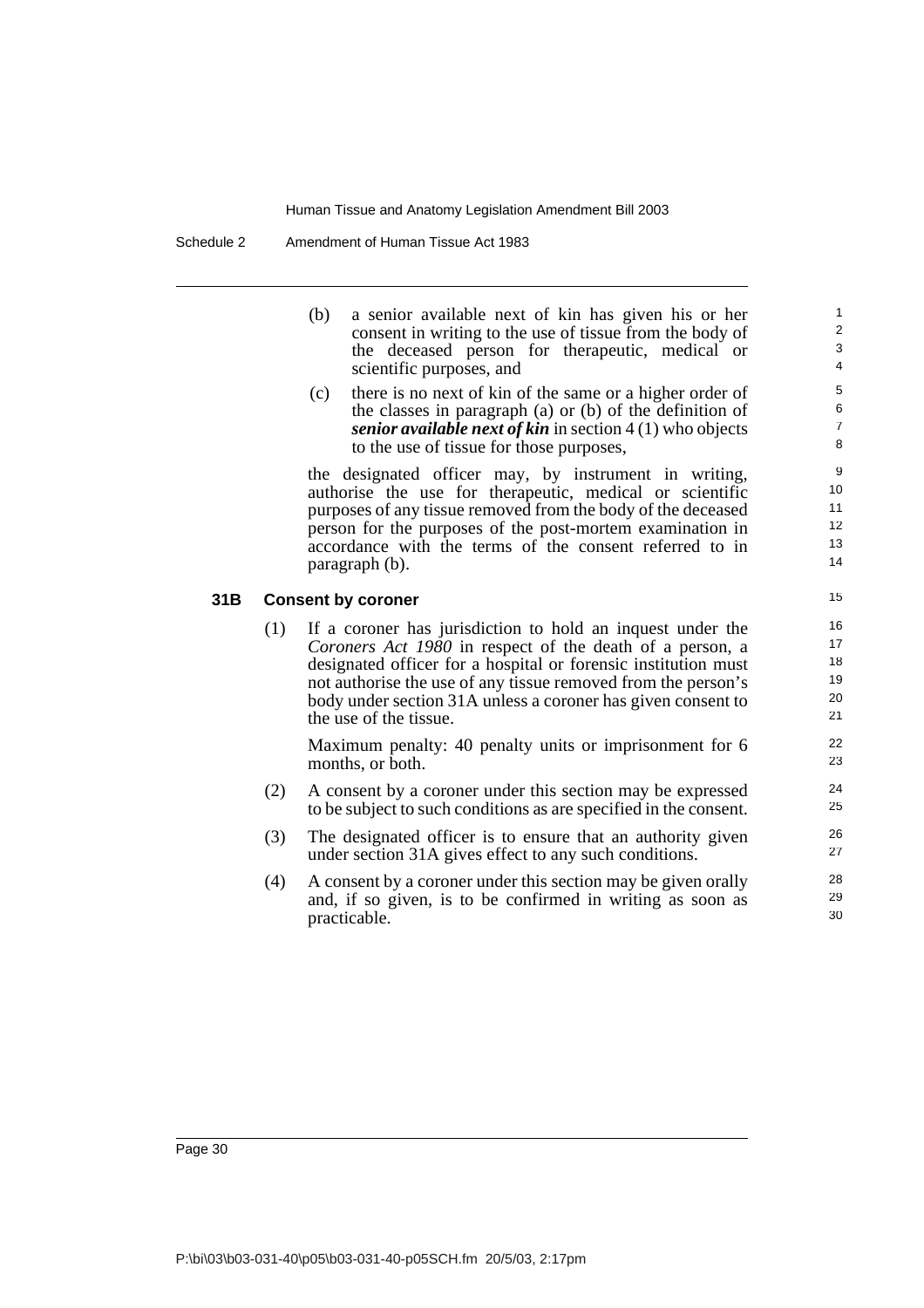Amendment of Human Tissue Act 1983 Schedule 2

|      | 31C                   | <b>Effect of authority under this Division</b>                                                                                                                                                                                                                               | $\mathbf{1}$                                             |
|------|-----------------------|------------------------------------------------------------------------------------------------------------------------------------------------------------------------------------------------------------------------------------------------------------------------------|----------------------------------------------------------|
|      |                       | An authority given by a designated officer under this Division<br>is sufficient authority for a person to use, for therapeutic,<br>medical or scientific purposes, tissue removed from the body<br>of a deceased person for the purposes of a post-mortem<br>examination if: | $\overline{2}$<br>3<br>$\overline{4}$<br>$\sqrt{5}$<br>6 |
|      |                       | (a)<br>the tissue is used in accordance with the terms and any<br>conditions of the authority, and                                                                                                                                                                           | $\overline{7}$<br>8                                      |
|      |                       | the person who uses the tissue is not the designated<br>(b)<br>officer who gave the authority.                                                                                                                                                                               | 9<br>10                                                  |
|      |                       | Note. An authority under this Division is not required in respect of<br>anything authorised by or under the Coroners Act 1980 (see section 36<br>$(4)$ of this Act).                                                                                                         | 11<br>12<br>13                                           |
|      | <b>Division 3</b>     | <b>General</b>                                                                                                                                                                                                                                                               | 14                                                       |
|      | 31D                   | <b>General</b>                                                                                                                                                                                                                                                               | 15                                                       |
|      |                       | In the conduct of a post-mortem examination under an<br>authority conferred by this Act, regard is to be had to the<br>dignity of the deceased person.                                                                                                                       | 16<br>17<br>18                                           |
| [20] |                       | Section 32 Trading in tissue prohibited                                                                                                                                                                                                                                      | 19                                                       |
|      | section $32(1)$ .     | Omit "A person shall not enter into a contract or arrangement" from                                                                                                                                                                                                          | 20<br>21                                                 |
|      |                       | Insert instead "A person must not enter into, or offer to enter into, a<br>contract or arrangement".                                                                                                                                                                         | 22<br>23                                                 |
| [21] | <b>Section 32 (2)</b> |                                                                                                                                                                                                                                                                              | 24                                                       |
|      |                       | Omit ", in accordance with the directions of a medical practitioner,".                                                                                                                                                                                                       | 25                                                       |
|      |                       |                                                                                                                                                                                                                                                                              |                                                          |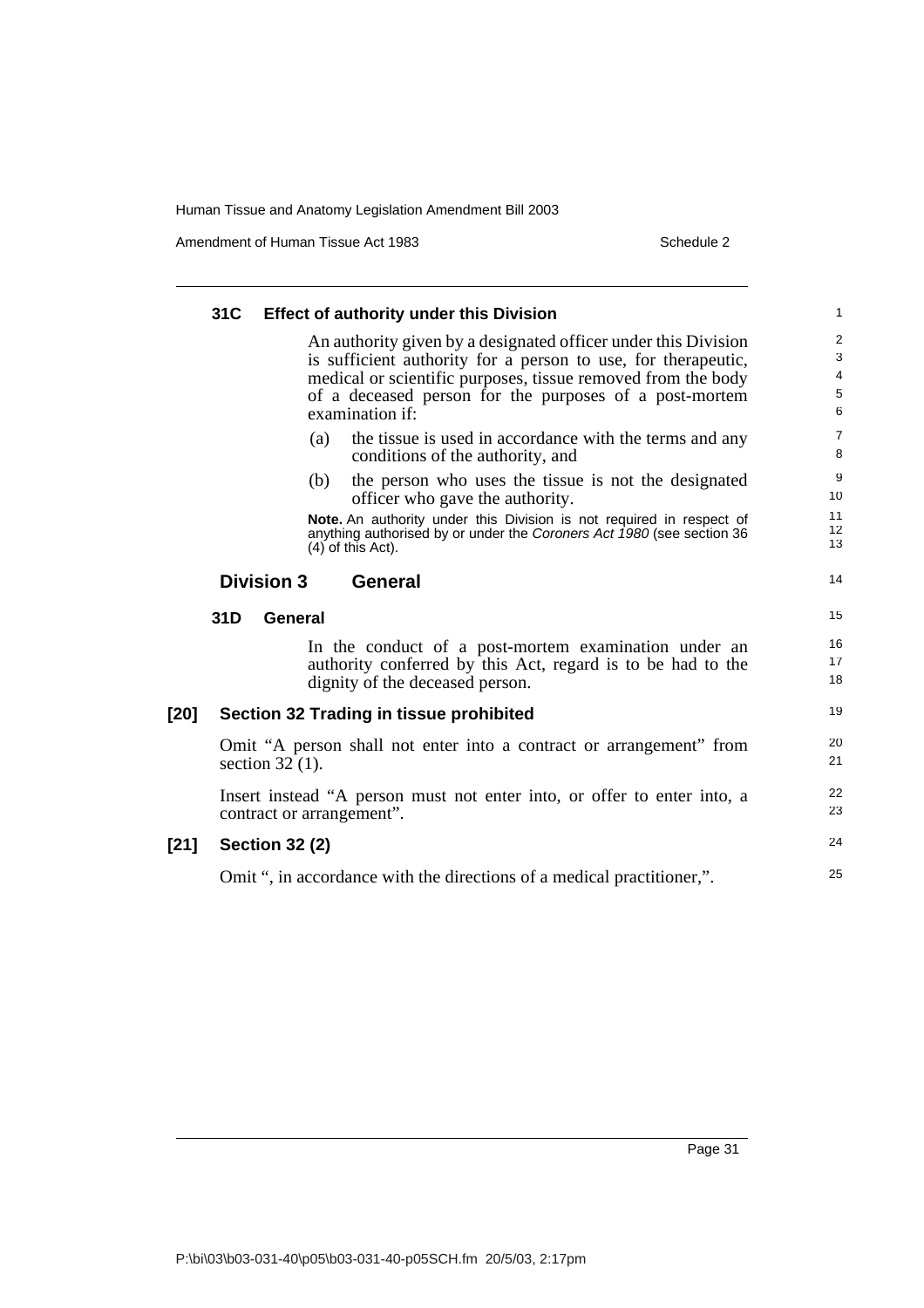Schedule 2 Amendment of Human Tissue Act 1983

| $[22]$ | Part 7A |     |                                                                                                                                                                                                                                                   |  |  |  |
|--------|---------|-----|---------------------------------------------------------------------------------------------------------------------------------------------------------------------------------------------------------------------------------------------------|--|--|--|
|        |         |     | <b>Insert after Part 7:</b>                                                                                                                                                                                                                       |  |  |  |
|        |         |     | <b>Part 7A</b> Enforcement                                                                                                                                                                                                                        |  |  |  |
|        | 33A     |     | <b>Appointment of inspectors</b>                                                                                                                                                                                                                  |  |  |  |
|        |         | (1) | The Director-General may appoint any officer of the<br>Department of Health, or any person who the Director-<br>General considers is suitably qualified for the purpose, to be<br>an inspector for the purposes of this Act.                      |  |  |  |
|        |         | (2) | On appointing an inspector under subsection $(1)$ , the Director-<br>General must issue to the inspector a certificate of authority<br>that authorises the inspector to exercise the powers conferred<br>on an inspector by this Act.             |  |  |  |
|        |         | (3) | A certificate of authority must:                                                                                                                                                                                                                  |  |  |  |
|        |         |     | state that it is issued under the <i>Human Tissue Act 1983</i> ,<br>(a)<br>and                                                                                                                                                                    |  |  |  |
|        |         |     | give the name of the person to whom it is issued, and<br>(b)                                                                                                                                                                                      |  |  |  |
|        |         |     | state the date, if any, on which it expires, and<br>(c)                                                                                                                                                                                           |  |  |  |
|        |         |     | (d)<br>describe the nature of the powers conferred and the<br>source of the powers.                                                                                                                                                               |  |  |  |
|        | 33B     |     | <b>Powers of inspectors</b>                                                                                                                                                                                                                       |  |  |  |
|        |         | (1) | An inspector may at any reasonable time enter and inspect any<br>premises for the purpose of ascertaining whether or not a<br>provision of this Act, or any regulation made under this Act,<br>is being or has been complied with or contravened. |  |  |  |
|        |         | (2) | While on premises entered under this section or under the<br>authority of a search warrant under section 33G, an inspector<br>may do one or more of the following:                                                                                |  |  |  |
|        |         |     | (a)<br>inspect:                                                                                                                                                                                                                                   |  |  |  |
|        |         |     | (i)<br>all tissue and blood products kept on those<br>premises, or anything the inspector reasonably<br>believes to be tissue or blood products, and                                                                                              |  |  |  |
|        |         |     | all containers that the inspector reasonably<br>(ii)<br>believes to contain or to have contained tissue or<br>blood products, and                                                                                                                 |  |  |  |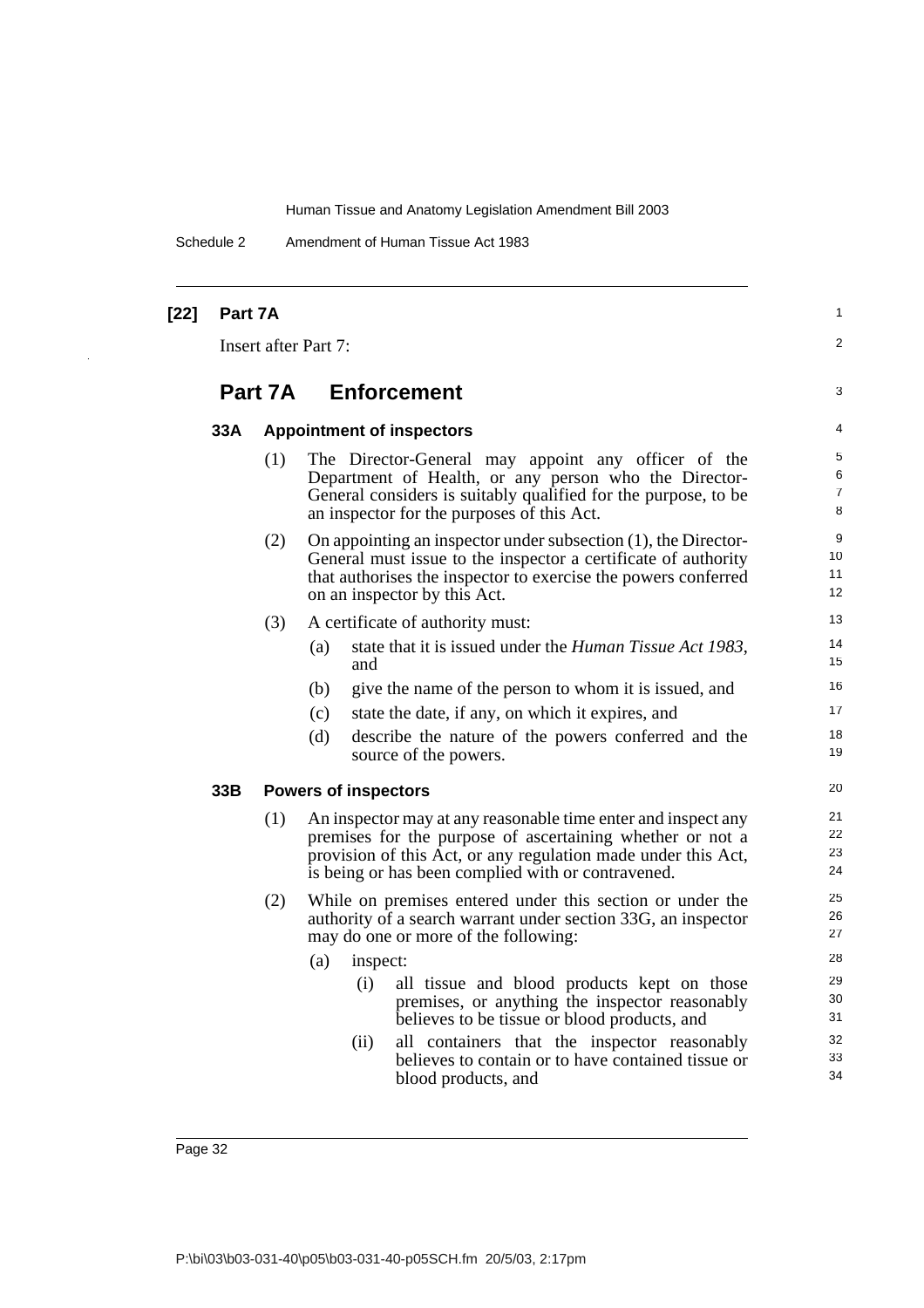Amendment of Human Tissue Act 1983 Schedule 2

- (iii) all equipment kept on the premises that the inspector reasonably believes to be or to have been used for processing, packing or storing tissue or blood products, (b) take and remove for analysis or testing a sample of any tissue or blood product kept on the premises, or anything the inspector reasonably believes to be tissue or blood products, (c) inspect any records kept on those premises and require any person whom the inspector reasonably believes to have custody or control of those records to produce them for inspection, (d) require any person on those premises to answer questions or otherwise furnish information in relation to a contravention of a provision of this Act or the regulations, (e) make and take away copies of the whole or any part of any records or other information, (f) take away and retain, for such period as may be reasonably necessary, any records or other information, or any part of them, in order to make copies of them, (g) take away and retain any records or other information, if the inspector concerned reasonably believes that the records or information are evidence of an offence against this Act or a regulation made under this Act, until proceedings for the offence have been disposed of, (h) seize and detain: (i) any tissue or blood product, or anything the inspector reasonably believes to be tissue or a blood product, in relation to which the inspector reasonably believes an offence against this Act or against a regulation under this Act is being or has been committed, and (ii) any container in which any such tissue or blood product, or other thing, is kept, and
	- (iii) any equipment which the inspector reasonably believes is being or has been used in connection with any such offence,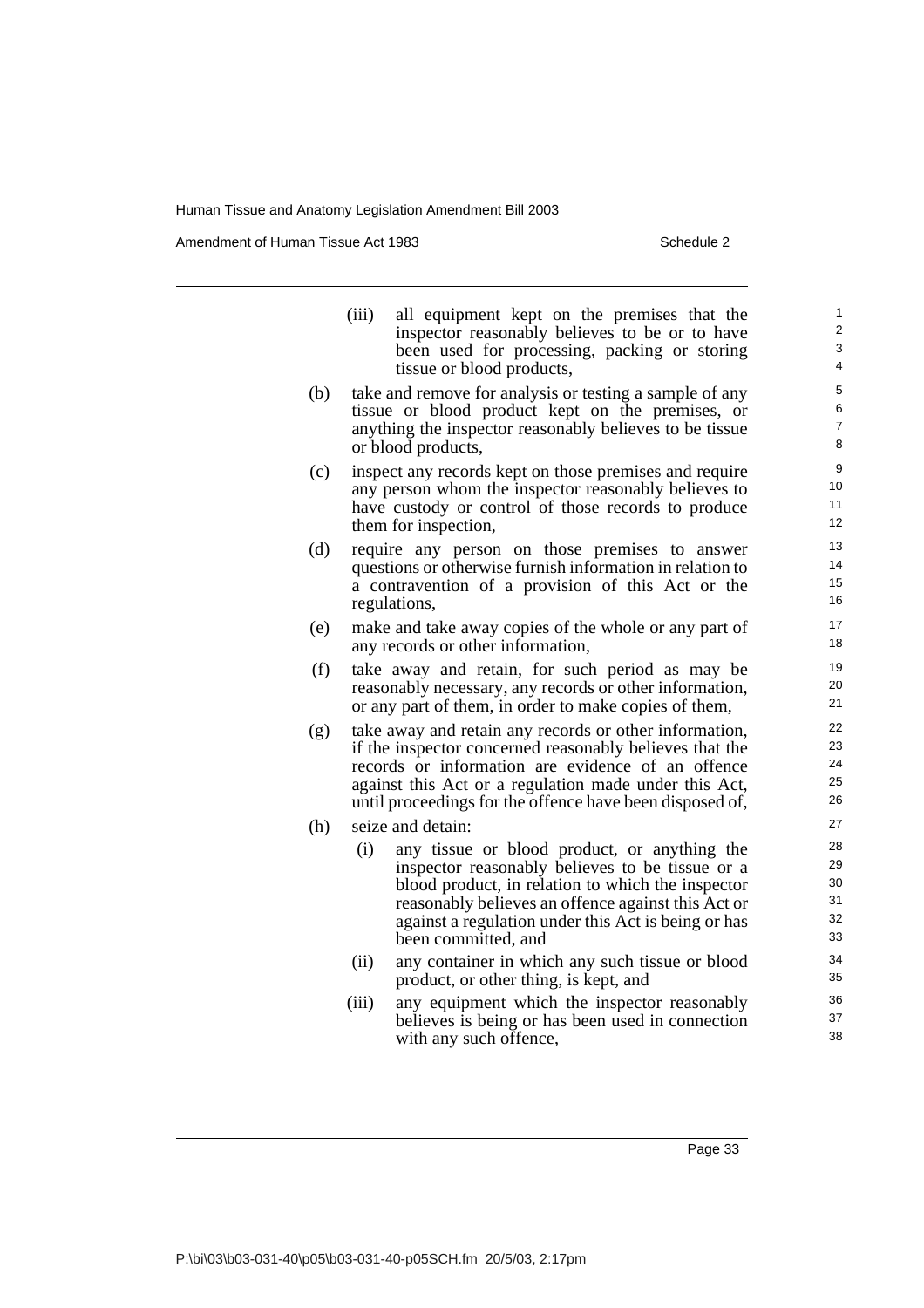|     |     | (i)<br>place anything seized as referred to in paragraph (h) in<br>a container, or in a room, compartment or cabinet<br>located on the premises where they were seized, and<br>mark, fasten and seal that container or, as the case may<br>be, the door or opening providing access to that room,<br>compartment or cabinet,<br>take such photographs, films, audio, video and other<br>(i)<br>recordings as the inspector considers necessary. | 1<br>$\overline{2}$<br>3<br>$\overline{4}$<br>5<br>6<br>$\overline{7}$<br>8 |
|-----|-----|-------------------------------------------------------------------------------------------------------------------------------------------------------------------------------------------------------------------------------------------------------------------------------------------------------------------------------------------------------------------------------------------------------------------------------------------------|-----------------------------------------------------------------------------|
|     | (3) | Any thing seized under this section may, at the option of the<br>inspector who made the seizure or another inspector acting in<br>place of that inspector, be detained on the premises where it<br>was found or be removed to other premises and detained<br>there.                                                                                                                                                                             | 9<br>10<br>11<br>12<br>13                                                   |
|     | (4) | Before taking away a record or statement or any thing seized<br>under this section, an inspector must tender an appropriate<br>receipt to the person from whom it is taken.                                                                                                                                                                                                                                                                     | 14<br>15<br>16                                                              |
|     | (5) | This section does not authorise an inspector to enter any part<br>of premises that is being used for residential purposes except:<br>(a)<br>with the consent of the occupier, or<br>under the authority of a search warrant.<br>(b)                                                                                                                                                                                                             | 17<br>18<br>19<br>20                                                        |
|     | (6) | An inspector must, when exercising on any premises any<br>function of an inspector under this section, produce the<br>inspector's certificate of authority if required to do so by the<br>occupier of the premises.                                                                                                                                                                                                                             | 21<br>22<br>23<br>24                                                        |
| 33C |     | Provisions relating to exercise of powers                                                                                                                                                                                                                                                                                                                                                                                                       | 25                                                                          |
|     | (1) | A power conferred by this Act to enter premises, or to make<br>an inspection or take other action on premises, may not be<br>exercised unless the inspector proposing to exercise the<br>power:                                                                                                                                                                                                                                                 | 26<br>27<br>28<br>29                                                        |
|     |     | (a)<br>is in possession of a certificate of authority, and                                                                                                                                                                                                                                                                                                                                                                                      | 30                                                                          |
|     |     | (b)<br>gives reasonable notice to the occupier of the premises<br>of the intention to exercise the power, unless the giving<br>of notice would defeat the purpose for which it is<br>intended to exercise the power, and                                                                                                                                                                                                                        | 31<br>32<br>33<br>34                                                        |
|     |     | exercises the power at a reasonable time, unless it is<br>(c)<br>being exercised in an emergency, and                                                                                                                                                                                                                                                                                                                                           | 35<br>36                                                                    |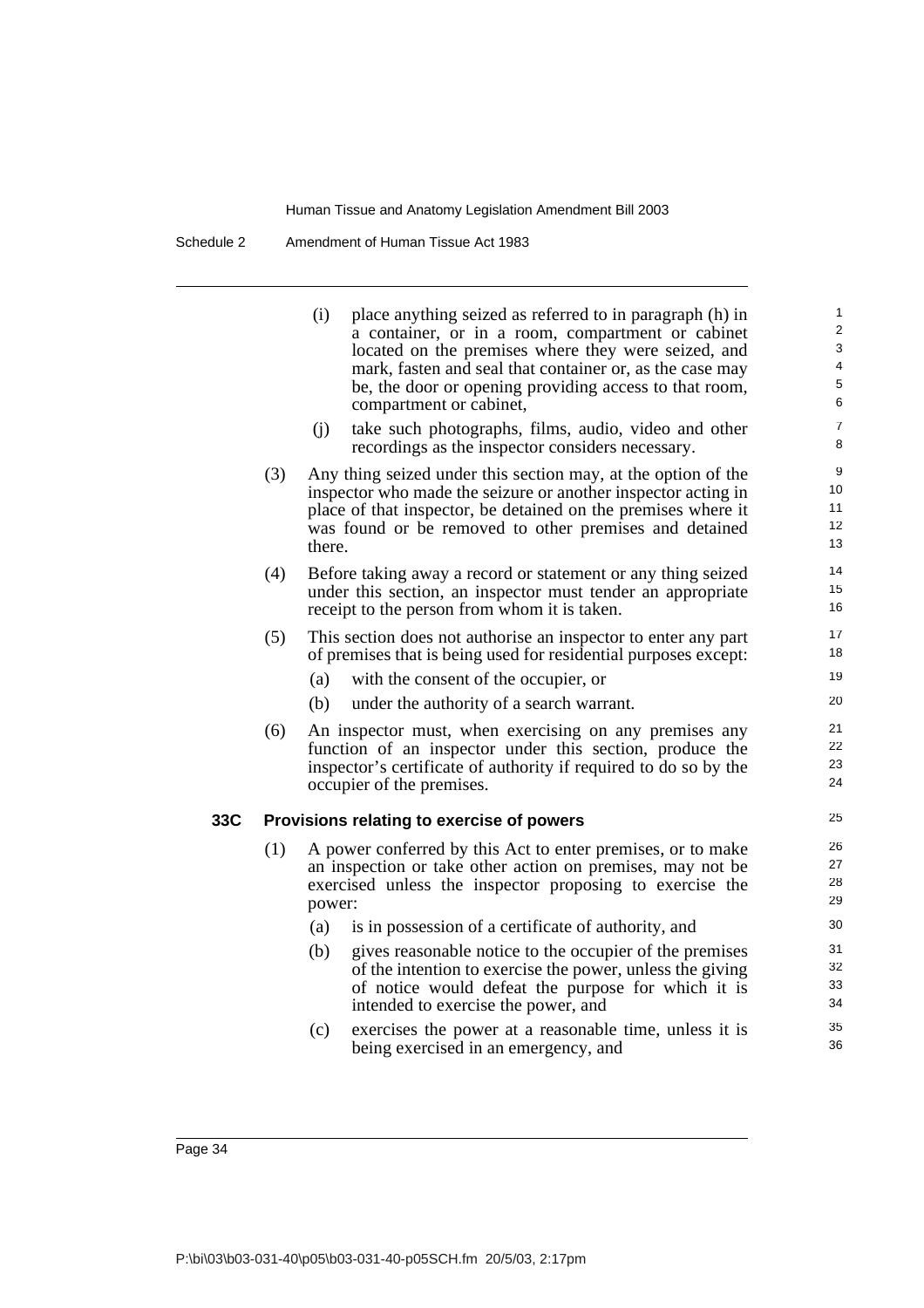Amendment of Human Tissue Act 1983 Schedule 2

- (d) uses no more force than is reasonably necessary to effect the entry or make the inspection.
- (2) If damage is caused by an inspector exercising a power to enter premises, a reasonable amount of compensation is recoverable as a debt owed by the Crown to the owner of the premises unless the occupier obstructed the exercise of the power.
- (3) This section does not apply to a power conferred by a search warrant issued under the *Search Warrants Act 1985*.

#### **33D Requirement to provide information and records**

(1) An inspector may, by notice in writing given to a person, require the person to furnish to the inspector such information or records (or both) as the inspector requires by the notice, being information that relates to the question of whether or not a provision of this Act, or any regulation made under this Act, is being or has been complied with or contravened.

#### (2) A notice under this section:

- (a) must specify the manner in which information or records are required to be furnished and a reasonable time by which the information or records are required to be furnished, and
- (b) may only require a person to furnish existing records that are in the person's possession or that are within the person's power to obtain lawfully.
- (3) The inspector to whom any record is furnished under this Part may take copies of it.
- (4) If any record required to be furnished under this Part is in electronic, mechanical or other form, the notice requires the record to be furnished in written form, unless the notice otherwise provides.
- (5) This section applies whether or not a power of entry under this Act is being or has been exercised.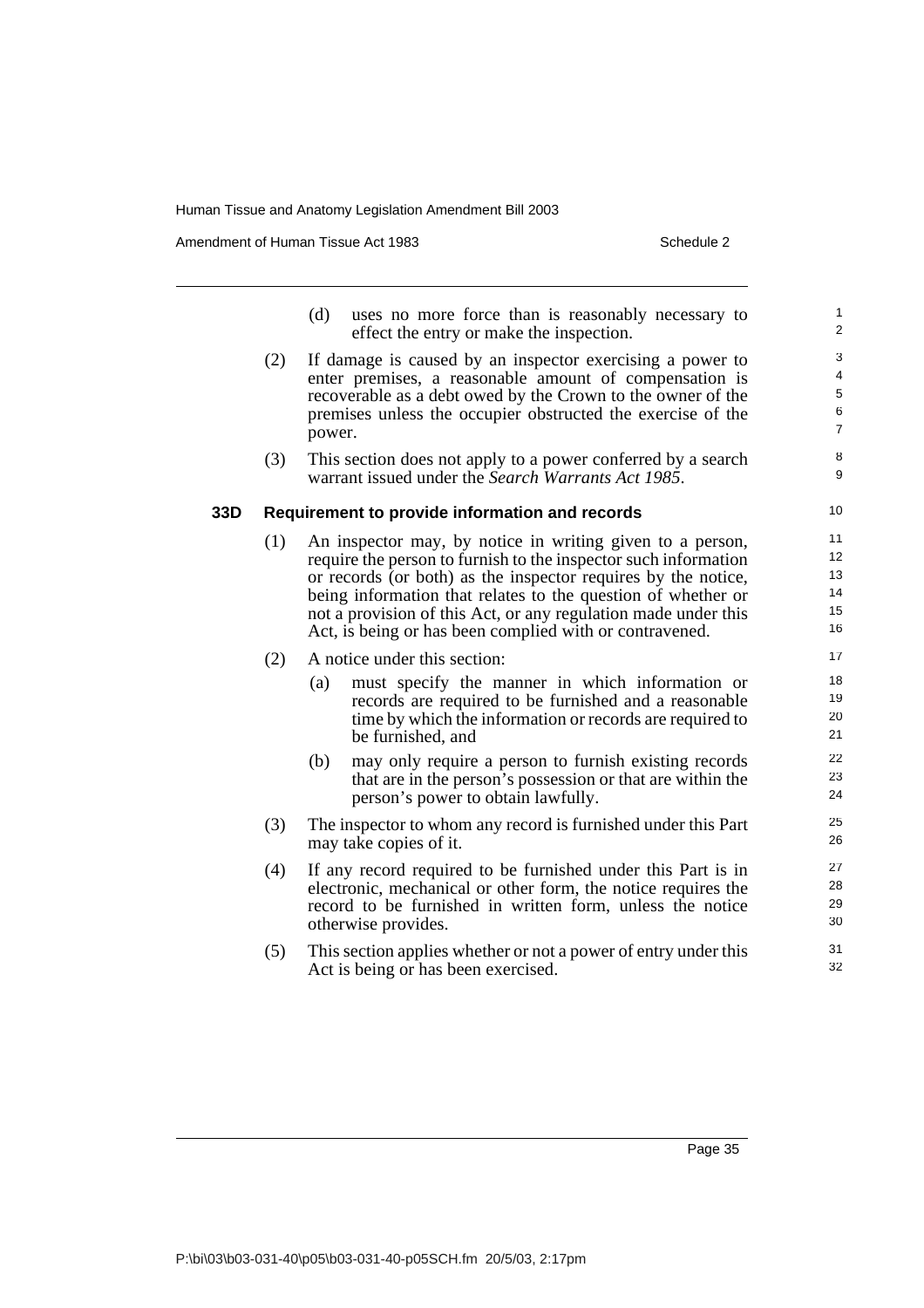#### **33E Power of inspectors to require answers** (1) An inspector may require a person whom the inspector suspects on reasonable grounds to have knowledge of matters in respect of which information is reasonably required for the purposes of this Act to answer questions in relation to those matters. (2) An inspector may, by notice in writing, require a corporation to nominate, in writing within the time specified in the notice, a director or officer of the corporation to be the corporation's representative for the purpose of answering questions under this section. (3) Answers given by a person nominated under subsection (2) bind the corporation. **33F Power to demand name and address** An inspector may require a person whom the inspector suspects on reasonable grounds to have contravened or to be contravening this Act or the regulations to state his or her full name and residential address. **33G Search warrants** (1) An inspector may apply to an authorised justice for a search warrant for premises if the inspector believes on reasonable grounds: (a) that a provision of this Act or the regulations is being or has been contravened on the premises, or (b) that there is on the premises evidence of a contravention of a provision of this Act or the regulations. (2) An authorised justice to whom such an application is made may, if satisfied that there are reasonable grounds for doing so, issue a search warrant authorising an inspector named in the warrant: (a) to enter and inspect any premises, and (b) to exercise the powers, or any specified powers, of an inspector under this Part. (3) Part 3 of the *Search Warrants Act 1985* applies to a search warrant issued under this section. 1 2 3 4 5 6 7 8 9 10 11 12 13 14 15 16 17 18 19 20 21 22 23 24 25 26 27 28 29 30 31 32 33 34 35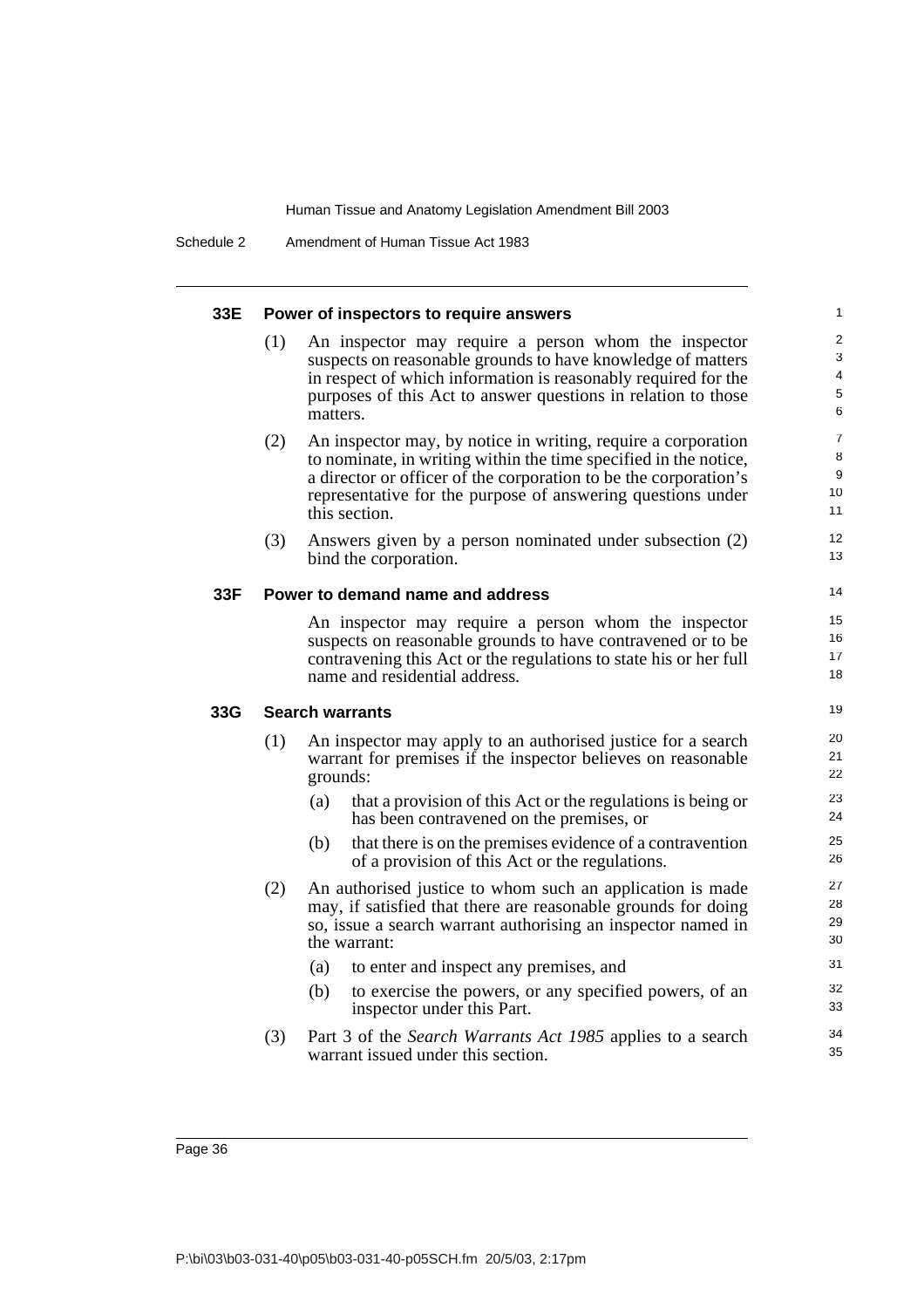Amendment of Human Tissue Act 1983 Schedule 2

|            | (4) | In this section:                                                                                                                                                                                                                                                                 | 1                            |
|------------|-----|----------------------------------------------------------------------------------------------------------------------------------------------------------------------------------------------------------------------------------------------------------------------------------|------------------------------|
|            |     | <i>authorised justice</i> has the meaning it has in the Search<br><i>Warrants Act 1985.</i>                                                                                                                                                                                      | $\overline{\mathbf{c}}$<br>3 |
| 33H        |     | <b>Offences</b>                                                                                                                                                                                                                                                                  | 4                            |
|            | (1) | A person who, without lawful excuse, neglects or fails to<br>comply with a requirement made of the person by an inspector<br>under this Act is guilty of an offence.                                                                                                             | 5<br>6<br>7                  |
|            | (2) | A person who furnishes any information or does any other<br>thing in purported compliance with a requirement made by an<br>inspector under this Act, knowing that it is false or misleading<br>in a material respect, is guilty of an offence.                                   | 8<br>9<br>10<br>11           |
|            | (3) | A person who hinders or obstructs an inspector in the exercise<br>of any of the powers conferred by this Act is guilty of an<br>offence.                                                                                                                                         | 12<br>13<br>14               |
|            | (4) | A person is not guilty of an offence of failing to comply with<br>a requirement made by an inspector unless it is established by<br>the prosecutor that the inspector concerned warned the person<br>that a failure or refusal to comply with the requirement was an<br>offence. | 15<br>16<br>17<br>18<br>19   |
|            | (5) | A person is not guilty of an offence of hindering or<br>obstructing an inspector in the exercise of the inspector's<br>powers at any premises unless it is established by the<br>prosecutor that:                                                                                | 20<br>21<br>22<br>23         |
|            |     | the inspector concerned produced at the relevant time<br>(a)<br>the certificate of authority issued to the inspector under<br>this Part, and                                                                                                                                     | 24<br>25<br>26               |
|            |     | the person was informed by the inspector concerned, or<br>(b)<br>otherwise knew, that the inspector was empowered to<br>exercise the power to which the offence relates.                                                                                                         | 27<br>28<br>29               |
|            |     | Maximum penalty: 10 penalty units or imprisonment for 3<br>months, or both.                                                                                                                                                                                                      | 30<br>31                     |
| <b>331</b> |     | <b>Disallowance of seizure</b>                                                                                                                                                                                                                                                   | 32                           |
|            | (1) | Any person claiming to be entitled to any seized item may,<br>within 10 days after the date on which the seizure took place,<br>make an application to the District Court for an order<br>disallowing the seizure.                                                               | 33<br>34<br>35<br>36         |
|            |     |                                                                                                                                                                                                                                                                                  |                              |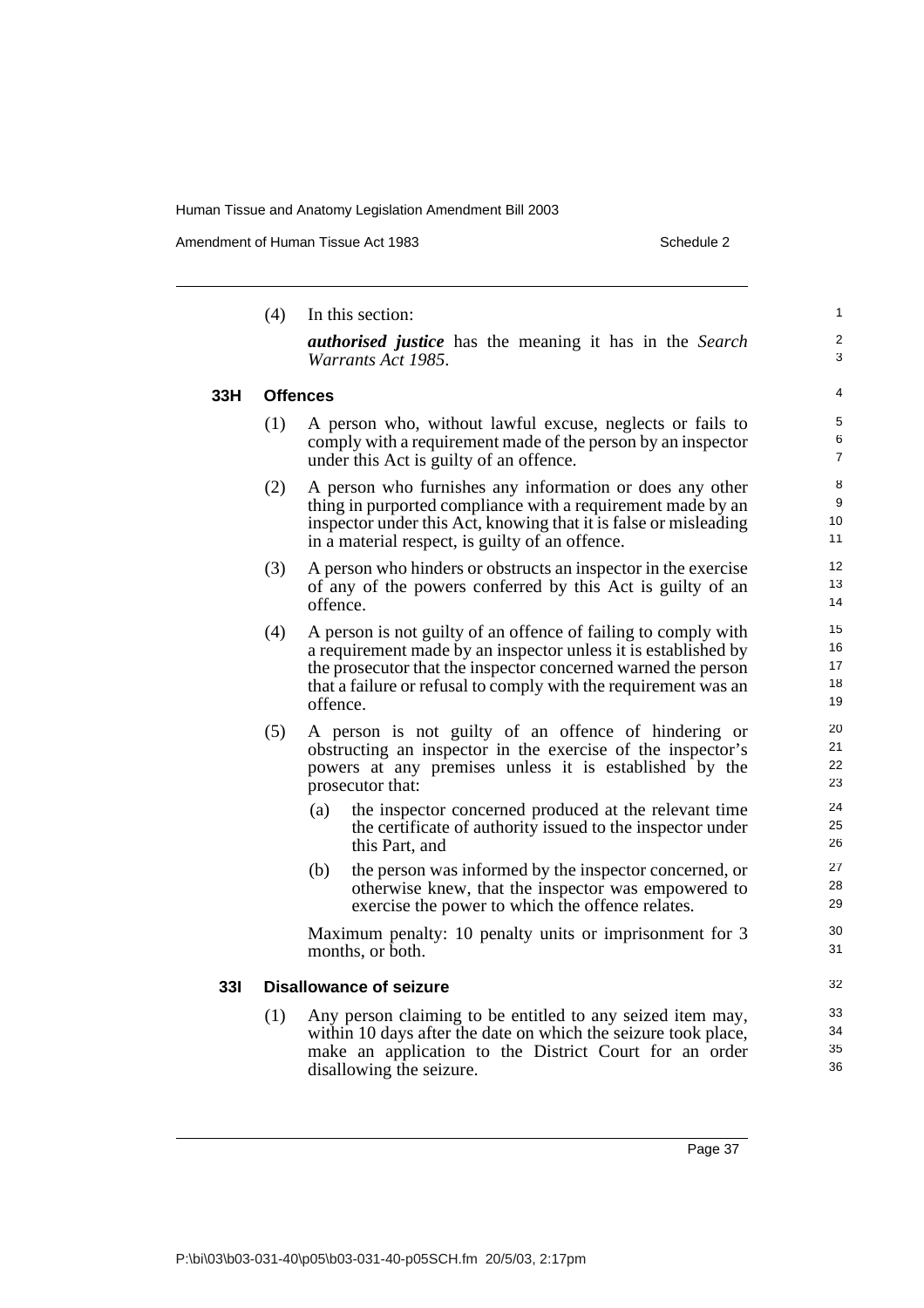(2) An application made under subsection (1) must not be heard unless the applicant has previously served a copy of the application on the Director-General.

- (3) The Director-General is entitled to appear as respondent at the hearing of an application made under subsection (1).
- (4) The District Court must, on the hearing of an application made under subsection (1), make an order disallowing the seizure:
	- (a) if it is proved by or on behalf of the applicant that the applicant would, but for the seizure, be entitled to the seized item and if it is not proved by or on behalf of the respondent beyond all reasonable doubt that an offence was being or had been at the time of the seizure, committed in relation to the seized item, or
	- (b) if, in the opinion of the Court, there are exceptional circumstances justifying the making of an order disallowing the seizure.
- (5) In any other case, the District Court must refuse the application.
- (6) If on the hearing of an application made under subsection (1) it appears to the District Court that the seized item that is the subject of the application is required to be produced in evidence in any pending proceedings in connection with an offence against this Act or the regulations, the Court may, either on the application of the respondent or on its own motion, adjourn the hearing until the conclusion of those proceedings.
- (7) If the District Court makes an order under subsection (4) disallowing the seizure of any seized item, the Court must also make one or both of the following orders:
	- (a) an order directing the respondent to cause the seized item to be delivered to the applicant or to such other person as appears to the Court to be entitled to it,
	- (b) if the seized item cannot for any reason be so delivered or has in consequence of the seizure depreciated in value, an order directing the Director-General to pay to the applicant such amount by way of compensation as the Court considers to be just and reasonable.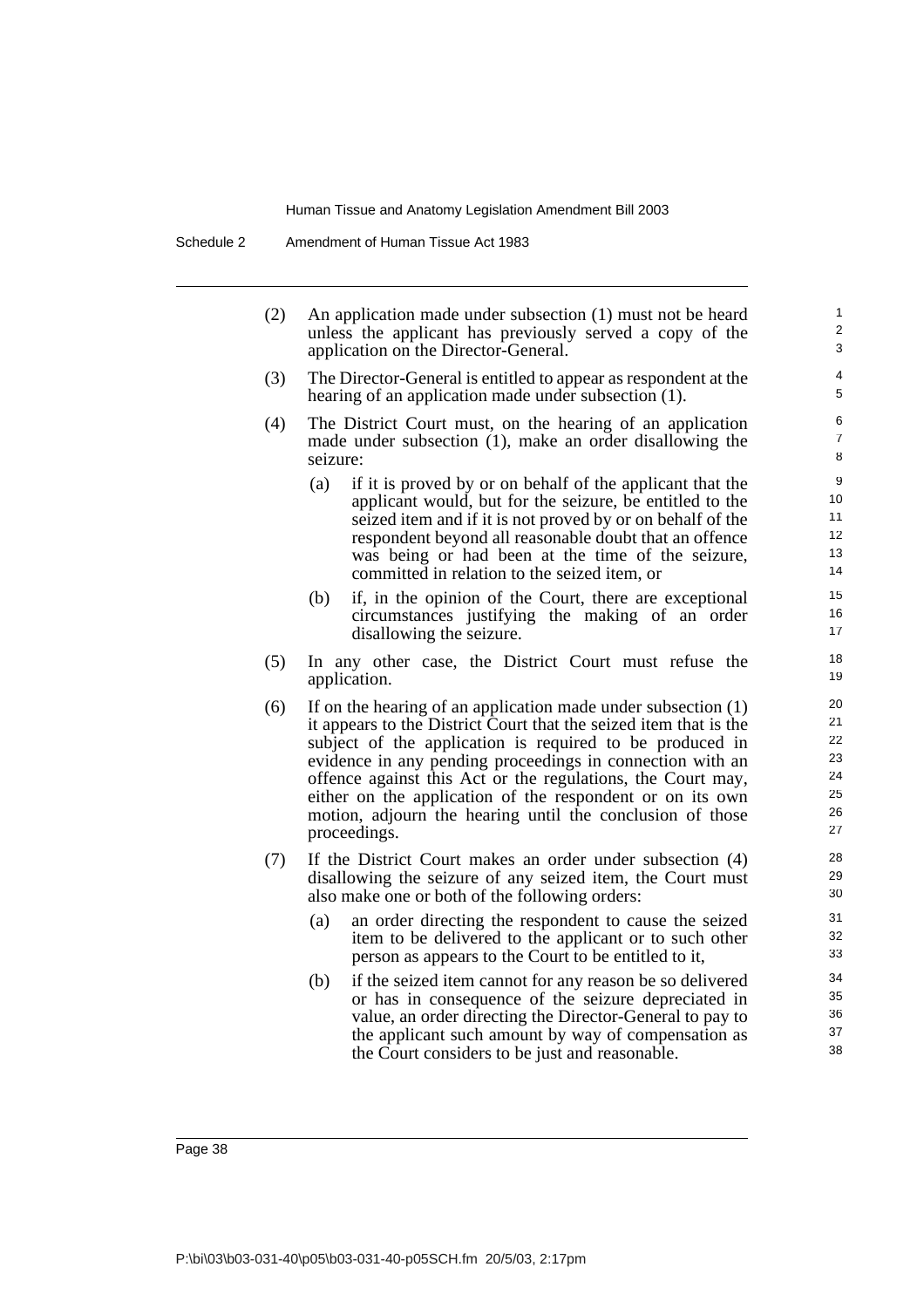Amendment of Human Tissue Act 1983 Schedule 2

- (8) The award of costs with respect to the hearing of an application made under subsection (1) is at the discretion of the District Court. (9) If the District Court makes an order for the payment of any amount as compensation under subsection (7) (b) or awards any amount as costs under subsection (8), that order is enforceable as a judgment of the Court. (10) In this section: *seized item* means anything seized by an inspector under section 33B (2) (h). **33J Disposal of seized items** (1) If: (a) no application for disallowance of the seizure of a seized item has been made within the period allowed by section 33I (1), or (b) any such application has been made within that period and the application has been refused or withdrawn before a decision in respect of the application has been made, the seized item is forfeited to the Crown and may be destroyed or disposed of in such manner as the Director-General directs. (2) Subsection (1) does not apply in respect of any seized item that has been disposed of or destroyed as referred to in subsection (3) or (7). (3) If the Director-General is satisfied that there has been no failure to comply with or contravention of this Act or the
	- regulations in relation to any seized item, the Director-General must immediately cause the seized item to be delivered to such person as appears to the Director-General to be entitled to it.
	- (4) Subsection (3) does not apply in respect of any seized item that has been forfeited or destroyed as referred to in subsection  $(1)$  or  $(7)$ .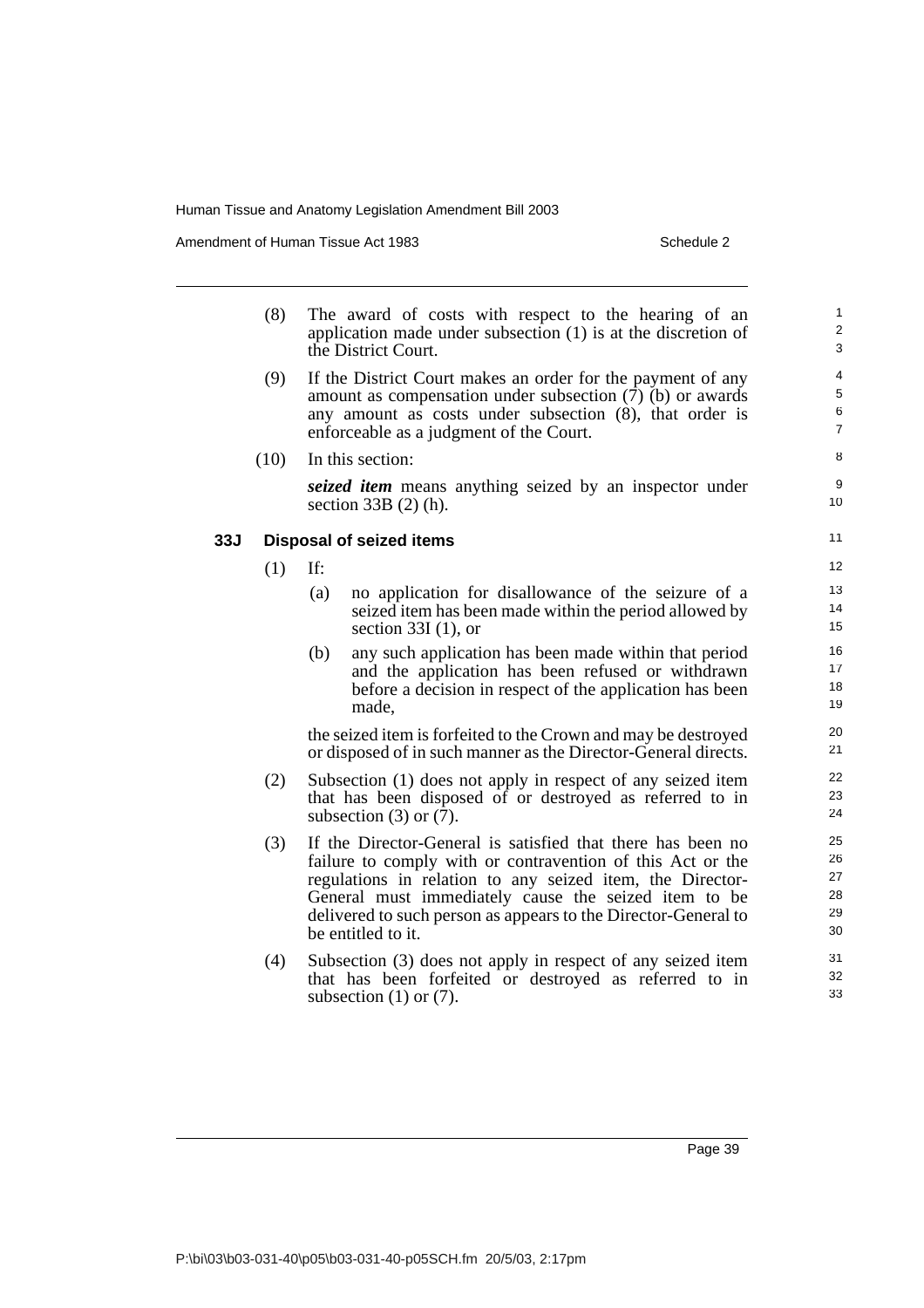Schedule 2 Amendment of Human Tissue Act 1983

(5) If: (a) any seized item is forfeited to the Crown under this section because no application for disallowance of the seizure was made within the period allowed by section 33I (1), and (b) the Director-General is satisfied that there has been no failure to comply with or contravention of this Act or the regulations in relation to the seized item, and (c) the seized item has not been disposed of or destroyed in a manner that would prevent it from being dealt with in accordance with this subsection, the Director-General must immediately cause the seized item to be delivered to such person as appears to the Director-General to be the person who would, but for the forfeiture, have been entitled to it. (6) If any seized item is delivered to a person in accordance with subsection (5), such proprietary and other interests as existed immediately before the forfeiture are revived. (7) If an inspector who has seized any tissue or blood product under section 33B (2) (h) is satisfied on reasonable grounds that the tissue or blood product contains a prescribed contaminant, and the tissue or blood product is not required or is no longer required to be retained for the purposes of any legal proceedings, the inspector is to cause the tissue or blood product to be destroyed. (8) In this section: *seized item* means anything seized by an inspector under section 33B (2) (h). **[23] Section 34 Act does not prevent specified removals of tissue etc** Omit "medical or surgical treatment" from section 34 (1) (a). Insert instead "medical, dental or surgical treatment". **[24] Section 34 (1) (b)** Omit section 34 (1) (b). Insert instead: (b) the use of tissue so removed for the purposes of the medical, dental or surgical treatment, 1 2 3 4 5 6 7 8  $\alpha$ 10 11 12 13 14 15 16 17 18 19 20 21 22 23 24 25 26 27 28 29 30 31 32 33 34 35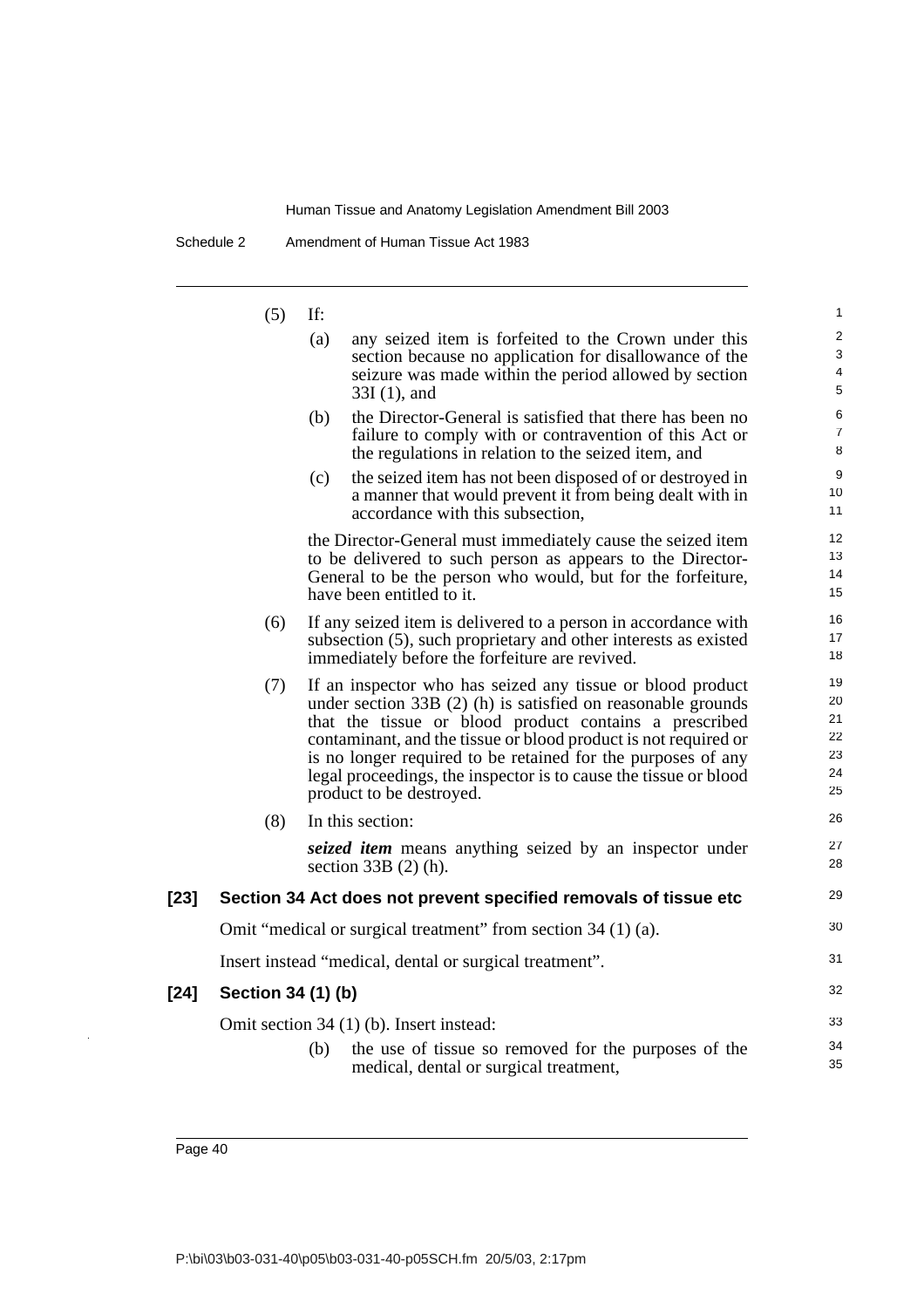Amendment of Human Tissue Act 1983 Schedule 2

J.

| $[25]$ | Section 34 (1) (b1) and (b2)                                                |                                   |                                                                                                                                                                                                                                                                                                                      |                                                                                                                                                                                                                                                                                                      |                                                           |  |  |
|--------|-----------------------------------------------------------------------------|-----------------------------------|----------------------------------------------------------------------------------------------------------------------------------------------------------------------------------------------------------------------------------------------------------------------------------------------------------------------|------------------------------------------------------------------------------------------------------------------------------------------------------------------------------------------------------------------------------------------------------------------------------------------------------|-----------------------------------------------------------|--|--|
|        |                                                                             | Insert after section $34(1)(b)$ : |                                                                                                                                                                                                                                                                                                                      |                                                                                                                                                                                                                                                                                                      |                                                           |  |  |
|        |                                                                             | (b1)                              |                                                                                                                                                                                                                                                                                                                      | the use, for therapeutic, medical or scientific purposes,<br>of small samples of any tissue that is lawfully removed<br>from the body of a person (whether living or deceased)<br>and retained in the form of a tissue slide or tissue block<br>which enables microscopic examination of the tissue, | 3<br>$\overline{4}$<br>$\,$ 5 $\,$<br>6<br>$\overline{7}$ |  |  |
|        |                                                                             |                                   | the retention of tissue lawfully removed from the body<br>of a person (whether living or deceased) in prescribed<br>circumstances for such period as the regulations<br>authorise for the purpose of obtaining an authority<br>under this Act to use the tissue for the rapeutic, medical<br>or scientific purposes, | 8<br>9<br>10<br>11<br>12<br>13                                                                                                                                                                                                                                                                       |                                                           |  |  |
| $[26]$ |                                                                             | <b>Section 34A</b>                |                                                                                                                                                                                                                                                                                                                      |                                                                                                                                                                                                                                                                                                      | 14                                                        |  |  |
|        | Insert after section 34:                                                    |                                   |                                                                                                                                                                                                                                                                                                                      |                                                                                                                                                                                                                                                                                                      |                                                           |  |  |
|        | 34A<br>Authority not to be given in respect of child in care of the State   |                                   |                                                                                                                                                                                                                                                                                                                      |                                                                                                                                                                                                                                                                                                      |                                                           |  |  |
|        |                                                                             | (1)                               |                                                                                                                                                                                                                                                                                                                      | A person must not:                                                                                                                                                                                                                                                                                   | 17                                                        |  |  |
|        |                                                                             |                                   | (a)                                                                                                                                                                                                                                                                                                                  | authorise the removal of tissue from the body of a<br>deceased child for any purpose if the child was,<br>immediately before his or her death, in the care of the<br>State, or                                                                                                                       | 18<br>19<br>20<br>21                                      |  |  |
|        |                                                                             |                                   | (b)                                                                                                                                                                                                                                                                                                                  | authorise the post-mortem examination of the body of a<br>deceased child if the child was, immediately before his<br>or her death, in the care of the State, or                                                                                                                                      | 22<br>23<br>24                                            |  |  |
|        |                                                                             |                                   | (c)                                                                                                                                                                                                                                                                                                                  | authorise the use of tissue removed during the post-<br>mortem examination of the body of a deceased child for<br>any purpose (other than the purposes of the post-<br>mortem examination) if the child was, immediately<br>before his or her death, in the care of the State.                       | 25<br>26<br>27<br>28<br>29                                |  |  |
|        | Maximum penalty: 40 penalty units or imprisonment for 6<br>months, or both. |                                   |                                                                                                                                                                                                                                                                                                                      |                                                                                                                                                                                                                                                                                                      |                                                           |  |  |
|        |                                                                             | (2)                               |                                                                                                                                                                                                                                                                                                                      | Subsection (1) applies despite any other provision of this Act.                                                                                                                                                                                                                                      | 32                                                        |  |  |
|        |                                                                             | (3)                               |                                                                                                                                                                                                                                                                                                                      | This section does not apply to or in respect of anything done<br>under the Coroners Act 1980 or any other law.                                                                                                                                                                                       | 33<br>34                                                  |  |  |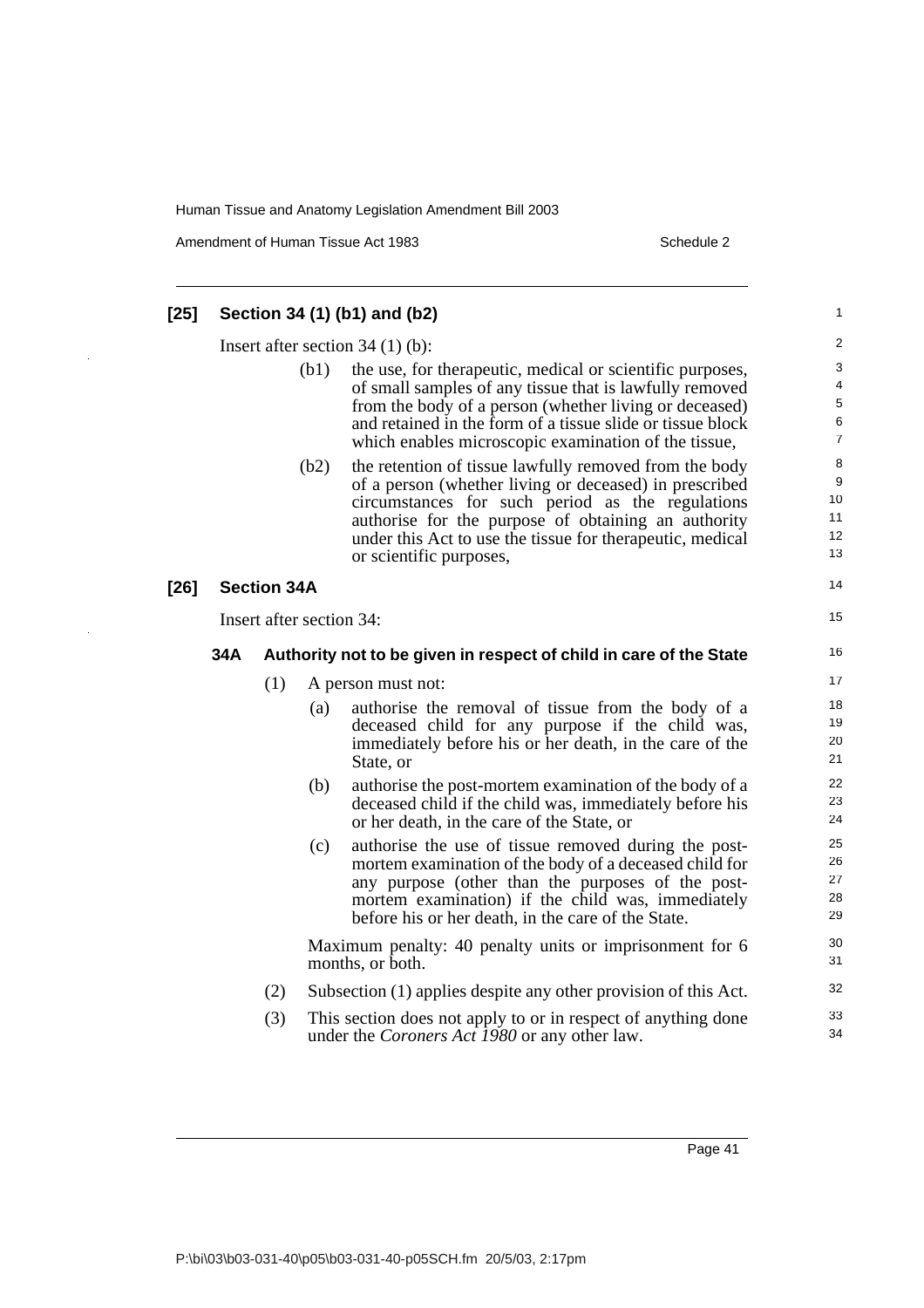|        | (4)             | For the purposes of this section, a child is <i>in the care of the</i><br><i>State</i> if:                                                                                                                                                                                                                                                                                                                                                                                                                                      | $\mathbf{1}$<br>$\overline{\mathbf{c}}$            |
|--------|-----------------|---------------------------------------------------------------------------------------------------------------------------------------------------------------------------------------------------------------------------------------------------------------------------------------------------------------------------------------------------------------------------------------------------------------------------------------------------------------------------------------------------------------------------------|----------------------------------------------------|
|        |                 | (a)<br>the Minister administering the Children and Young<br>Persons (Care and Protection) Act 1998 has sole<br>parental responsibility in respect of the child (whether<br>under that Act or otherwise), or                                                                                                                                                                                                                                                                                                                     | 3<br>4<br>5<br>6                                   |
|        |                 | the Director-General under the Children and Young<br>(b)<br>Persons (Care and Protection) Act 1998 has sole<br>parental responsibility in respect of the child (whether<br>under that Act or otherwise).                                                                                                                                                                                                                                                                                                                        | 7<br>8<br>9<br>10                                  |
| $[27]$ |                 | <b>Section 36 Offences</b>                                                                                                                                                                                                                                                                                                                                                                                                                                                                                                      | 11                                                 |
|        |                 | Insert after section $36(1)$ :                                                                                                                                                                                                                                                                                                                                                                                                                                                                                                  | 12                                                 |
|        | (1A)            | A person must not use any tissue that is removed from the<br>body of a living person in the course of medical, dental or<br>surgical treatment carried out in the interests of the health of<br>the person for any purpose (other than for the purposes of<br>treating the person) except in accordance with an authority<br>that is, under this Act, sufficient authority for the<br>first mentioned person to use the tissue for that purpose.<br>Maximum penalty: 40 penalty units or imprisonment for 6<br>months, or both. | 13<br>14<br>15<br>16<br>17<br>18<br>19<br>20<br>21 |
| $[28]$ | Section 36 (2A) |                                                                                                                                                                                                                                                                                                                                                                                                                                                                                                                                 | 22                                                 |
|        |                 | Insert after section $36(2)$ :                                                                                                                                                                                                                                                                                                                                                                                                                                                                                                  | 23                                                 |
|        | (2A)            | A person must not use any tissue that is removed from the<br>body of a deceased person for the purposes of a post-mortem<br>examination for any purpose (other than the purposes of that<br>examination) except in accordance with an authority that is,<br>under this Act, sufficient authority for the firstmentioned<br>person to use the tissue for that purpose.<br>Maximum penalty: 40 penalty units or imprisonment for 6                                                                                                | 24<br>25<br>26<br>27<br>28<br>29<br>30             |
|        |                 | months, or both.                                                                                                                                                                                                                                                                                                                                                                                                                                                                                                                | 31                                                 |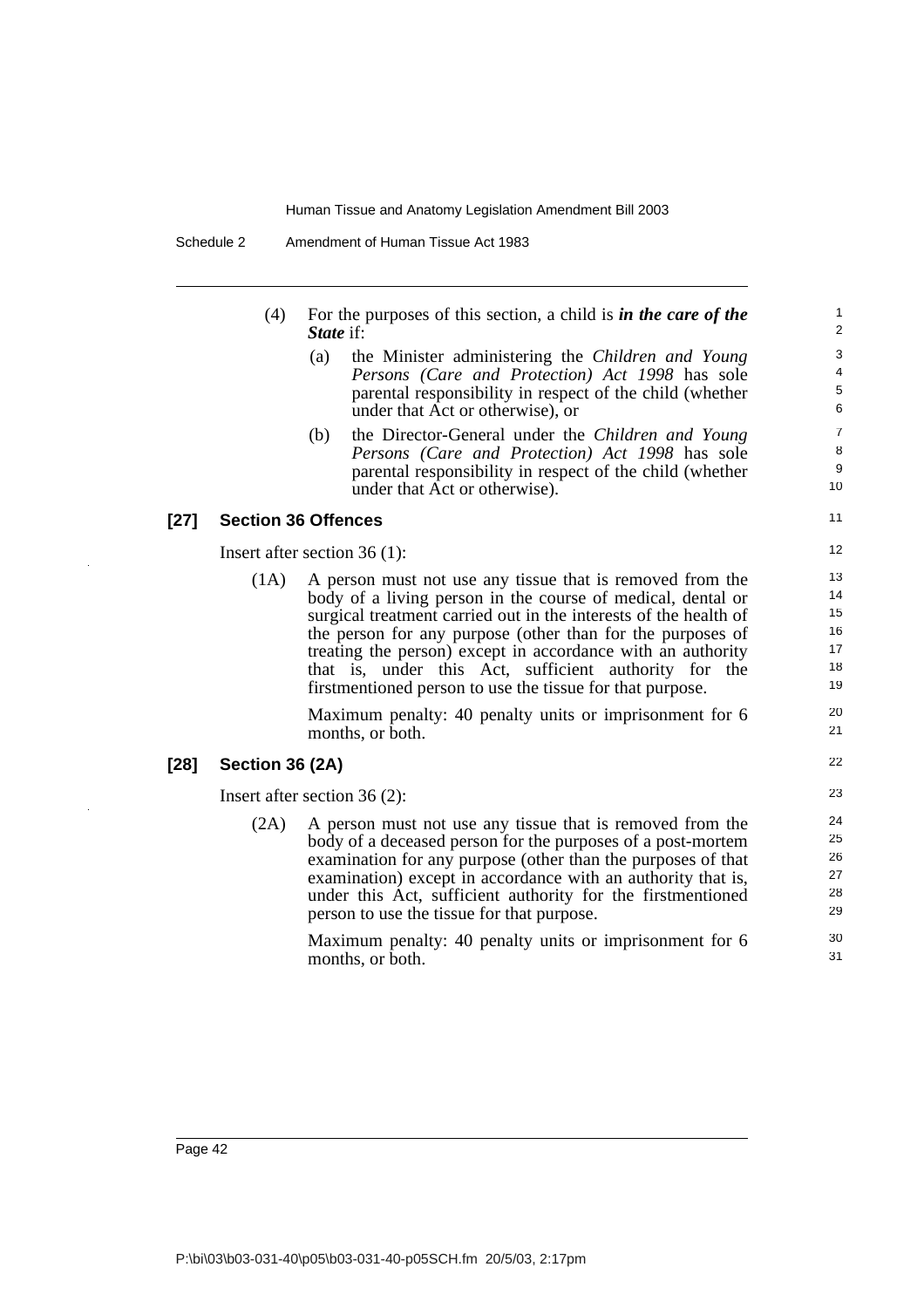Amendment of Human Tissue Act 1983 Schedule 2

#### **[29] Section 36 (4)** Omit section 36 (4). Insert instead: (4) Subsections (1), (2) and (2A) do not apply to or in respect of anything authorised by or under: (a) the *Coroners Act 1980*, or (b) the *Anatomy Act 1977*, or (c) any other law. **[30] Section 39 Regulations** Insert after section 39 (1): (1A) In particular, the regulations may make provision for or with respect to the following: (a) the making and keeping of records in connection with the removal of tissue from the body of a person (whether living or deceased), including the removal of tissue in the course of medical, dental or surgical treatment, and the retention or use of the tissue for any purposes, (b) the making and keeping of records in connection with the use of any deceased person's body for any therapeutic, medical or scientific purposes under an authority under this Act, (c) the information to be provided to the Director-General of the Department of Health, or to any other specified person concerned in the administration of this Act, about any removal, retention or use of tissue from the body of a person, or any use of a deceased person's body for any therapeutic, medical or scientific purposes under an authority under this Act, (d) the standards to be complied with in connection with anything authorised by this Act, including by requiring those standards to be complied with as a condition of an authority conferred by or under this Act. 1  $\overline{2}$ 3 4 5 6 7 8 9 10 11 12 13 14 15 16 17 18 19 20 21 22 23  $24$ 25 26 27 28 29 30 31 32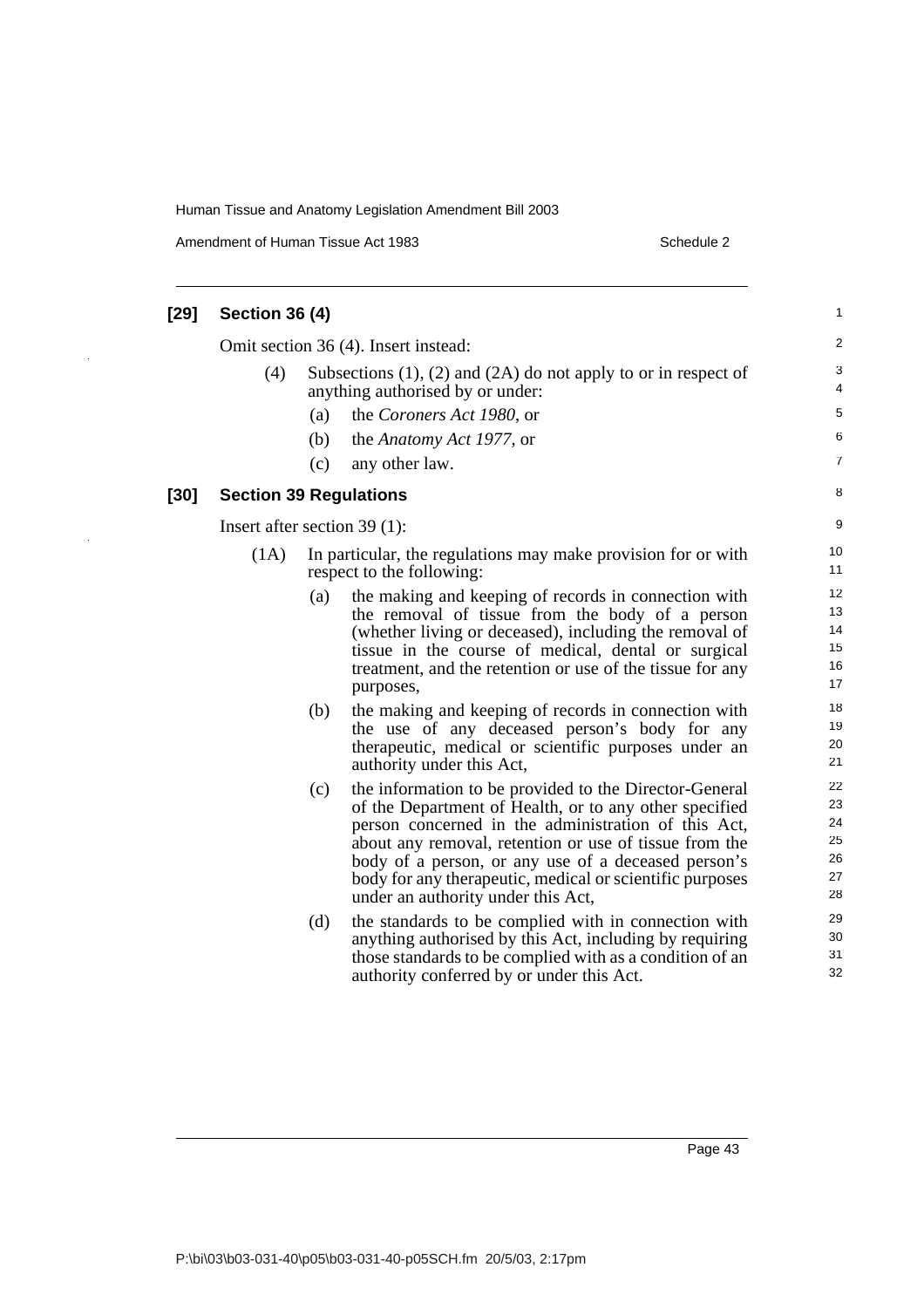Schedule 2 Amendment of Human Tissue Act 1983

| [31]   |        | <b>Section 39 (4)</b> |                                                                                                                                                                                                                                                                                                                                                                   | 1                                       |
|--------|--------|-----------------------|-------------------------------------------------------------------------------------------------------------------------------------------------------------------------------------------------------------------------------------------------------------------------------------------------------------------------------------------------------------------|-----------------------------------------|
|        |        |                       | Insert after section $39(3)$ :                                                                                                                                                                                                                                                                                                                                    | $\overline{c}$                          |
|        |        | (4)                   | The regulations may apply, adopt or incorporate, wholly or in<br>part and with or without modification, any guidelines or other<br>document (such as a code of practice), as in force at a<br>particular time or as in force from time to time, prescribed or<br>published by the National Health and Medical Research<br>Council or by any other person or body. | 3<br>4<br>5<br>6<br>$\overline{7}$<br>8 |
| $[32]$ |        |                       | Section 40 and Schedule 1                                                                                                                                                                                                                                                                                                                                         | 9                                       |
|        |        |                       | Insert after section 39:                                                                                                                                                                                                                                                                                                                                          | 10                                      |
|        | 40     |                       | Savings, transitional and other provisions                                                                                                                                                                                                                                                                                                                        | 11                                      |
|        |        |                       | Schedule 1 has effect.                                                                                                                                                                                                                                                                                                                                            | 12                                      |
|        |        | <b>Schedule 1</b>     | Savings, transitional and other<br>provisions<br>(Section 40)                                                                                                                                                                                                                                                                                                     | 13<br>14<br>15                          |
|        | Part 1 |                       | <b>Preliminary</b>                                                                                                                                                                                                                                                                                                                                                | 16                                      |
|        | 1      |                       | <b>Regulations</b>                                                                                                                                                                                                                                                                                                                                                | 17                                      |
|        |        | (1)                   | The regulations may contain provisions of a savings or<br>transitional nature consequent on the enactment of the<br>following Acts:                                                                                                                                                                                                                               | 18<br>19<br>20                          |
|        |        |                       | Human Tissue and Anatomy Legislation Amendment Act 2003                                                                                                                                                                                                                                                                                                           | 21                                      |
|        |        | (2)                   | Any such provision may, if the regulations so provide, take<br>effect from the date of assent to the Act concerned or a later<br>date.                                                                                                                                                                                                                            | 22<br>23<br>24                          |
|        |        | (3)                   | To the extent to which any such provision takes effect from a<br>date that is earlier than the date of its publication in the<br>Gazette, the provision does not operate so as:                                                                                                                                                                                   | 25<br>26<br>27                          |
|        |        |                       | to affect, in a manner prejudicial to any person (other<br>(a)<br>than the State or an authority of the State), the rights of<br>that person existing before the date of its publication, or                                                                                                                                                                      | 28<br>29<br>30                          |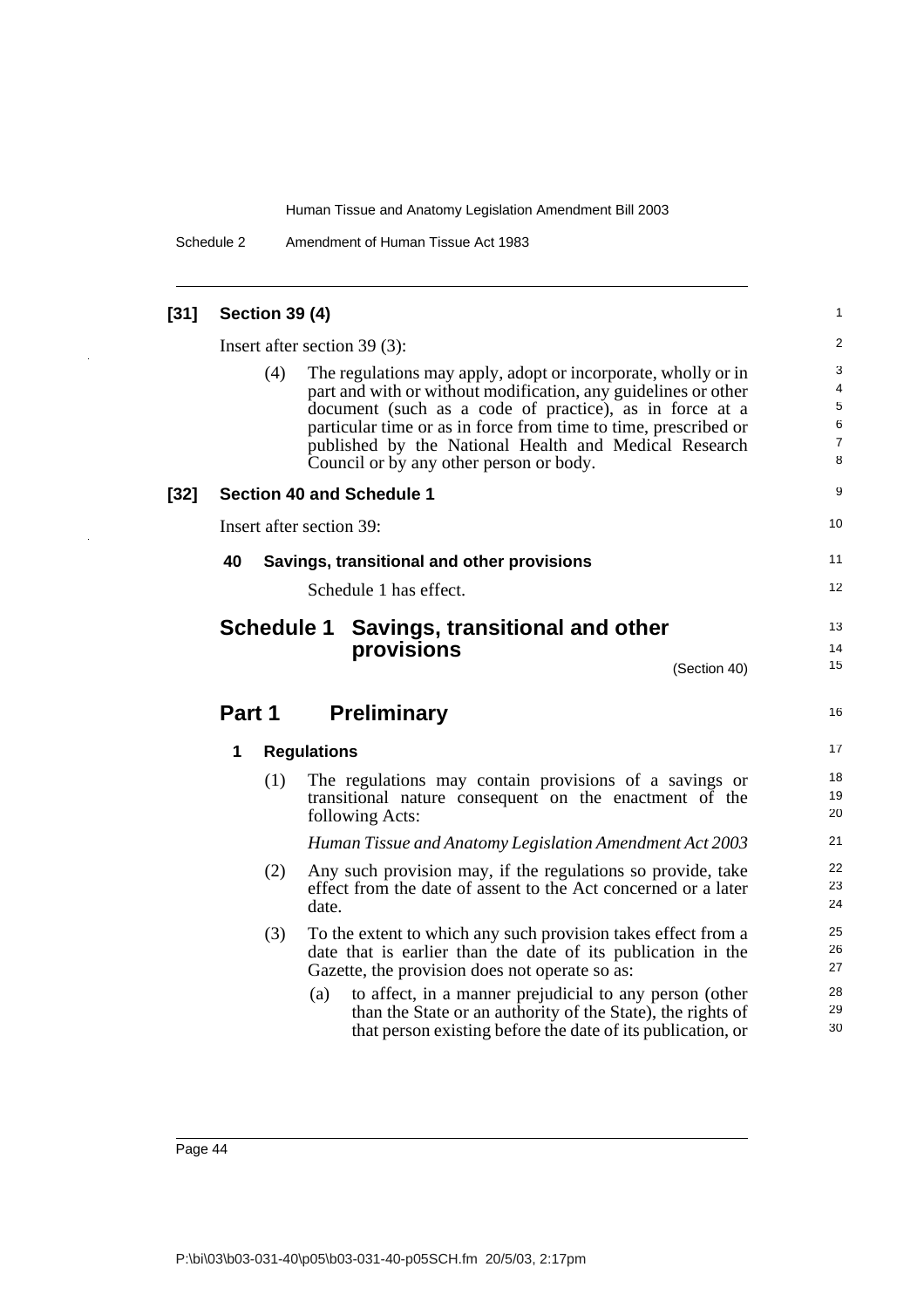Amendment of Human Tissue Act 1983 Schedule 2

1 2 3

4 5 6

| to impose liabilities on any person (other than the State |
|-----------------------------------------------------------|
| or an authority of the State) in respect of anything done |
| or omitted to be done before the date of its publication. |
|                                                           |

## **Part 2 Provisions consequent on enactment of Human Tissue and Anatomy Legislation Amendment Act 2003**

### **2 Appointment of inspectors**

An inspector appointed under section 21P before its repeal by the *Human Tissue and Anatomy Legislation Amendment Act 2003* and whose appointment was in force under that section immediately before that repeal is taken to have been appointed under section 33A.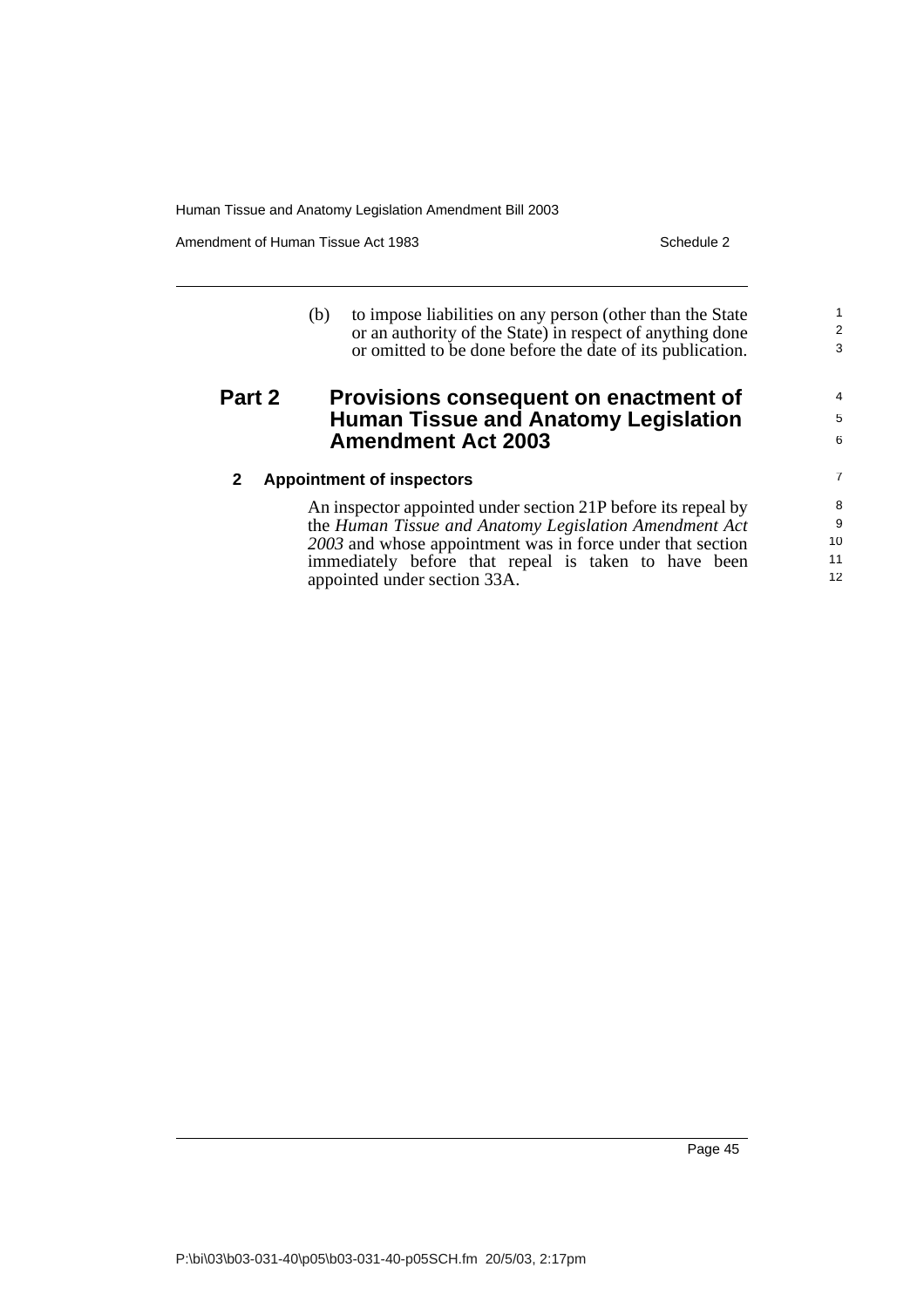<span id="page-57-0"></span>

|       |                                                                           | <b>Schedule 3 Amendment of other Acts</b><br>(Section 5)                                                                                                                                                                                | $\mathbf{1}$<br>2                             |  |  |  |
|-------|---------------------------------------------------------------------------|-----------------------------------------------------------------------------------------------------------------------------------------------------------------------------------------------------------------------------------------|-----------------------------------------------|--|--|--|
| 3.1   |                                                                           | <b>Coroners Act 1980 No 27</b>                                                                                                                                                                                                          | 3                                             |  |  |  |
| [1]   | coroner                                                                   | Section 48 Post mortem or other examination may be ordered by                                                                                                                                                                           | 4<br>5                                        |  |  |  |
|       |                                                                           | Insert after section 48 $(1)$ :                                                                                                                                                                                                         | 6                                             |  |  |  |
|       | (1A)                                                                      | The purpose of the post mortem examination, or other<br>examination or test, is to assist in the investigation of any of<br>the following matters, subject to any limitations specified in<br>the coroner's order:                      | $\overline{7}$<br>8<br>$\boldsymbol{9}$<br>10 |  |  |  |
|       |                                                                           | the identity of the deceased person,<br>(a)                                                                                                                                                                                             | 11                                            |  |  |  |
|       |                                                                           | the date and place of death of the deceased person,<br>(b)                                                                                                                                                                              | 12                                            |  |  |  |
|       |                                                                           | the manner or cause of death of the deceased person.<br>(c)                                                                                                                                                                             | 13                                            |  |  |  |
| $[2]$ | Section 48A Objection to post mortem examination by senior next<br>of kin |                                                                                                                                                                                                                                         |                                               |  |  |  |
|       |                                                                           | Insert after section 48A (8):                                                                                                                                                                                                           | 16                                            |  |  |  |
|       | (9)                                                                       | A senior next of kin of a deceased person may, by instrument<br>in writing, authorise another person to exercise his or her<br>functions as senior next of kin under this section.                                                      | 17<br>18<br>19                                |  |  |  |
|       | (10)                                                                      | In such a case, the person so authorised:                                                                                                                                                                                               | 20                                            |  |  |  |
|       |                                                                           | may make a request referred to in subsection (1) if a<br>(a)<br>copy of his or her authority to exercise the functions of<br>the senior next of kin is provided to the coroner or<br>assistant coroner concerned with that request, and | 21<br>22<br>23<br>24                          |  |  |  |
|       |                                                                           | is taken, for the purposes of this section (other than<br>(b)<br>subsection $(9)$ , to be the senior next of kin of the<br>deceased person.                                                                                             | 25<br>26<br>27                                |  |  |  |

Page 46

J.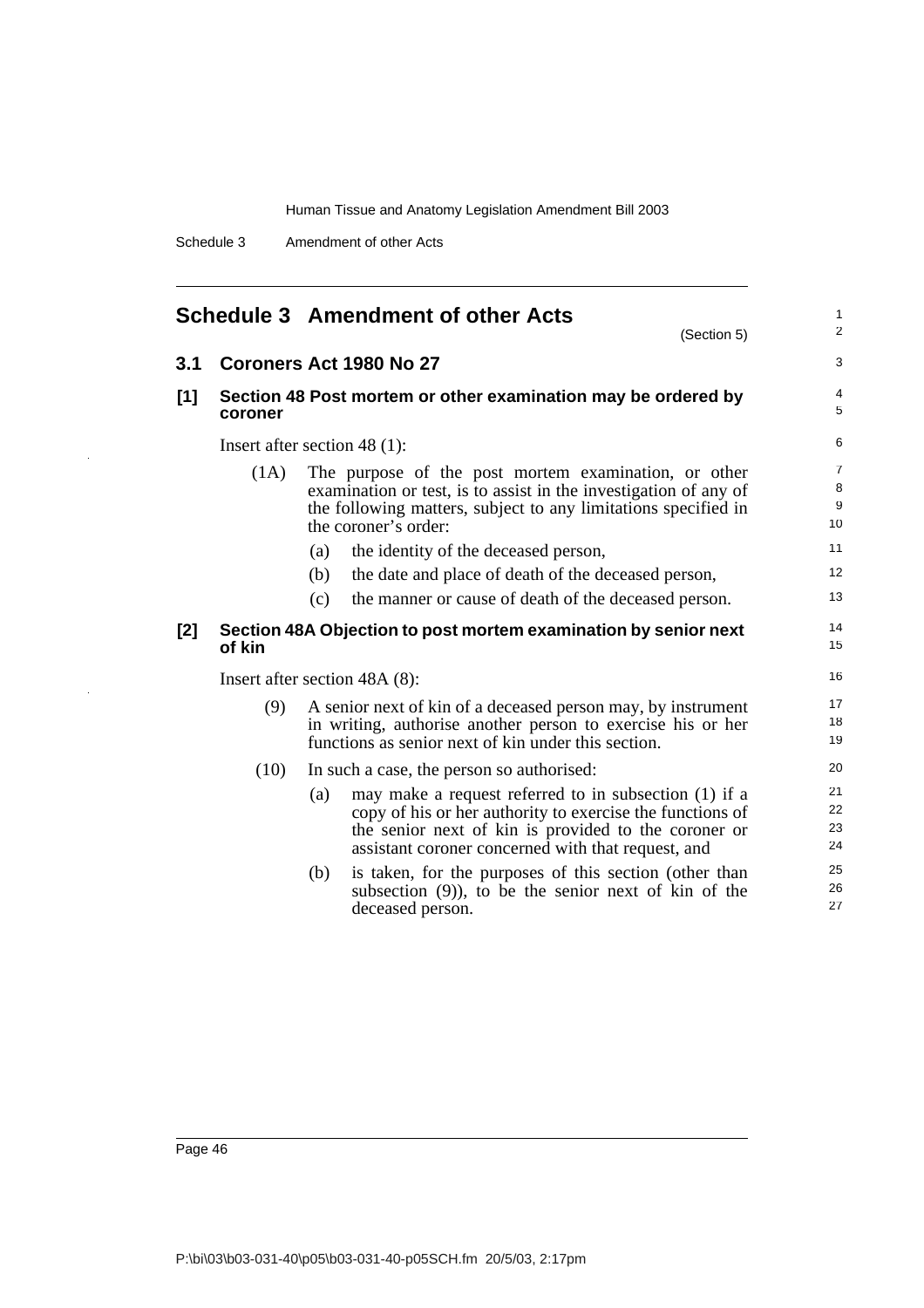Amendment of other Acts Schedule 3

| $[3]$ |                           | <b>Section 48AA</b> |     |       |                                                                                                                                                                                                                                   | 1                                  |
|-------|---------------------------|---------------------|-----|-------|-----------------------------------------------------------------------------------------------------------------------------------------------------------------------------------------------------------------------------------|------------------------------------|
|       | Insert after section 48A: |                     |     |       |                                                                                                                                                                                                                                   |                                    |
|       | 48AA                      |                     |     |       | Retention and use of human tissue                                                                                                                                                                                                 | 3                                  |
|       |                           | (1)                 |     |       | An order for a post mortem examination, or other examination<br>or test, under section 48 or 49 is taken to authorise the removal<br>and use of tissue from the body of the deceased person for any<br>of the following purposes: | 4<br>5<br>6<br>$\overline{7}$<br>8 |
|       |                           |                     | (a) |       | an investigation by a coroner of the person's death,                                                                                                                                                                              |                                    |
|       |                           |                     | (b) |       | an investigation of any offence,                                                                                                                                                                                                  | 9                                  |
|       |                           |                     | (c) |       | proceedings for any offence.                                                                                                                                                                                                      | 10                                 |
|       |                           | (2)                 |     |       | Such an order is also taken to authorise the following:                                                                                                                                                                           | 11                                 |
|       |                           |                     | (a) |       | the retention of small samples of any of the following<br>tissue removed from the body of the deceased person<br>under subsection $(1)$ :                                                                                         | 12<br>13<br>14                     |
|       |                           |                     |     | (i)   | bodily fluid,                                                                                                                                                                                                                     | 15                                 |
|       |                           |                     |     | (ii)  | skin, hair and nails,                                                                                                                                                                                                             | 16                                 |
|       |                           |                     |     | (iii) | any other tissue retained in the form of a tissue<br>slide or tissue block which enables microscopic<br>examination of the tissue,                                                                                                | 17<br>18<br>19                     |
|       |                           |                     |     | (iv)  | such tissue as may be directed in writing by a<br>coroner in any particular case,                                                                                                                                                 | 20<br>21                           |
|       |                           |                     | (b) |       | the use of any sample retained under paragraph (a) for<br>any of the following purposes:                                                                                                                                          | 22<br>23                           |
|       |                           |                     |     | (i)   | the exercise by a coroner of his or her functions<br>under this Act,                                                                                                                                                              | 24<br>25                           |
|       |                           |                     |     | (ii)  | an investigation of any offence,                                                                                                                                                                                                  | 26                                 |
|       |                           |                     |     | (iii) | any legal proceedings (whether or not in<br>connection with an offence),                                                                                                                                                          | 27<br>28                           |
|       |                           |                     |     | (iv)  | a purpose authorised by an authority given under<br>the <i>Human Tissue Act 1983</i> that is sufficient<br>authority to use the tissue for that purpose,                                                                          | 29<br>30<br>31                     |
|       |                           |                     |     | (v)   | in relation to a sample referred to in paragraph (a)<br>(iii), any medical, therapeutic or scientific<br>purpose,                                                                                                                 | 32<br>33<br>34                     |
|       |                           |                     |     | (vi)  | such other purposes as may be prescribed by the<br>regulations.                                                                                                                                                                   | 35<br>36                           |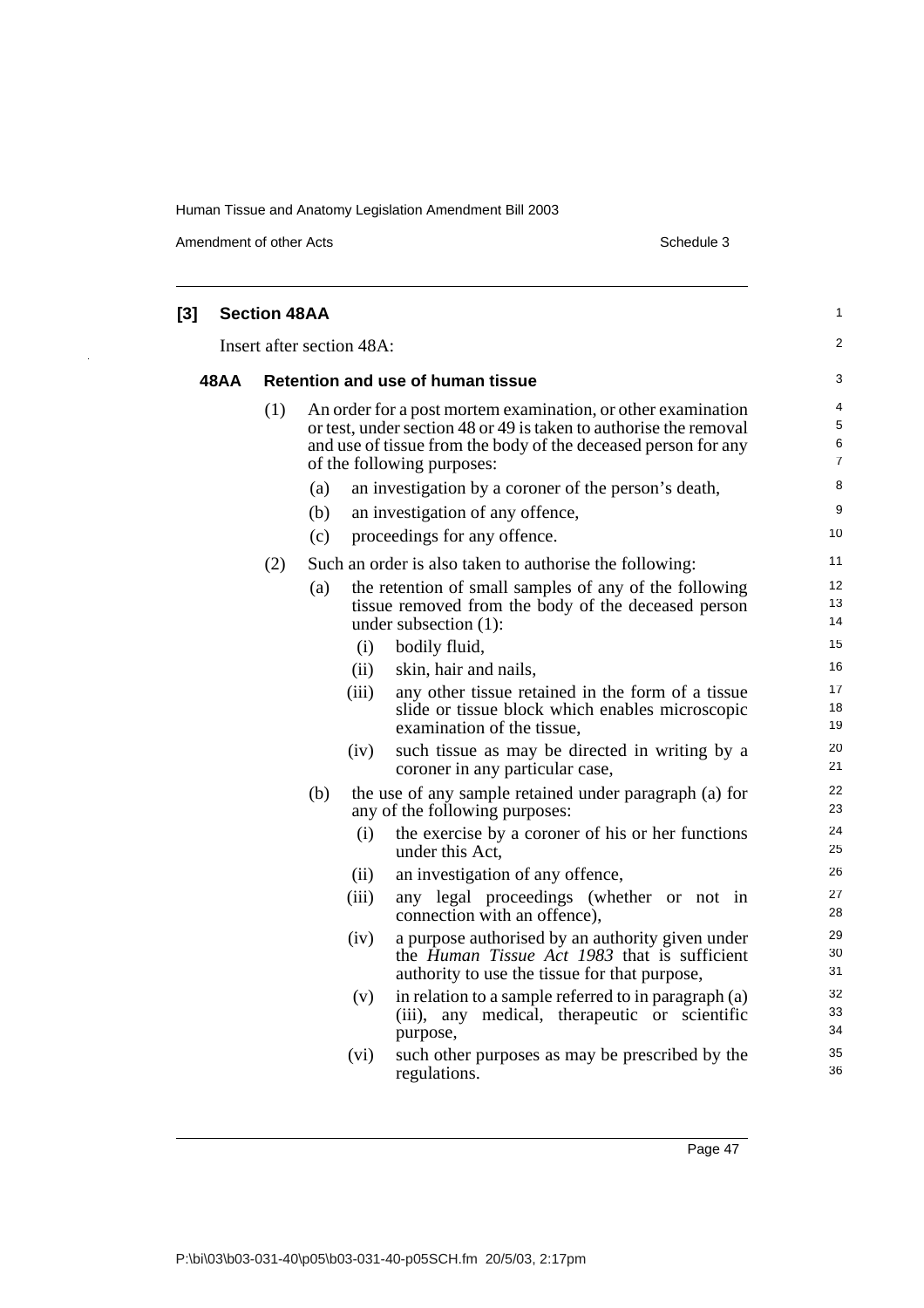|                               | (3)                    | This section does not limit the rights of a coroner under<br>section 24 and does not affect anything authorised by or under<br>any other law.                                                               | $\mathbf{1}$<br>$\overline{2}$<br>3 |  |
|-------------------------------|------------------------|-------------------------------------------------------------------------------------------------------------------------------------------------------------------------------------------------------------|-------------------------------------|--|
|                               | (4)                    | In this section:                                                                                                                                                                                            | 4                                   |  |
|                               |                        | <i>tissue</i> includes an organ, or part, of a human body and a<br>substance extracted from, or from a part of, a human body<br>(including bodily fluid).                                                   | 5<br>6<br>$\overline{7}$            |  |
| [4]                           | <b>Section 53AA</b>    |                                                                                                                                                                                                             | 8                                   |  |
|                               |                        | Insert after section 53:                                                                                                                                                                                    | 9                                   |  |
| <b>53AA</b><br><b>General</b> |                        |                                                                                                                                                                                                             |                                     |  |
|                               |                        | In the performance of any post mortem examination, or other<br>examination or test, under this Part in respect of the remains<br>of a person, regard is to be had to the dignity of the deceased<br>person. | 11<br>12<br>13<br>14                |  |
| 3.2                           |                        | Human Tissue Act 1983 No 164                                                                                                                                                                                | 15                                  |  |
| [1]                           |                        | Section 33C Provisions relating to exercise of powers                                                                                                                                                       | 16                                  |  |
|                               |                        | Omit "Search Warrants Act 1985" from section 33C (3).                                                                                                                                                       | 17                                  |  |
|                               | 2002".                 | Insert instead "Law Enforcement (Powers and Responsibilities) Act                                                                                                                                           | 18<br>19                            |  |
| [2]                           |                        | <b>Section 33G Search warrants</b>                                                                                                                                                                          | 20                                  |  |
|                               | (2).                   | Omit "authorised justice" wherever occurring from section 33G (1) and                                                                                                                                       | 21<br>22                            |  |
|                               |                        | Insert instead "authorised officer".                                                                                                                                                                        | 23                                  |  |
| $[3]$                         | <b>Section 33G (3)</b> |                                                                                                                                                                                                             | 24                                  |  |
|                               |                        | Omit "Part 3 of the Search Warrants Act 1985".                                                                                                                                                              | 25                                  |  |
|                               |                        | Insert instead "Division 4 of Part 5 of the Law Enforcement (Powers and<br>Responsibilities) Act 2002".                                                                                                     | 26<br>27                            |  |
|                               |                        |                                                                                                                                                                                                             |                                     |  |